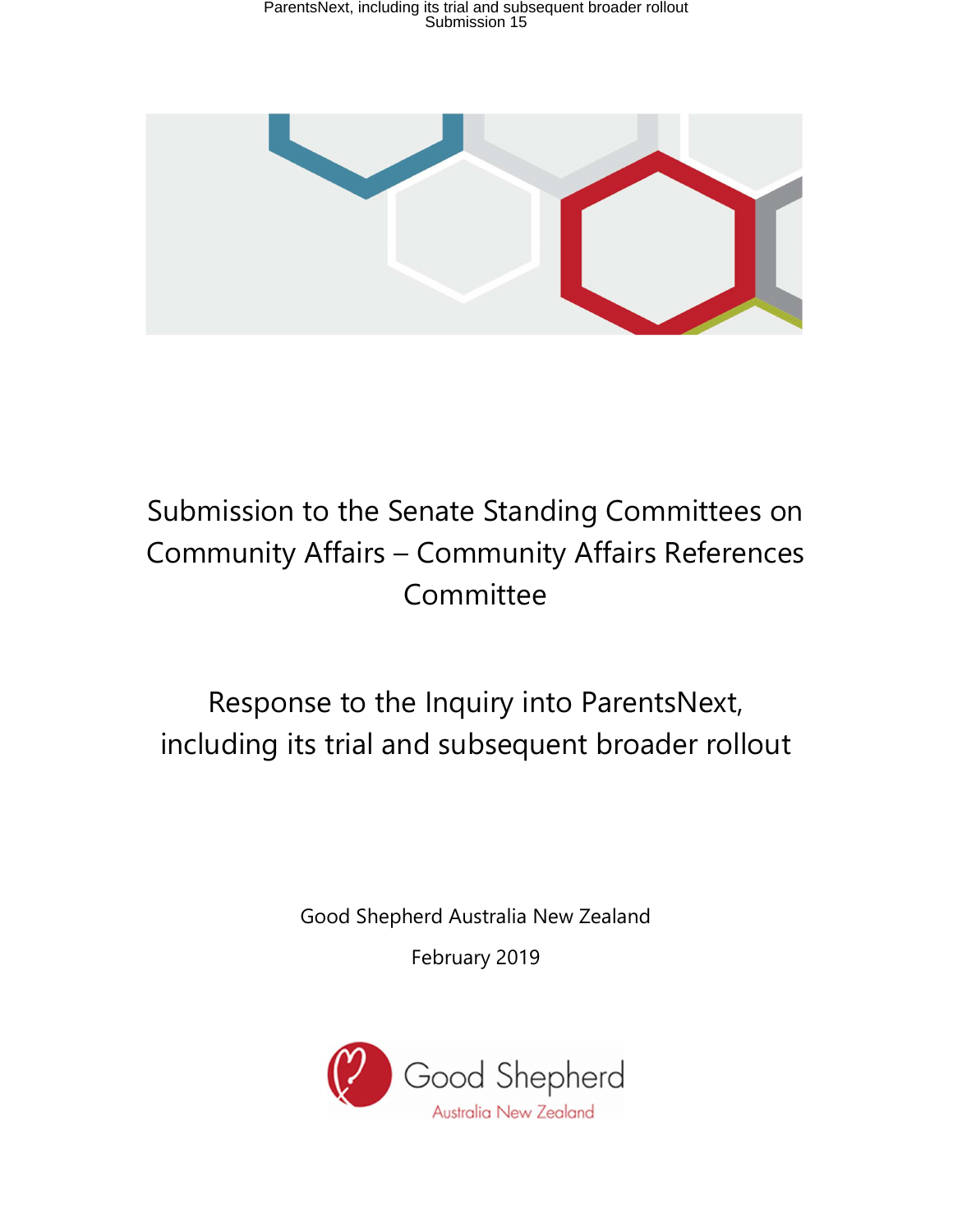### **Submission to Senate Community Affairs References Committee: ParentsNext**

#### **Key contact and Co-author:**

#### **Co-author:**

Dr Sarah Squire Head of Women's Research, Advocacy & Policy (WRAP) Centre Good Shepherd Australia New Zealand

Ms Susan Maury Policy & Research Specialist, Women's Research, Advocacy and Policy (WRAP) Centre Good Shepherd Australia New Zealand

© 2019 Good Shepherd Australia New Zealand

# About Good Shepherd Australia New Zealand

Good Shepherd Australia New Zealand (Good Shepherd) is a community services organisation that aims to disrupt the intergenerational cycle of disadvantage with a focus on women, girls and families. We are part of the global Good Shepherd network working to create just and equal communities where women and girls can live full, safe lives. We provide integrated community-based programs and services that support individuals and families at vulnerable times in their lives.

A central part of our purpose is to challenge the systems that entrench poverty, disadvantage and gender inequality. The Women's Research, Advocacy and Policy (WRAP) Centre does this through a range of research, policy development and advocacy activities.

Good Shepherd is part of a global network of services and advocates established by the Congregation of Our Lady of Charity of the Good Shepherd, with representation at the United Nations as a Non-Government Organisation.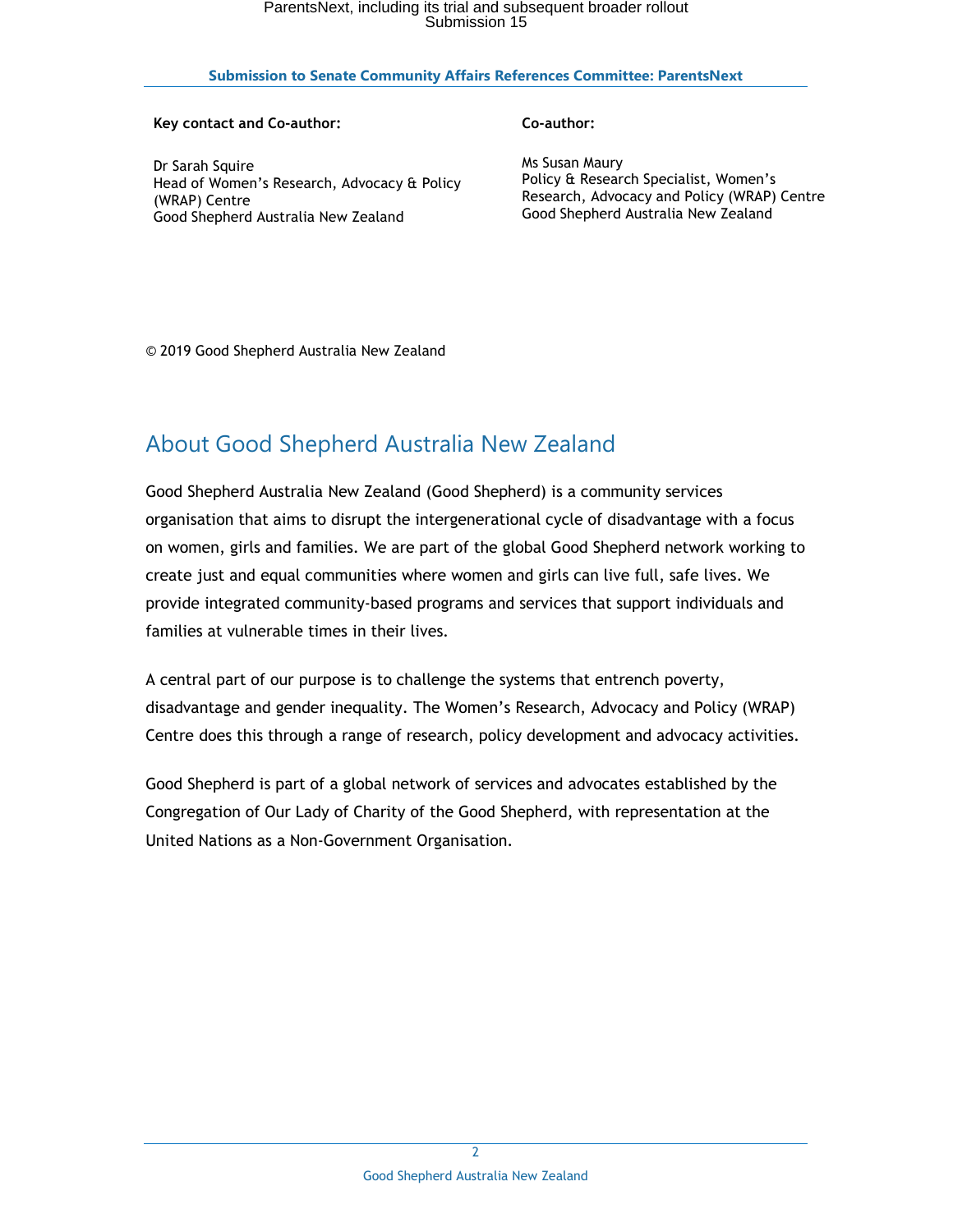# **Contents**

| 1. |                                                                                           |
|----|-------------------------------------------------------------------------------------------|
| 2. |                                                                                           |
| 3. |                                                                                           |
|    |                                                                                           |
|    |                                                                                           |
| 4. | Term of Reference B - the design and implementation of ParentsNext  17                    |
|    |                                                                                           |
|    |                                                                                           |
|    | The focus on supporting parenting skills is misplaced and inappropriate 19                |
|    |                                                                                           |
|    | Accountability is focussed towards the government rather than clients  23                 |
|    | Providers' interactions with vulnerable clients, including those experiencing violence 24 |
| 5. | Term of Reference C - the Targeted Compliance Framework its impact on participants  28    |
|    |                                                                                           |
|    |                                                                                           |
|    | Conditionality is at odds with Australia's human rights obligations 29                    |
| 6. |                                                                                           |
| 7. |                                                                                           |
| 8. |                                                                                           |
|    |                                                                                           |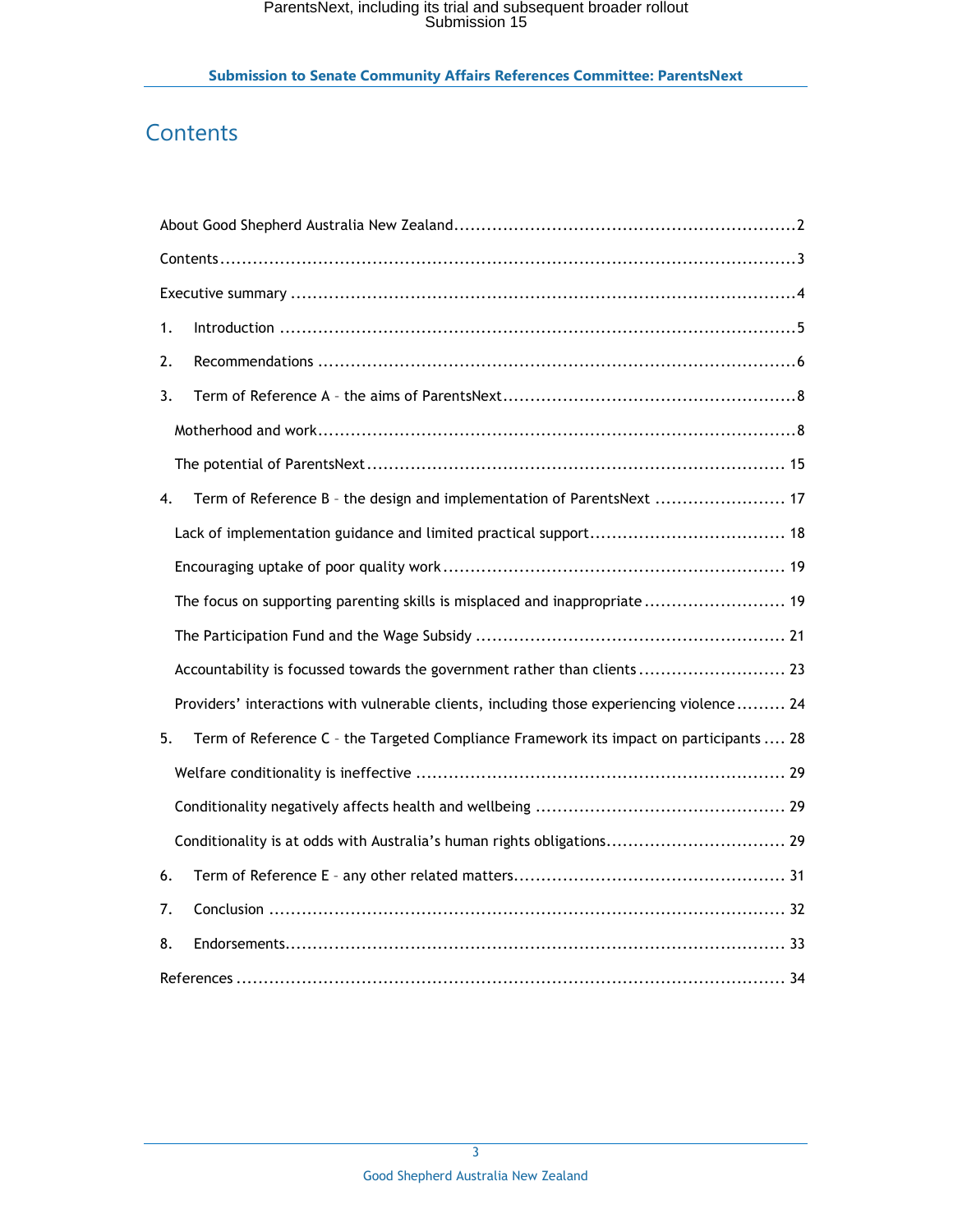# Executive summary

Good Shepherd Australia New Zealand (Good Shepherd) supports the stated objectives of ParentsNext as a pre-employment program that helps parents identify their education and employment goals and participate in activities that enhance their job readiness. Pre-employment programs can address disadvantage by supporting people to enter the labour market. However, Good Shepherd is concerned about several aspects of the design and implementation of ParentsNext, including flawed assumptions in relation to motherhood and work and the program's disconnect with the changing nature of the labour market.

Our objections to ParentsNext include its misplaced focus on parents of infants and very young children. We note that Australian mothers carry a heavy load of non-market caring work which limits their capacity to engage in the labour market. Infants in particular require intensive aroundthe-clock care, creating a practical constraint on time for other activity.

Good Shepherd does not support the linking of participation in ParentsNext with income support payments, including the authority of private contractors to suspend payments for non-compliance. Emerging evidence suggests that the program is driven by compliance and short term outcomes rather than the long-term economic security of participants. Inflexibility in program delivery is resulting in a poor service experience for clients, who may be experiencing complex forms of disadvantage. The low level of income support and systemic issues such as insecure housing, intimate partner violence and lack of child care can also operate as barriers to participation.

ParentsNext includes a focus on improving parenting skills which bear no relation to labour market outcomes. This aspect of the program is an unnecessary government incursion into participants' family life which potentially undermines their agency, confidence and self-efficacy. A better approach to supporting parenting in the early years is to fund voluntary, community-based programs such as Good Shepherd's Sydney Young Parents Program, which provides individual support, role modelling and reinforcement of positive parenting practices, and social connectedness through the non-stigmatising environment of a supported playgroup.

We are also concerned that ParentsNext undermines Australia's human rights obligations with respect to its targeting of single mothers and Aboriginal and Torres Strait Islander people.

There is potential for ParentsNext to be redesigned to provide genuine assistance to mothers with young children to increase their employability if it is structured in a way that enables rather than punishes them through a one-size-fits-all approach and compliance-driven activities. A voluntary program that incorporates tailored, holistic support which is coupled with an increase in the level of income and other supports, would achieve better outcomes for single mothers and their children.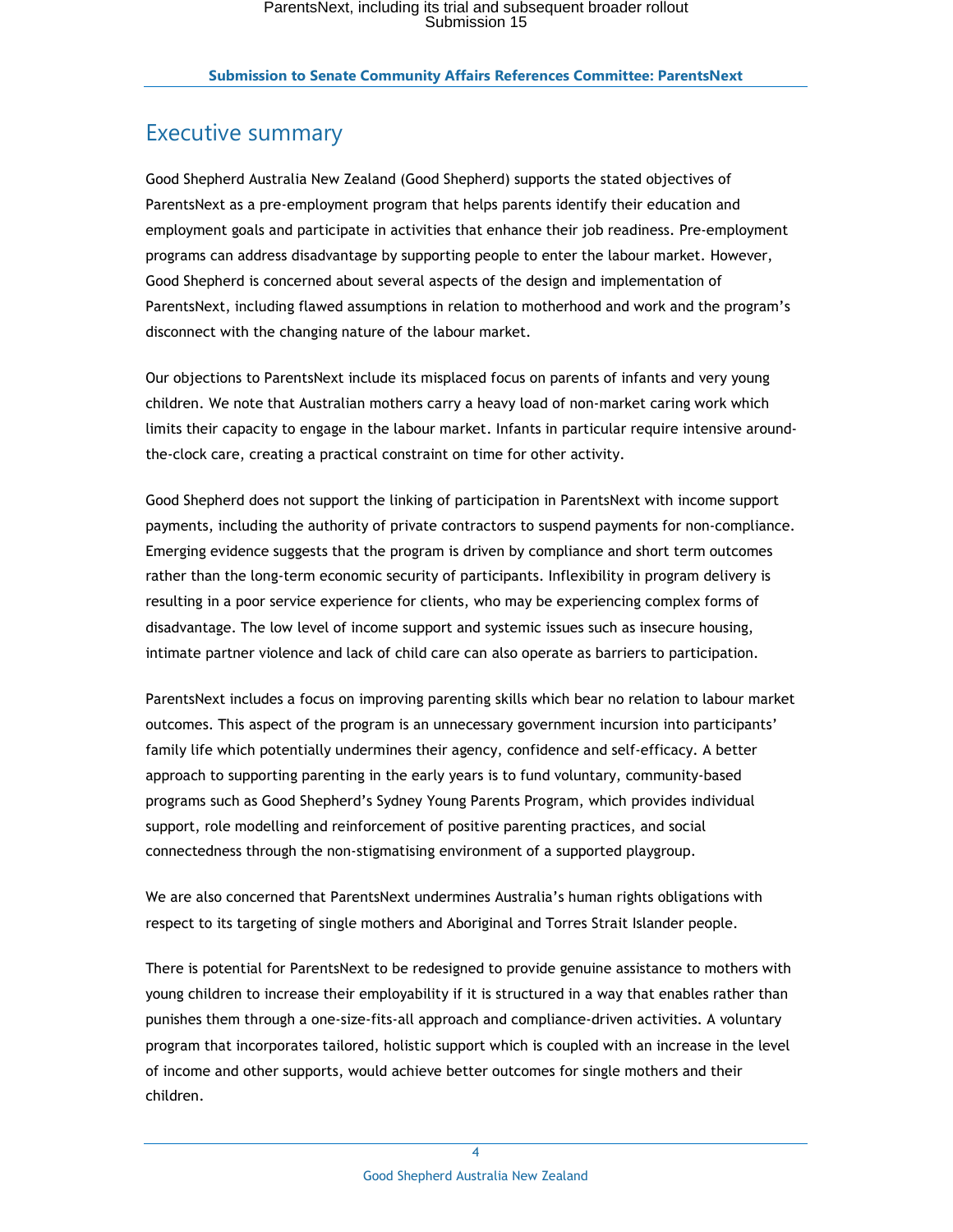# 1. Introduction

Good Shepherd Australia New Zealand (Good Shepherd) recognises and values the dignity that comes with participation in employment. Access to decent employment and educational opportunities is essential for disrupting the intergenerational cycle of disadvantage and enabling fullness of life for women, girls and families. Good Shepherd supports policies and programs which enable greater economic participation of vulnerable groups. However, we have concerns that the model employed by ParentsNext undermines its stated intentions through a narrow focus on mothers which undermines the role of parenting in the early years. We also have concerns regarding the linking of program participation to income support payments, the program's overreach into the family life of citizens by mandating parenting activities, and a concurrent lack of investment in housing, employment policies and child care to reduce structural and cultural barriers to labour market participation.

In this submission, we respond to Terms of Reference a, b (i, iii, iv, vii, viii, ix, and x), c, and e, with a focus on how ParentsNext affects those with whom we work, including young single parents and women who have current or previous experiences of family violence. We also highlight concerns regarding human rights and outline alternative, evidence-based ways that could be employed to support greater workforce participation by parents of young children.

We would welcome the opportunity to provide verbal evidence to the Committee.

**A note on this submission:** Good Shepherd Australia New Zealand prepared a submission in October 2017 to the then Department of Employment in response to their Discussion Paper for the ParentsNext National Expansion. Material from that submission has been incorporated into this submission. We also refer to a survey which has been administered by the National Council of Single Mothers and their Children (NCSMC) and the Council of Single Mothers and their Children Victoria (CSMC). We have also discussed the ParentsNext model with the practitioners from our Sydney Young Parents Program; their practice wisdom regarding what would be most helpful for their clients has been incorporated into our recommendations.

We also note that key documents are unavailable on the Australian Government's websites, including the ParentsNext Discussion Paper from the 2017 ParentsNext expansion and the Schedule of outcome payments (incentive bonuses available to contractors).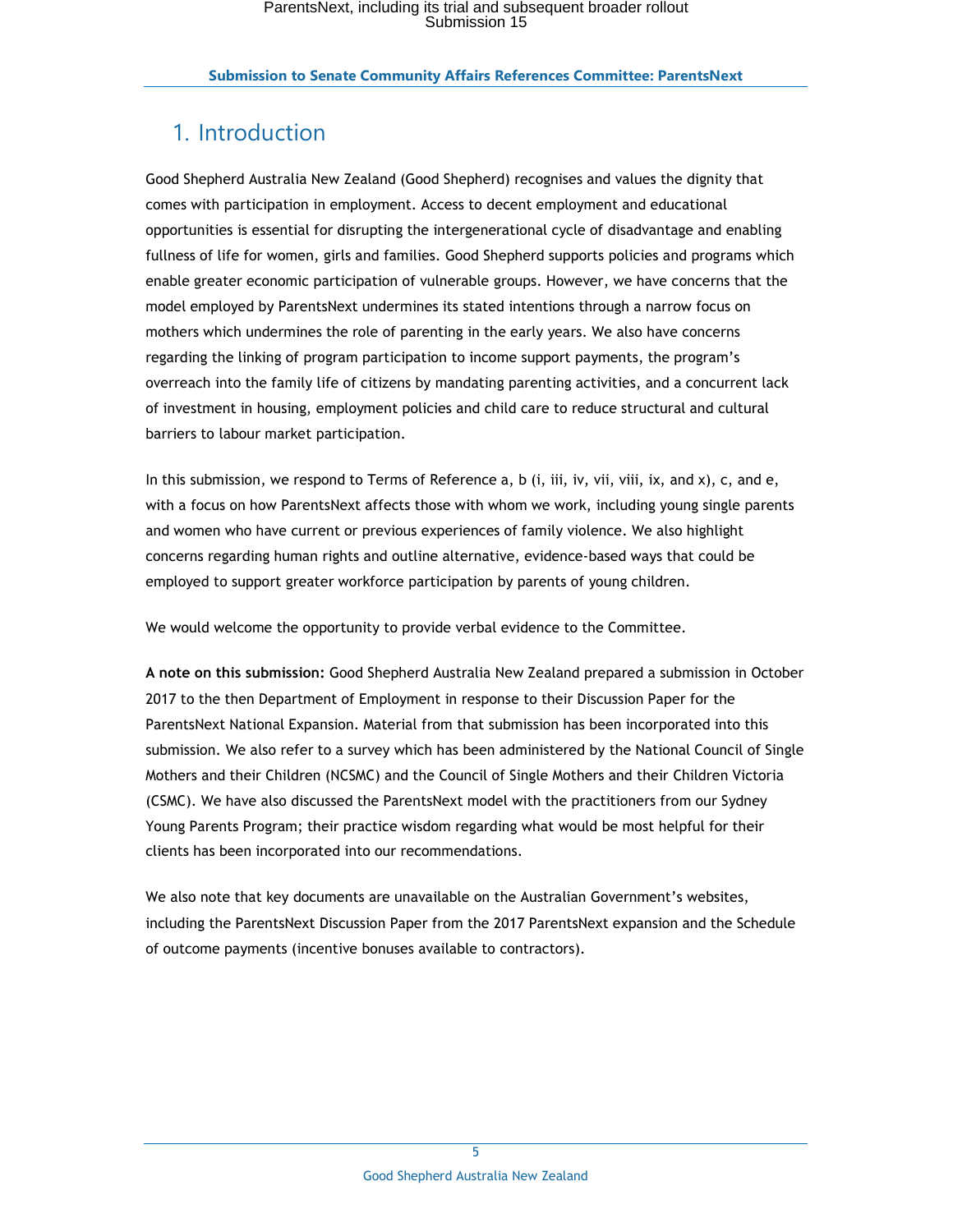# 2. Recommendations

Recommendation 1: ParentsNext should be redesigned to recognise and address the systemic nature of barriers to employment for parents of young children, including adopting a personcentred and holistic approach to:

- accommodate those who are unable to engage in employment due to unpaid caring responsibilities or other barriers to labour market participation;
- replace the linking of program participation to income support payments with a focus on supporting individual capability and agency in relation to long term employment outcomes; and
- provide tailored pre-employment support, including greater assistance with out-of-pocket costs for participation, child care, and counselling and referral to support services for clients with complex needs.

Recommendation 2: The design of ParentsNext should be changed to:

- de-link program participation from income support payments;
- be accessible to other groups of people who are seeking pre-employment training and assistance; and
- be supported by implementation guidelines to ensure that clients are engaging in meaningful activities and are provided with a high quality service.

Recommendation 3: The focus on parenting skills and activities should be removed from ParentsNext and be replaced by funding from the Department of Human Services for evidencebased programs within non-stigmatising environments. These programs should be run by qualified practitioners within the social services sector, and provide a wrap-around service response.

Recommendation 4: A review of Parenting Payment Single and associated payments should be undertaken to consider their adequacy for supporting single parent families, including supporting child development and wellbeing, and parity with other payments.

Recommendation 5: The ParentsNext Participation Fund:

- should not subsidise the Wage Subsidy for employers;
- should be made available to clients to use for the cost of education and training; and
- should be used to support realistic and viable career pathways, rather than encouraging types of employment that will not lead to long-term financial security.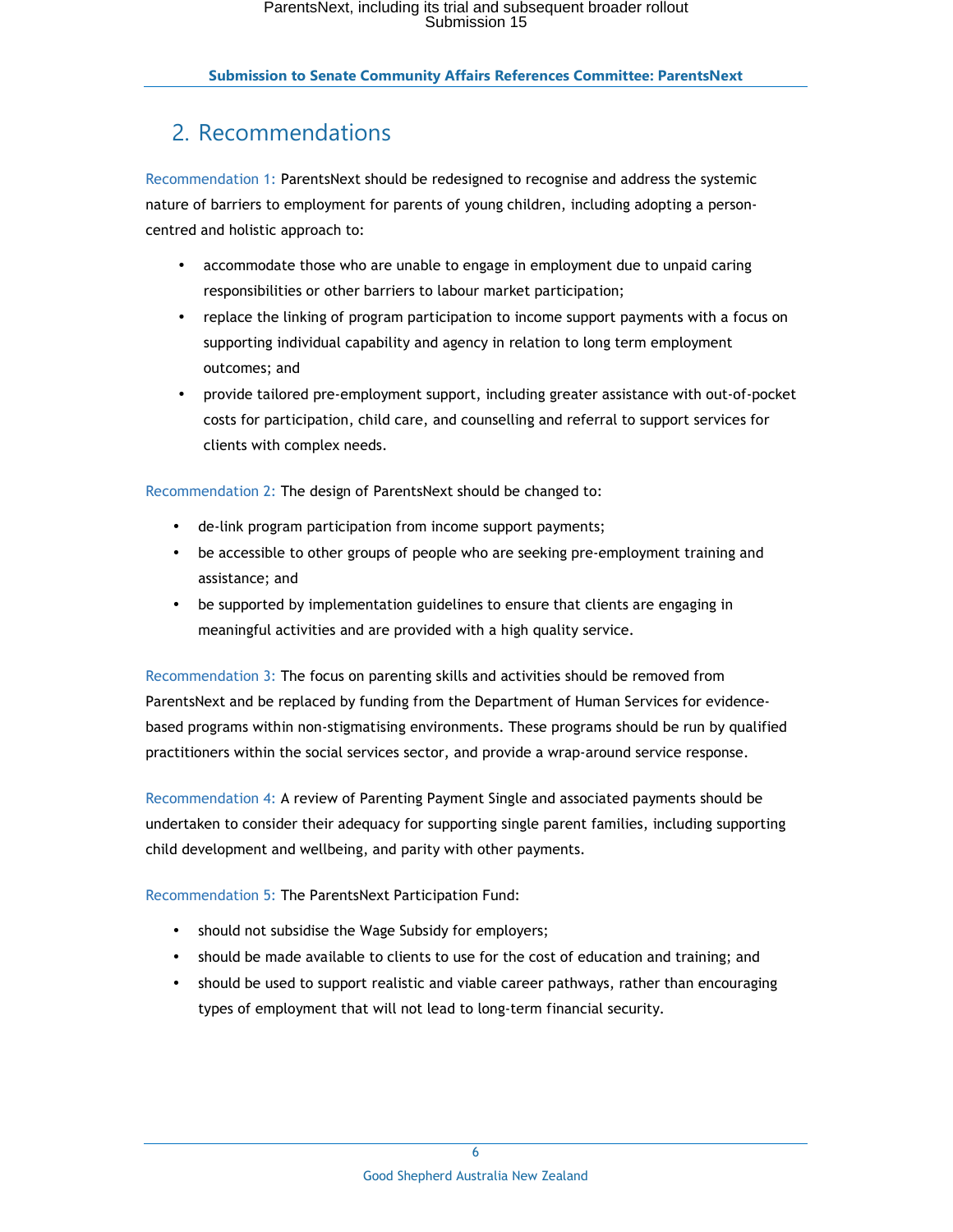Recommendation 6: ParentsNext providers should be required to ensure that client service staff hold formal qualifications which enable them to engage effectively with their clients, including vulnerable people experiencing complex forms of disadvantage.

Recommendation 7: Women who are experiencing or recovering from any form of intimate partner violence should be exempted from ParentsNext and all other compliance requirements pertaining to their income support payments.

Recommendation 8: Women who are experiencing housing insecurity, including homelessness and those in crisis and transitional housing, should be exempted from ParentsNext.

Recommendation 9: Aboriginal and Torres Strait Islander parents should be exempt from mandatory participation in ParentsNext, and where ParentsNext is delivered in Aboriginal and Torres Strait Islander communities it should be redesigned through a genuine co-design process with Aboriginal Community Controlled Organisations and local Aboriginal and Torres Strait Islander program participants.

Recommendation 10: Develop formal mechanisms for ParentsNext providers to exchange knowledge, including the provision of forums to engage meaningfully with clients to leverage their insights to improve service delivery and long-term outcomes.

Recommendation 11: ParentsNext should be de-linked from the Targeted Compliance Framework and be replaced with a voluntary, person-centred approach to program participation.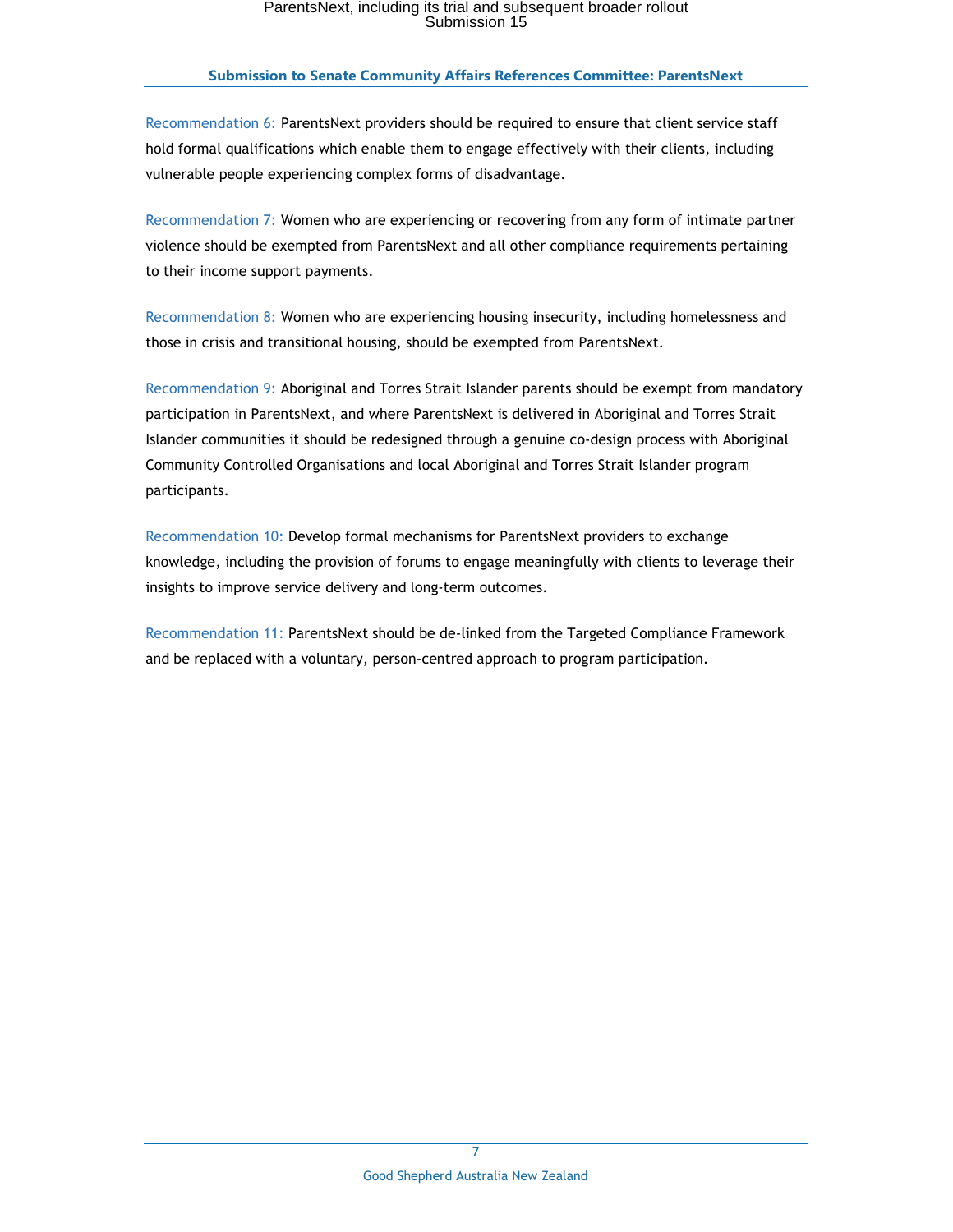# 3. Term of Reference A – the aims of ParentsNext

# **The aims of ParentsNext, and the extent to which those aims are appropriate, having regard to the interests of participating parents, their children, and the community**

ParentsNext is described as a 'pre-employment program' that is primarily targeting women with children under the age of six who have been receiving a parenting payment for at least six months continuously and have no reported employment earnings in the previous six months. According to the ParentsNext Discussion Paper (2017), the 'intensive stream' is aimed at 30 communities which are predominantly Indigenous. Additionally, the Discussion Paper states that "approximately 96 per cent of . . . participants [are] expected to be women".<sup>1</sup>

The stated objectives of ParentsNext are to:

- target early intervention assistance to parents at risk of long-term welfare dependency;
- help parents identify their education and employment-related goals and participate in activities that help them achieve their goals; and
- connect parents to local services that can help them address any barriers to employment.<sup>2</sup>

In principle, Good Shepherd supports these objectives. We acknowledge the role of education as a pathway to economic security and the transformational effects of targeted social service interventions to address poverty and other forms of disadvantage. We also note the particular barriers to employment for women with young children, including long-standing barriers such as the gender pay gap and occupational segregation, the impact of recent structural changes to the labour market and women's disproportionate responsibility for unpaid caring work. We explore these issues in more detail below as they relate to the assumptions underlying the aims of ParentsNext.

## **Motherhood and work**

Several elements of ParentsNext are problematic, including underlying assumptions about motherhood and work, the program's effectiveness as a policy intervention to support labour market participation, punitive aspects of the program including the use of a compliance framework, and unintended negative impacts on women and their families. As explored throughout this submission, these elements include:

- An incomplete understanding of 'work' which devalues and undermines the role of parenting in the early years.
- A lack of knowledge in relation to changes in the labour market and the employment challenges unique to mothers.
- An assumption that clients who are enrolled in the program are able to undertake preemployment activities.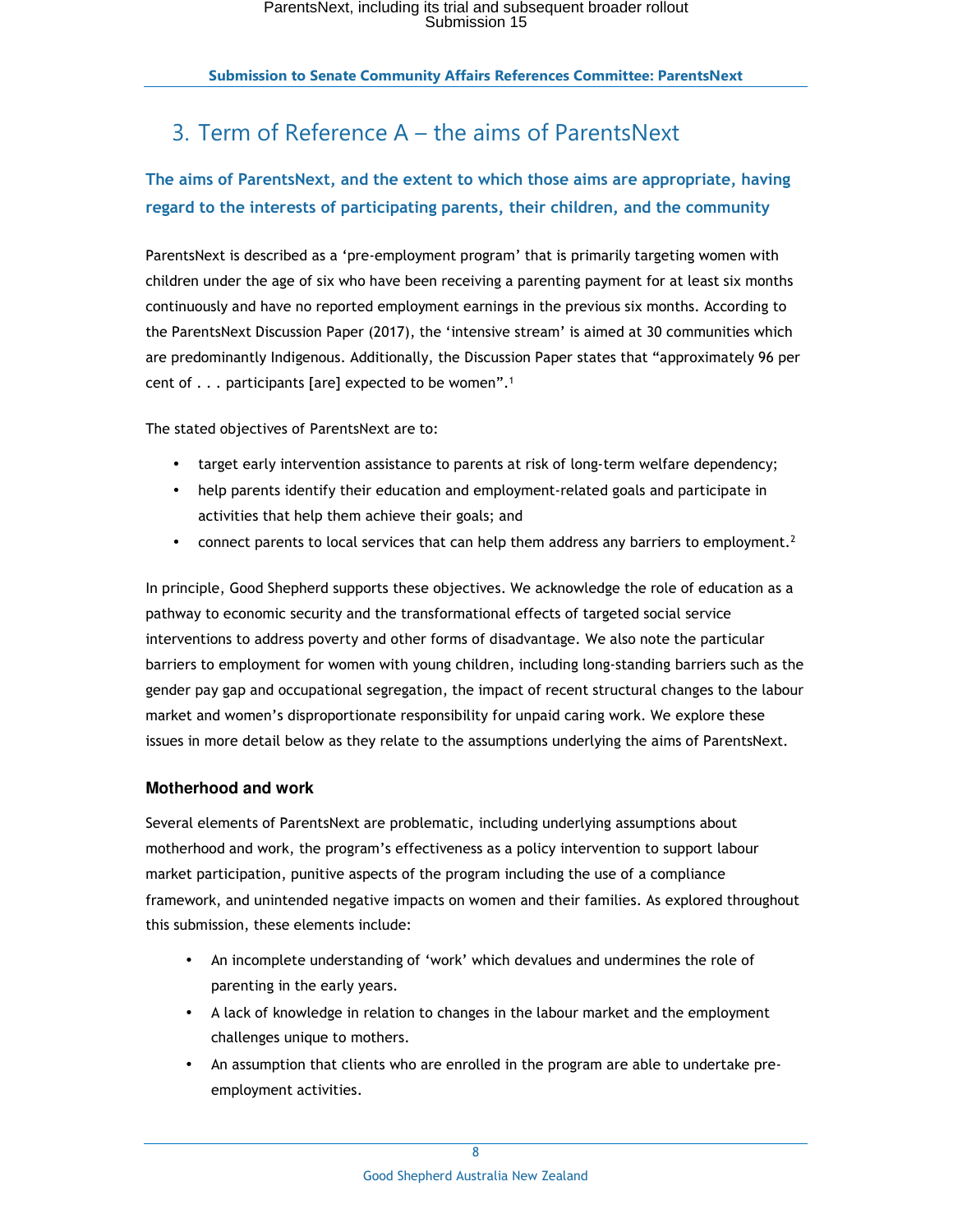- Punitive welfare conditionality elements, including the application of the program to parents of infants and very young children, and the demerit point penalty system.
- The use of private contractors to engage with highly vulnerable populations, including the authority to suspend payments for non-compliance.
- An inflexible approach which cannot adapt to individual circumstance, including participants who are already on track to achieve employment-ready outcomes of their own volition, and alternatively, participants who face multiple barriers to effective engagement.
- An overreach into the family life of participants by mandating parenting activities which have no relevance to labour market participation.

To understand these objections to ParentsNext a fundamental shift in viewpoint concerning mothers and work is required. Underlying ParentsNext, as with other forms of welfare conditionality, is the assumption that people drawing on income support while engaging in child rearing are not working because they are not in the labour market.

### *Women and unpaid work*

ParentsNext participants – as with all parents of young children – carry a heavy load of non-market caring work which limits capacity to engage in the labour market. In Australia, as in all OECD countries, mothers have responsibility for the majority of caring work.<sup>3</sup> The Workplace Gender Equality Agency reports that women spend nearly 65 per cent of all their work hours in unpaid work, while for men it is approximately 36 per cent. 4

The Australian Institute of Family Studies reports that the birth of a baby raises a woman's caring duties from an average of 2 hours per week to 51 hours per week, and housework duties from 16 hours per week to a minimum of 25 hours per week.<sup>5</sup> These statistics include partnered and unpartnered mothers, meaning that 76 hours per week is the *minimum* amount of time an unpartnered mother will spend caring and looking after the household.

This amount of time spent in unpaid work functions to limit the amount of time available to undertake other activities. Analysis of Australian time use data shows that lone parents spend more time providing child care that partnered mothers, including many more hours alone with their children.<sup>6</sup> Infants in particular require intensive around-the-clock care, creating a practical constraint on time for other activity.

Unpaid work is a critical component of the formal economy. PriceWaterhouse Coopers estimates conservatively that unpaid labour contributes nearly 34 per cent of the entire economy, totalling over \$565 million.<sup>7</sup> This makes it the largest 'industry' in Australia - one that is overwhelmingly sustained by women's labour. Critical inputs include care of older people, adults who need care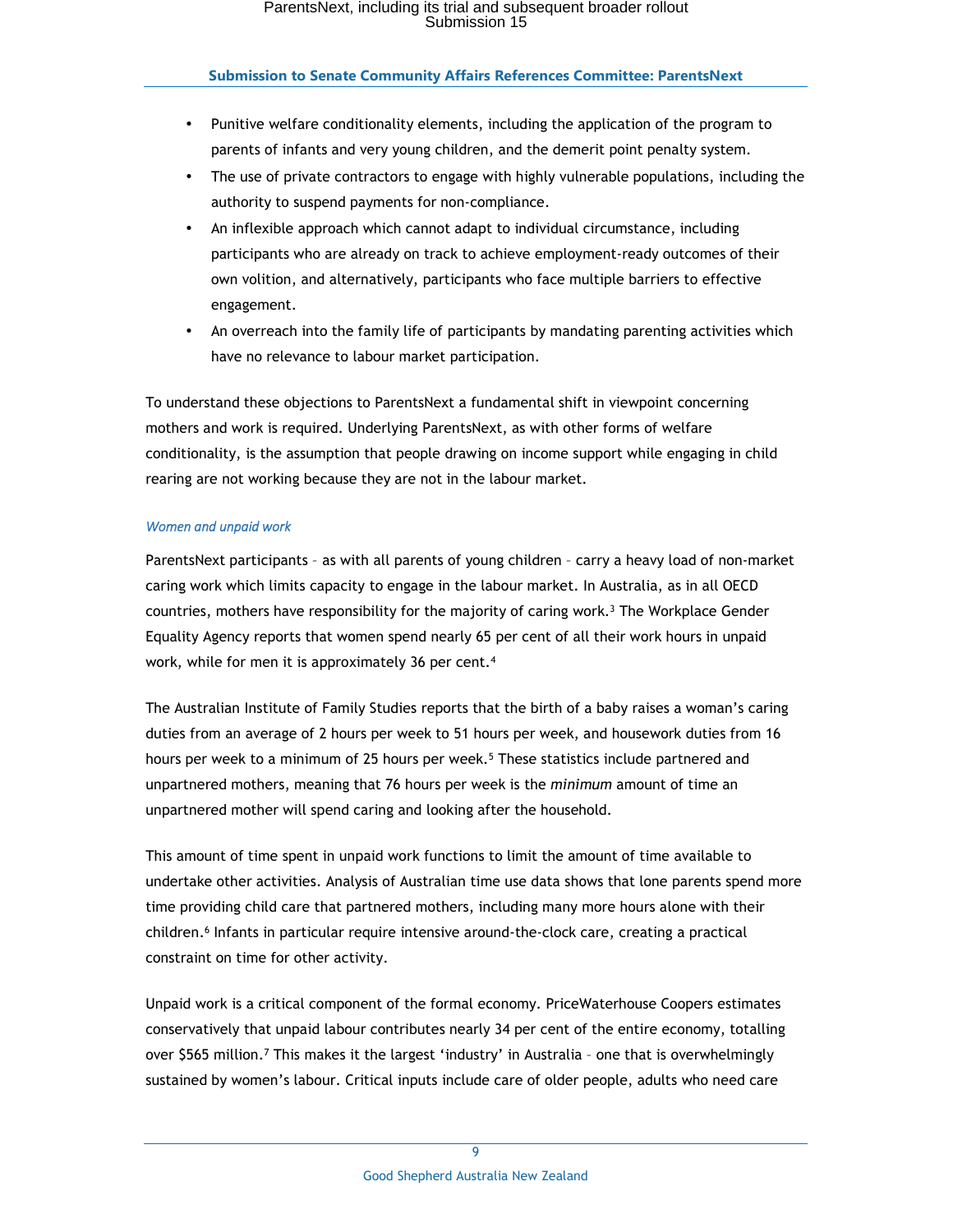#### **Submission to Senate Community Affairs References Committee: ParentsNext**

due to disability, chronic illness or injury, child care, household tasks and volunteering.<sup>8</sup> This unpaid labour is essential for the reproduction of the future workforce, including adults who will take on the formal and informal care of older people as the population ages. As economist Nancy Folbre has argued, children are not simply a private choice; they are a shared social good in that they provide broader economic benefits.<sup>9</sup> When viewed this way, women bear the time, energy and opportunity costs of raising children, providing an essential public service, while people who do not participate in child rearing are 'free riding' on the labour of those who do.<sup>10</sup>

#### *Women and the myth of 'welfare dependency'*

Another assumption is that mothers of young children who receive income support are on a path to long-term 'welfare dependency'. However, data from the Household, Income and Labour Dynamics in Australia (HILDA) survey indicates that most women in receipt of income support remain reliant on this form of income for 4 years or less, and these years coincide with the prime child-bearing and child-rearing years (see Figure 1 below).<sup>11</sup> Overall reliance on social security payments has been steadily dropping since 2002; excluding Aged Pension recipients (the largest expenditure) further reduces 2013 rates from 27.48 to 14.88 per cent.<sup>12</sup> As current policies encouraging jobseeking behaviour are targeting towards the most disadvantaged groups, they may therefore be causing more harm than benefit.<sup>13</sup>



*Figure 1: Length of time to receive welfare by age*

#### *The changing nature of work and its impact on women*

The third assumption underlying ParentsNext is the view that 'the best form of welfare is a job'.<sup>14</sup> There are two concerns with this policy stance. First, Good Shepherd is concerned that policies which are focussed on the most disadvantaged people are underestimating the many barriers they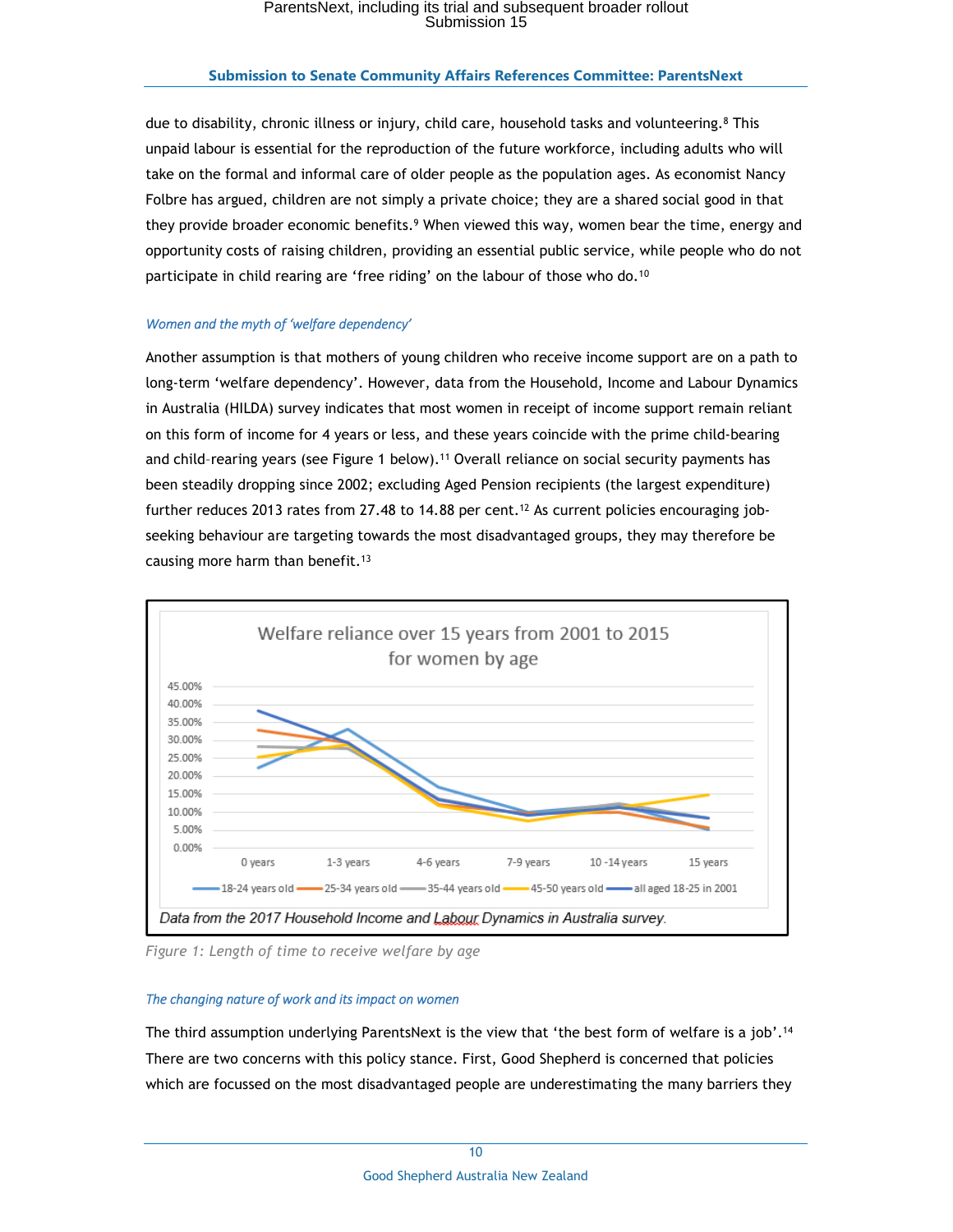#### **Submission to Senate Community Affairs References Committee: ParentsNext**

face to employment. In our own research, just under 25 per cent of women we interviewed felt they were unable to engage in employment; reasons they gave included experiences of disability, clinical diagnoses, intensive caring duties for family members, and current or previous experiences of intimate partner violence.<sup>15</sup> These women felt harassed by their jobactive providers and experienced great difficulty in obtaining exemptions, which were generally short-term in nature.<sup>16</sup>

Second, this assumption ignores the changing nature of employment – for the first time less than half of employed Australians enjoy full time, secure employment with entitlements.<sup>17</sup> Secure employment is being eroded by increased automation, deregulation, casualisation, wage stagnation and accompanying erosion of employment protections.<sup>18</sup> While overall rates of casual employees have remained steady across the past 20 years,<sup>19</sup> it should be noted that the gender gap in the casual workforce is shrinking; the secure positions men used to hold appear to be disappearing (see Figure 2, below), perhaps driven by the proliferation of the on-demand workforce or 'gig economy'. Concerns about the on-demand workforce, including the ambiguity of these workers' status and the lack of data on pay and conditions of this form of employment, have pre-empted an inquiry currently underway in Victoria.<sup>20</sup> For example, some research shows that rideshare drivers earn an average of \$16 per hour, which is lower than the minimum wage, $2<sup>1</sup>$  while other research has found a gender wage gap in the gig economy.<sup>22</sup> There is evidence that the policy responses to these changes in workforce participation are exacerbating the problem rather than addressing it effectively,  $^{23}$   $^{24}$ resulting in women – and single mothers in particular – facing even greater barriers to attaining secure and well-paid employment.<sup>25</sup>

At the same time, the ABS has recorded a growth in secondary jobs, $26$  which indicates that primary jobs are not providing enough income to cover the cost of living and other expenses. Coupled with other characteristics of women's employment such as occupational segregation, $27$  the gender pay gap, the flexibility gap, overrepresentation in part time work (44 per cent of all employed women work part time compared to 16 per cent for men<sup>28</sup>), the poor quality of many part-time roles<sup>29</sup> and low wage growth in recent years, a job will not necessarily provide increased financial security for ParentsNext participants.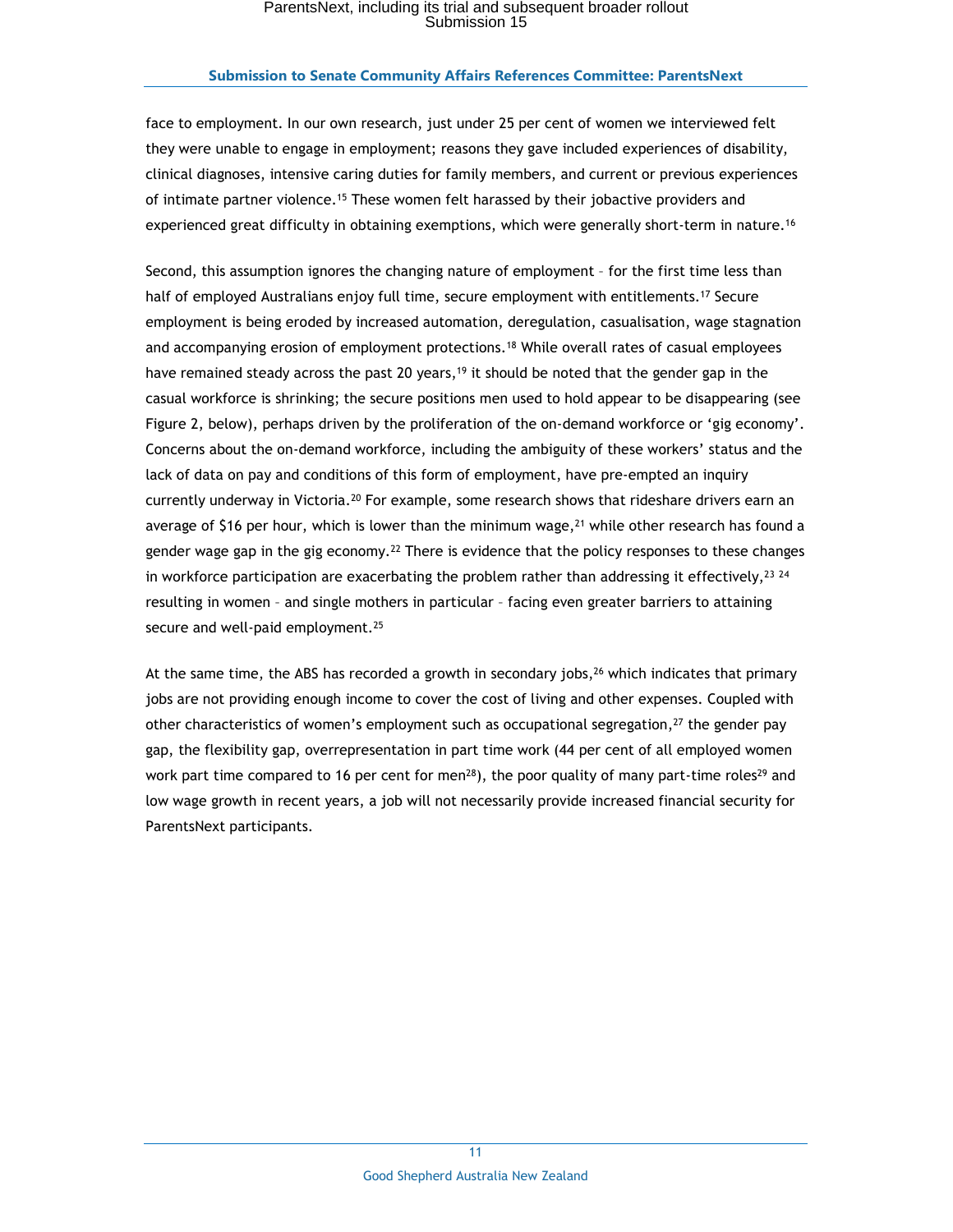

**Submission to Senate Community Affairs References Committee: ParentsNext** 

*Figure 2: Casual share of total male and female employees, 1992-2016 (Source: ABS https://www.aph.gov.au/About\_Parliament/Parliamentary\_Departments/Parliamentary\_Library/pubs/rp/rp1 718/CasualEmployeesAustralia#\_Toc504135069 )* 

These statistics are reflected in the lived experience of Good Shepherd's clients. Practitioners in our services tell us that clients earning as little as \$100 per week results in a deduction from the Parenting Payment Single (see also Figure 3 below), despite the attendant costs associated with employment such as child care, transportation and/or appropriate clothing. Some of the mothers we work with are teenagers or in their early 20s and the types of employment available to them are simply not worth the costs of getting to work, or financial penalties of cycling in and out of precarious work and reduced payments.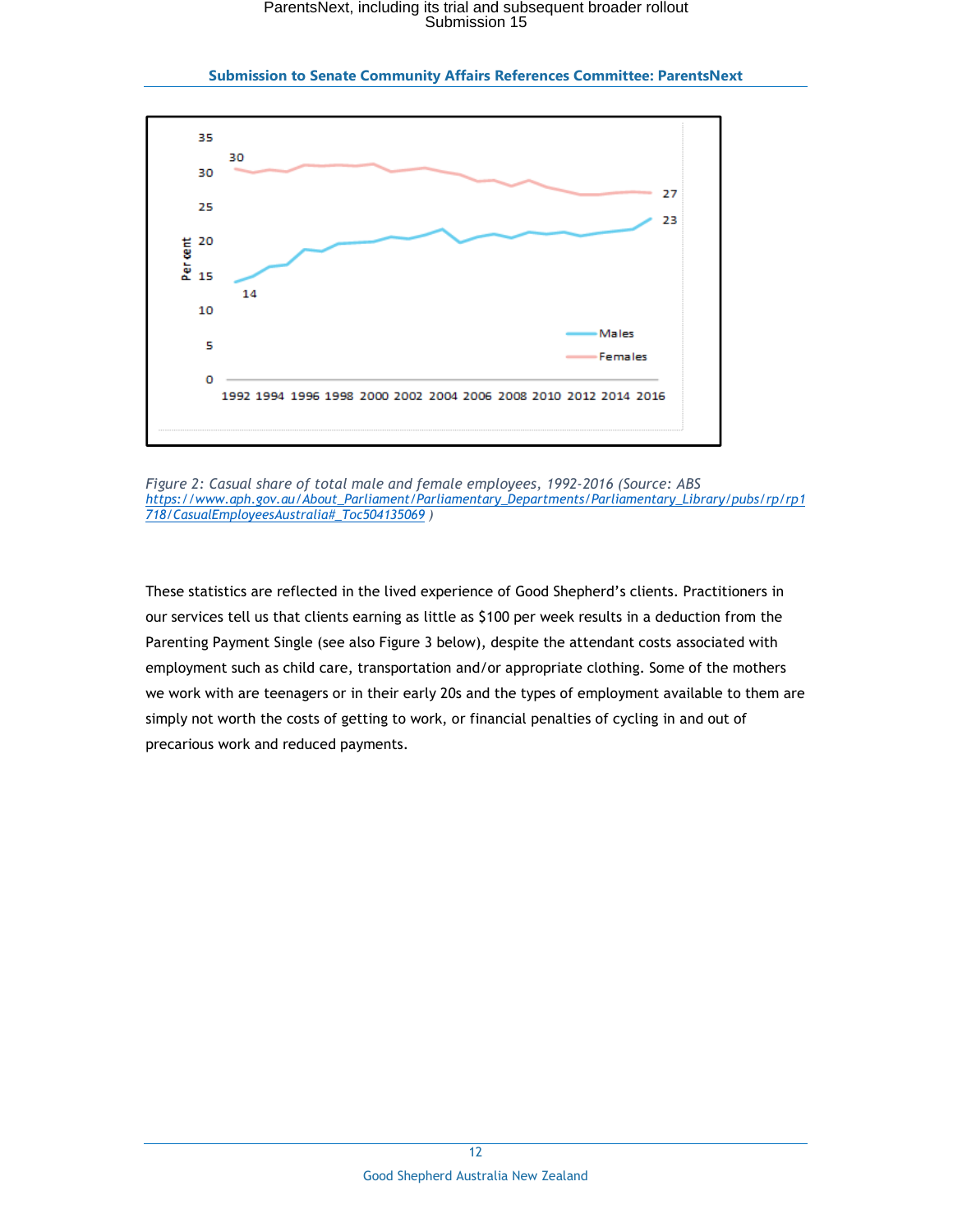| <b>Number of</b><br>children | Most gross income you can earn a fortnight to get the full<br>payment |
|------------------------------|-----------------------------------------------------------------------|
|                              | \$188.60                                                              |
| $\overline{2}$               | \$213.20                                                              |
| 3                            | \$237.80                                                              |
| More than 3                  | \$237.80 plus \$24.60 for each extra child                            |

*Figure 3: Schedule of deductions to the Parenting Payment Single by number of children and earned income. Source: Department of Human Services (https://www.humanservices.gov.au/individuals/services/centrelink/parenting-payment/how-much-you-canget/income-and-assets-tests )* 

Encouraging mothers of infants and young children to accept roles which will lead to a cycle of poor quality, precarious work may entrench poverty and disadvantage and operate against the aims of the program. Despite this, ParentsNext providers receive an 'outcome payment' when a participant achieves 'sustainable employment' – which is defined as a minimum of 15 hours per week in paid employment for at least 12 weeks.<sup>30</sup> As noted Section 4 - iv, this financial reward for the provider is unlikely to generate sustainable financial outcomes for clients. However, as the recently published evaluation of ParentsNext did not explore the quality of client employment, it is difficult to accurately assess the impact of the program in this area.

### *The motherhood penalty*

The difficulties of returning to employment following the birth of a child are well documented. Caring responsibilities and associated housework create significant time pressures for all mothers, and as a result mothers are likely to accept employment that has lower earning potential, a less certain career trajectory, fewer opportunities to step into leadership or management roles, reduced autonomy, and increased precarity.<sup>31</sup> Some mothers elect to remain at home, delaying the return to the workforce, with analysis of ABS data showing that caring for children is the primary reason why mothers are not in the workforce.<sup>32</sup> While lack of child care is a barrier, it is not merely a matter of availability – for many mothers the cost of child care (and attendant tax disincentives)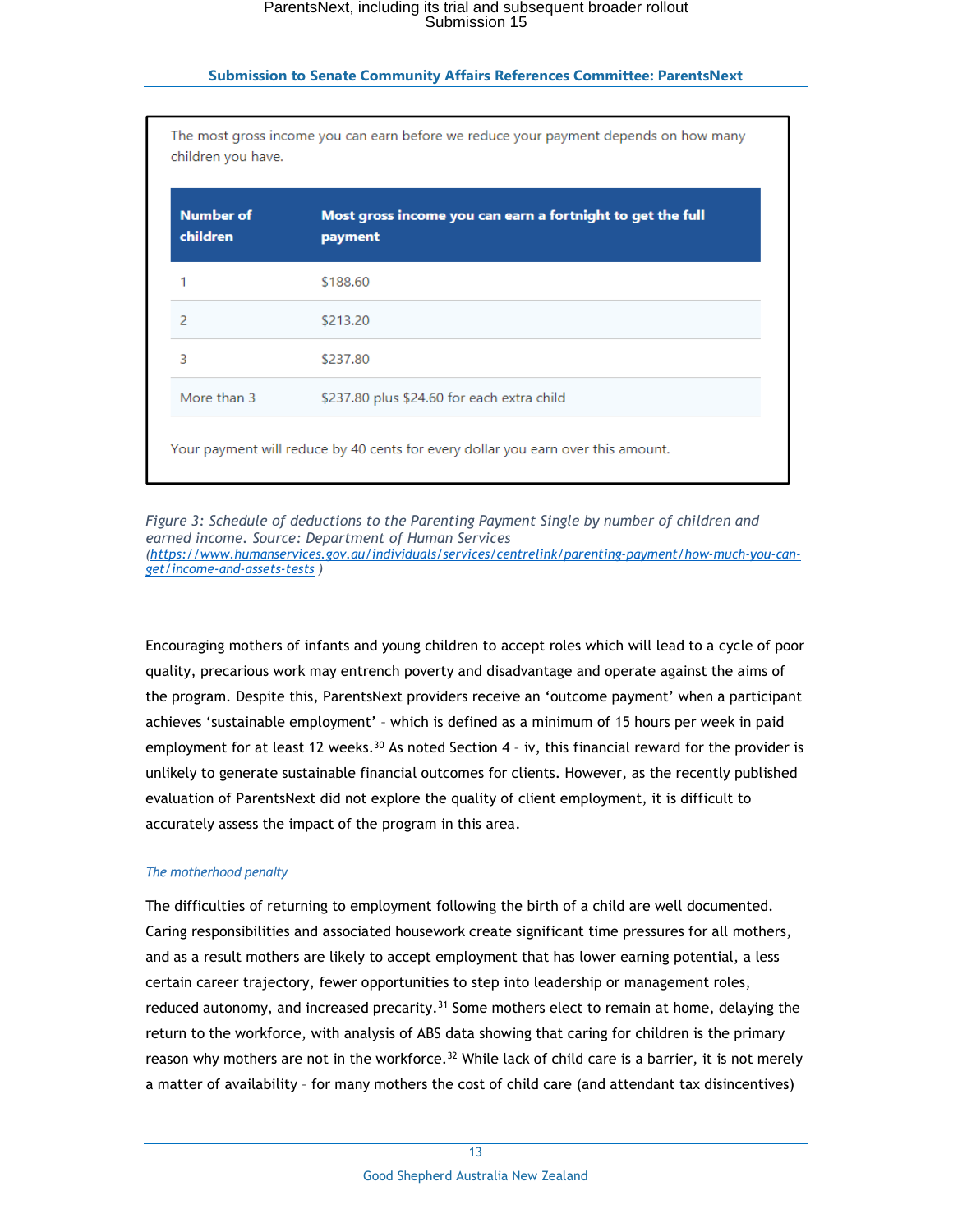### **Submission to Senate Community Affairs References Committee: ParentsNext**

means it is not fiscally logical for them to return to employment in a full time capacity.<sup>33</sup> Gendered social norms and the preferences of women themselves often mean that the responsibility for the day-to-day care of children, particularly pre-primary school, falls to mothers.<sup>34</sup>

For single mothers, who do not have a partner to share parenting duties with, it is unsurprising that the age of their youngest child directly correlates to the likelihood that they will be in employment. According to ABS data, nearly 60 per cent of single parents with a child under the age of four years are unemployed; this number reduces to 27 per cent when the youngest is older than 15 years (see Figure 4, below). While the number of women who return to their previous position following the birth of a child is at an all-time high of 77 per cent,  $35$  for single women it is unrealistic to assume this will be possible. Single mothers have the disadvantage of a career break while their children are very young, which can make it more difficult to return to employment when the children are older.<sup>36</sup>



*Figure 4: Single parent families and employment status by age of youngest child. Source: ABS (June 2016)*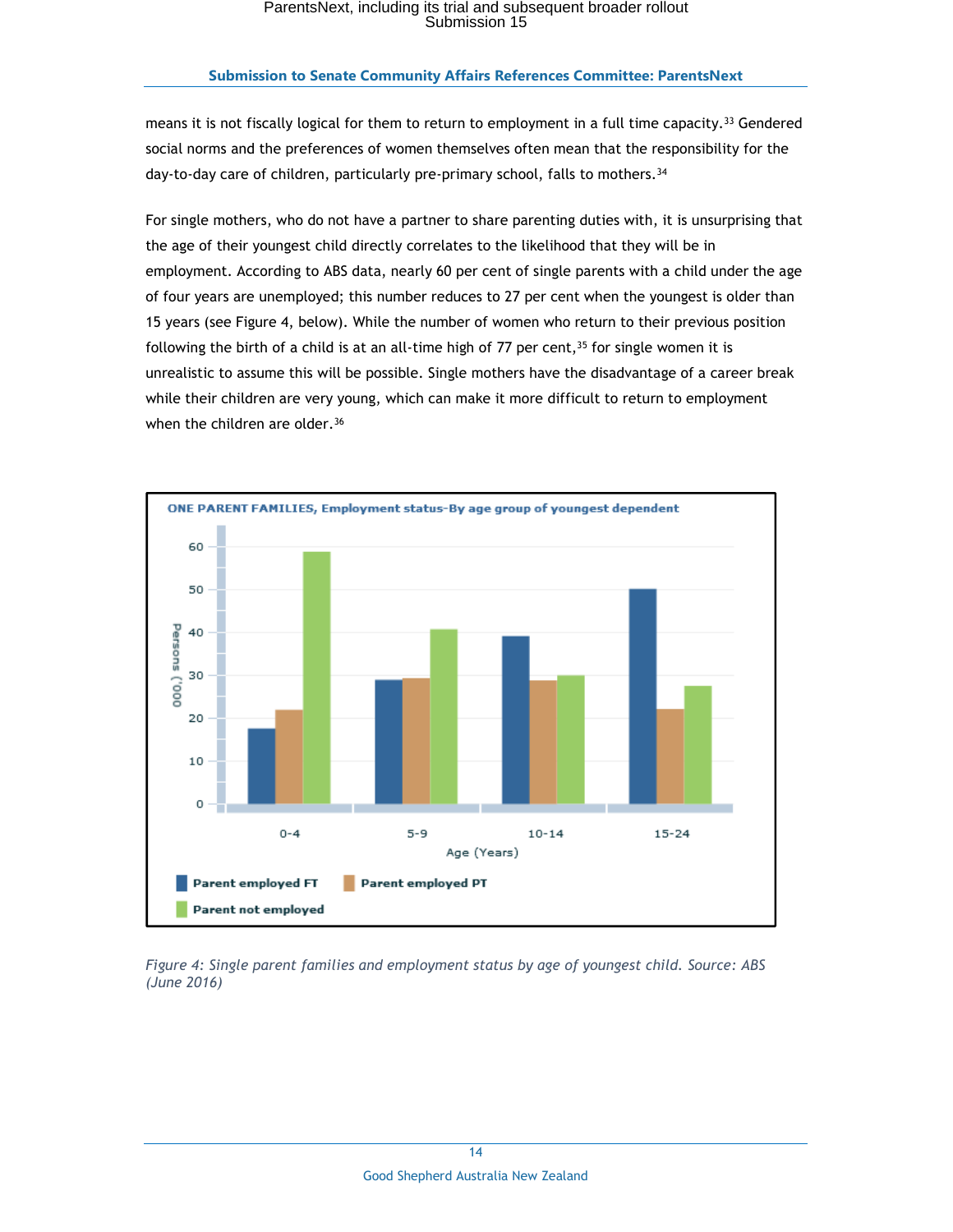### **The potential of ParentsNext**

Given the many challenges of combining care of young children and employment combined with higher levels of disadvantage or complexity for many women enrolled in the program, the brief for ParentsNext should be to reduce the negative impact of single mothers' long career break and enhance their capability to enter and remain in the workforce in future.

Preparing parents for entry in the labour market through knowledge and skill development is critical, particularly for young people who have left school early. The Australian Curriculum, Assessment and Reporting Authority (ACARA) report that 83 per cent of all females achieve a year 12 certificate, compared to 76 per cent of males; however, this varies widely by socio-economic status (SES) and state (the lowest completion rates for females are in the Northern Territory for those from low-SES backgrounds, at 23 per cent, while females in South Australia with high-SES backgrounds have the highest rates, at 97 per cent). <sup>37</sup> A 2017 analysis conducted by The Mitchell Institute finds that of those who leave school without a year 12 certificate, the majority – 91 per cent - will not earn their certificate across their lifetime.<sup>38</sup>

According to the ParentsNext Evaluation Report, 50 per cent of the early school leavers enrolled in the program ( $n=990$ ) were working towards completing their certificate.<sup>39</sup> However practitioners in Good Shepherd's Sydney Young Parents Program note that for many of their clients a year 12 certificate would not be considered particularly helpful. Rather, a more vocational focus on skill development through TAFE courses would be seen as beneficial. It is therefore important to allow clients to direct their pathway in a way that fits with their circumstances and preferences.

The ParentsNext Participation Fund could therefore be extremely useful to women who are looking to complete their certificate or attain skills or further education through TAFE, a university degree or other certified coursework. However, its use should be client-directed and the amount high enough to cover a reasonable percentage of the out-of-pocket costs (we discuss the Participation Fund further in Section 4, Term of Reference B – iii).

In summary, there is potential for ParentsNext to assist mothers with very young children to increase their employability, and genuine assistance would be welcome by many who are currently enrolled in the program.

#### *The views of ParentsNext participants*

In an unpublished report, the Council of Single Mothers and their Children Victoria (CSMC) visited Shepparton in March 2018 to speak to providers and clients. While a very small sample, it is noteworthy that clients applauded the intentions of the program. They also felt strongly that the program was not realising positive outcomes, as one participant stated, "It's a good concept that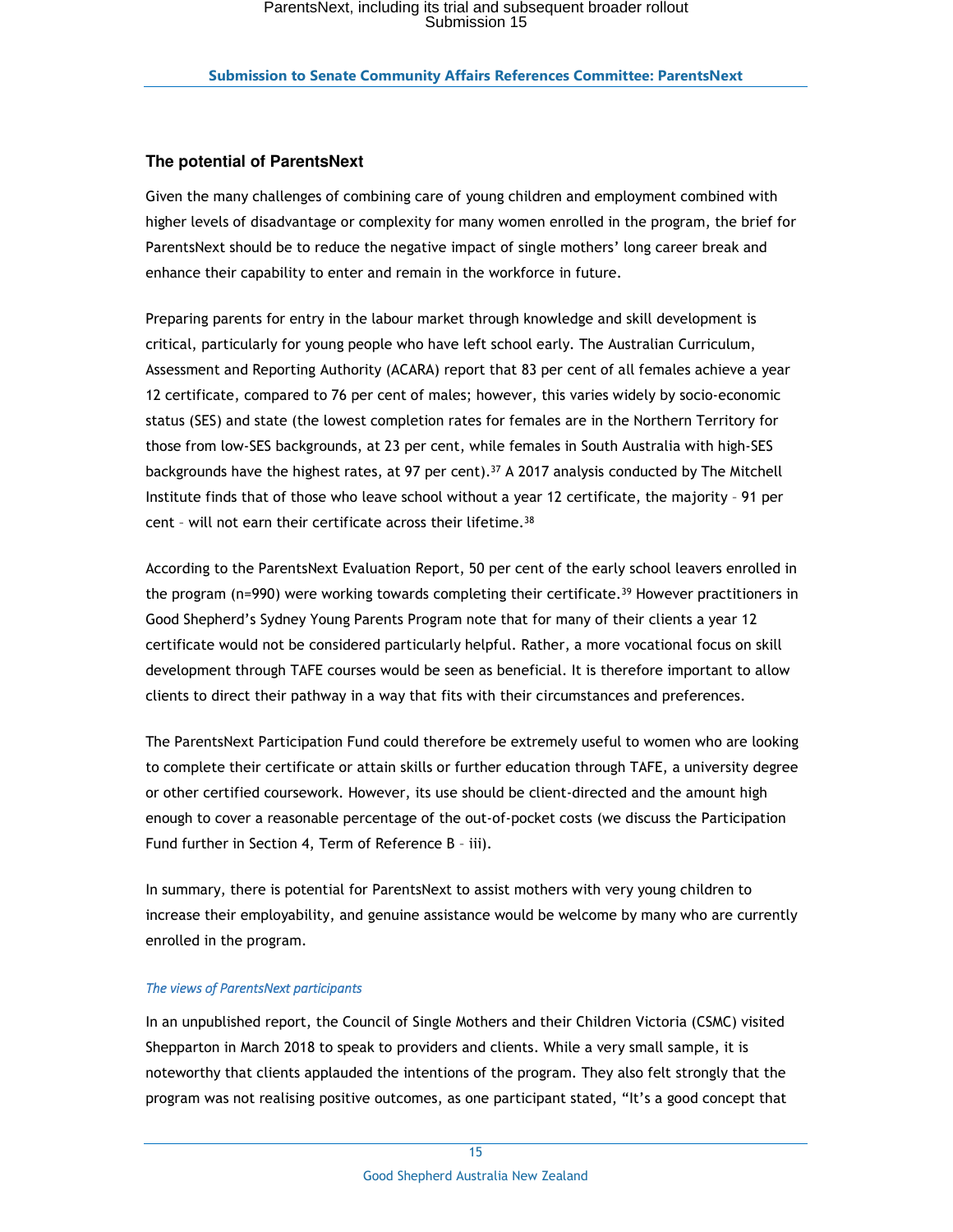### **Submission to Senate Community Affairs References Committee: ParentsNext**

doesn't work. There is not enough money to support real learning or getting good skills and it is only luck if you get a good worker".<sup>40</sup> The main benefit of ParentsNext that the participants could identify was that it created a bridge to jobactive, "which is much more demanding on parents and less forgiving."<sup>41</sup> From the perspective of this group of women, ParentsNext operates as a training ground for long-term dependence on income support, working against the stated aims of the program.

In the National Council of Single Mothers and their Children (NCSMC) survey of ParentsNext participants,<sup>42</sup> these sentiments were reinforced. One respondent said:

[I] can't wait to get back into full time work . . . The longer you are out of work the scarier it is and yes please and thank you for the help to get back into work. But the 'attend or lose payment' is so aggressive . . . Make people feel confident not like they are sh\*t and begging. 43

Another survey respondent said:

There's no help being offered here. It is not about supporting our individual needs, it is about complying. Not one word of help has been offered even though I was looking forward to the help and thought finally there was a breakthrough and finally society [is] understanding of how hard it is to raise children whilst also working and studying, but it was just a nasty trick.<sup>44</sup>

In summary, while Good Shepherd supports the stated aims of the ParentsNext program and notes that the program's intentions are welcomed by many mothers with young children, the design and implementation of the program is at odds with achieving its aims. In part this is because ParentsNext is focussed on individual interventions in response to systemic barriers, as well as the program's mandatory nature and compliance-driven approach. These aspects are explored in more detail in Sections 4 and 5.

Recommendation 1: ParentsNext should be redesigned to recognise and address the systemic nature of barriers to employment for parents of young children, including adopting a person-centred and holistic approach to:

- accommodate those who are unable to engage in employment due to unpaid caring responsibilities or other barriers to labour market participation;
- replace the linking of program participation to income support payments with a focus on supporting individual capability and agency in relation to long term employment outcomes; and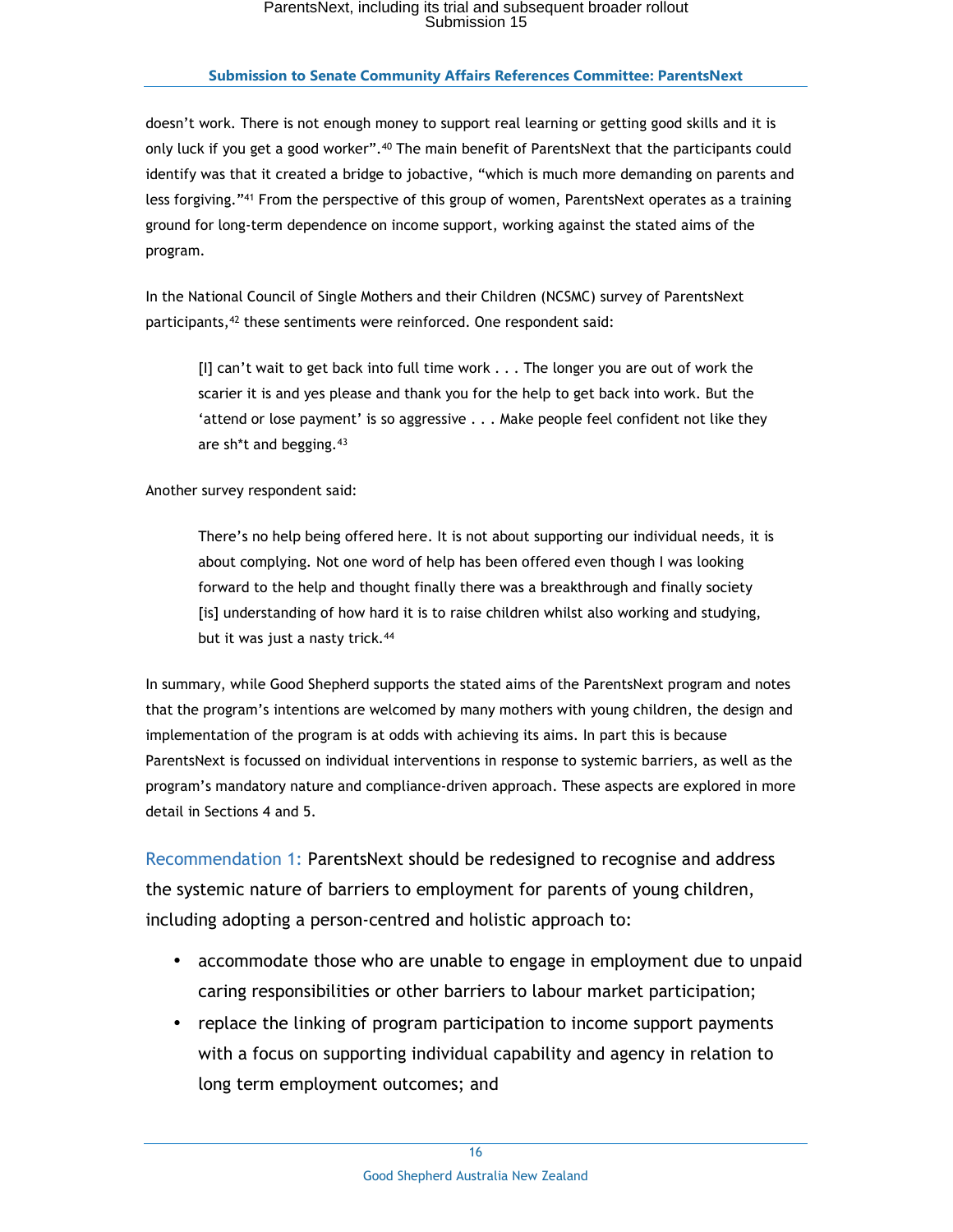• provide tailored pre-employment support, including greater assistance with out-of-pocket costs for participation, child care, and counselling and referral to support services for clients with complex needs.

# 4. Term of Reference B – the design and implementation of

# ParentsNext

Good Shepherd has several concerns about the design and implementation of ParentsNext. These include:

- The apparent lack of client segmentation to enable effective targeting of parents who may benefit from the program.
- The compulsory aspect of participation, including the targeting of women and Aboriginal and Torres Strait Islander communities.
- The coupling of what is described as a support program to a compliance framework.
- The wide remit of the program, which includes parenting skills in addition to education and pre-employment skills.
- The use of private contractors to monitor women in the program, including the ability to cut their income support payments.
- The unclear nature of the services being provided by ParentsNext providers, outside of a monitoring role.
- The rigid, inflexible nature of the program and the focus on maintaining compliance.

These issues are explored further in this section.

# **The appropriateness of eligibility for compulsory and voluntary participation (i)**

The ParentsNext model offers potential benefits for some groups of women. However, Good Shepherd has heard multiple stories of women who either already possess capabilities that are targeted by the program (and therefore compliance requirements are a time-waster or a distraction for them), or women who are in such precarious situations (such as insecure housing or with complex health needs) that meeting the requirements of the program is extremely difficult.

Further, it is concerning that a pre-employment program is deliberately targeting single women with very young children who are on the Parenting Payment. As noted in Section 3, this is the most time-poor demographic in Australia, and as such it is questionable why they are being singled out. It is unclear why a pre-employment program is not voluntary and open to all people who are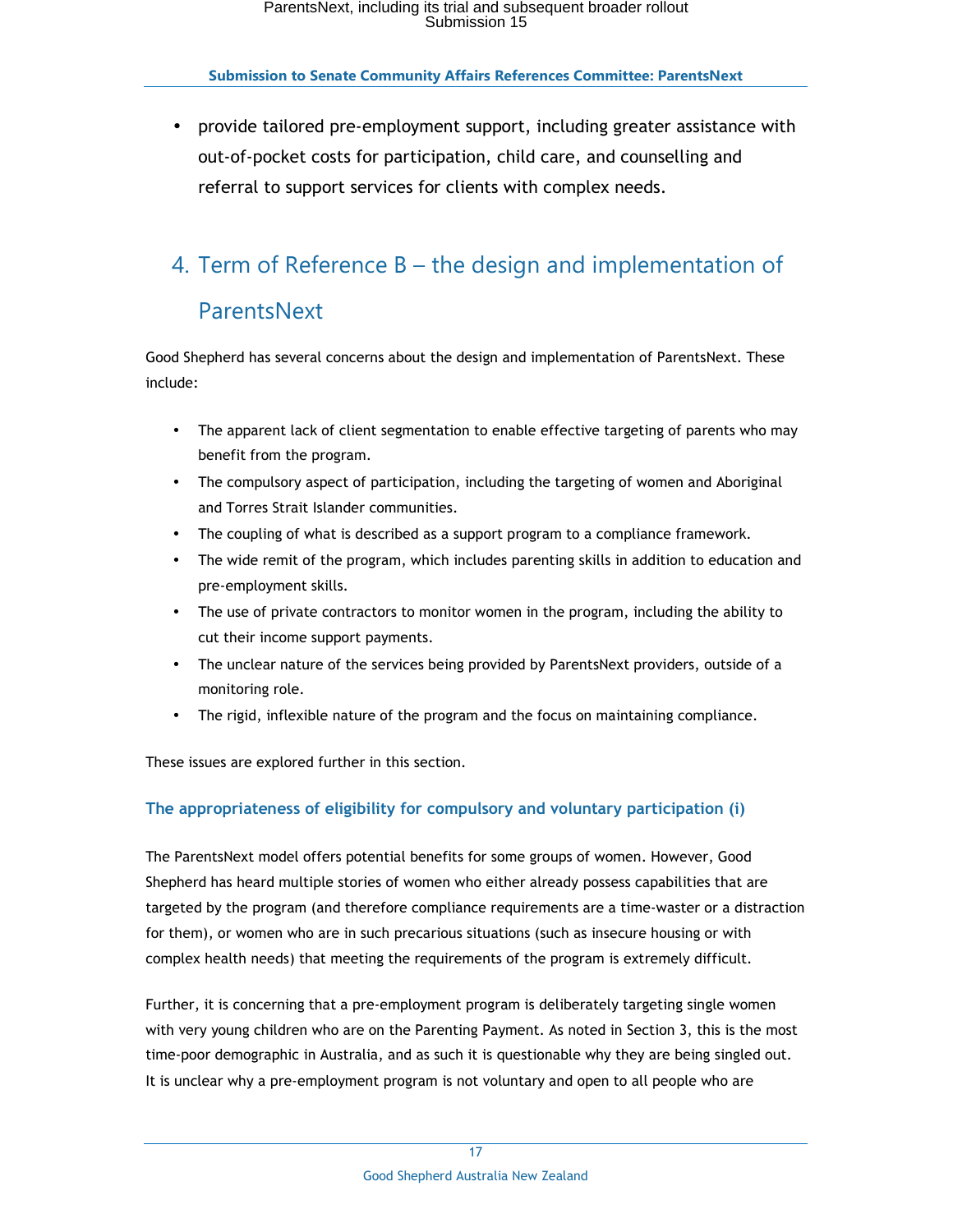## **Submission to Senate Community Affairs References Committee: ParentsNext**

marginalised and struggling to engage or re-engage with employment. Supports for people who wish to increase their knowledge and skills and be 'job-ready' should be available to all people who meet pre-set criteria, and reflect realistic study, training or apprenticeship goals. The labour market is undergoing rapid transformation, and it is not only single mothers who will struggle to find viable employment in this context.

The 'intensive' stream of ParentsNext is delivered in 30 locations with high numbers of Aboriginal and Torres Strait Islander parents. Aboriginal and Torres Strait Islander individuals and communities have repeatedly been the target of policies which erode autonomy and self-determination, and are also subject to highly controlling forms of conditional income support, such as the Cashless Debit Card.<sup>45</sup> We explore this issue further in Section 4 – viii below.

# **The design of participation plans, including the range of economic and social participation requirements (iii)**

## **Lack of implementation guidance and limited practical support**

A key flaw with the ParentsNext model is its lack of clear focus. While this aspect potentially allows clients to self-identify their own development pathway, it appears to have led to a strong overreach by contracted providers who have little guidance for implementation but work hard to achieve an 'outcome payment' of \$300 when a participant either achieves an educational goal or sustainable employment.<sup>46</sup>

There appears to be few guidelines for providers in terms of appropriate implementation of ParentsNext. There are many stories, both documented and anecdotal,<sup>47</sup> concerning current employment<sup>48</sup> and study<sup>49</sup> going unrecognised by the provider, meaning an 'approved activity' must be added to achieve compliance. Payments are suspended immediately once a client is unable to attend a meeting or her approved activity due to illness<sup>50</sup> or the 'activity' being closed for the holidays.<sup>51</sup> It has also been reported that women are being forced to sign up for the program and sign a privacy waiver even though they are exempt according to the program's criteria. $^{52}$ 

The findings from the NCSMC survey confirms these reports. Pertaining to job readiness, 87 per cent of respondents disagreed or strongly disagreed with the statement, "[ParentsNext] has assisted me to build 'job ready' confidence and skills," while 85 per cent disagreed or strongly disagreed with the statement, "[ParentsNext] has assisted me to think about a career path." Some of the responses from the survey include the following:

Help is fantastic. Telling single parents that they will not have rent money if they don't click a button on a certain day or if there is a glitch in the system their payment might not go through, is gross.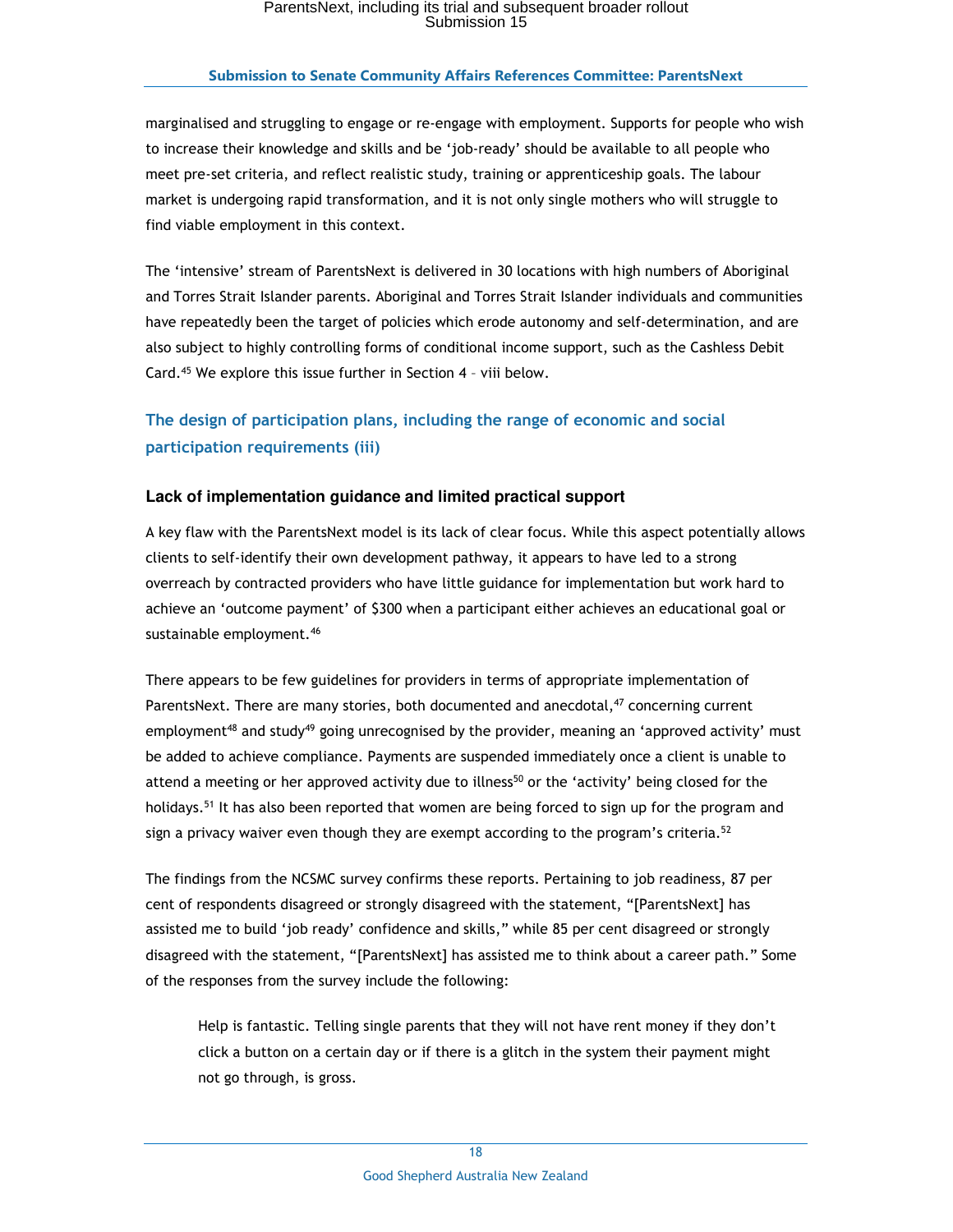This ParentsNext provider was a heartless saleswoman. Spoke in a rough, harsh voice. Had a no nonsense and no excuses approach. No compassion or empathy or anything  $\ldots$  The person was mean and rude and threatening.<sup>53</sup>

Participation requirements in these instances are not advancing parents' job readiness, but instead are adding to their stress and reducing their autonomy.

# Recommendation 2: The design of ParentsNext should be changed to:

- de-link program participation from income support payments;
- be accessible to other groups of people who are seeking pre-employment training and assistance; and
- be supported by implementation guidelines to ensure that clients are engaging in meaningful activities and are provided with a high quality service.

# **Encouraging uptake of poor quality work**

Good Shepherd is concerned that the types of employment that are being encouraged for ParentsNext clients will not lead to secure employment, including viable long-term career pathways. A Canadian study conducted by Liegghio and Caragata<sup>54</sup> found that governmentsponsored training initiatives move single mothers out of 'welfare poverty' and into 'work poverty' through the promotion of precarious employment which offered little stability, low pay and few benefits. The researchers also report that service providers tended to individualise their clients' poverty and stigmatise them as irresponsible and incompetent, and as a result mental health and wellbeing was compromised for many women. This finding was confirmed by Australian researchers.<sup>55</sup>

## **The focus on supporting parenting skills is misplaced and inappropriate**

The Department of Jobs and Small Business is overseeing a program which purports to impart parenting skills and support. Intermingling the dual foci on assisting parents with young children to be job-ready and to improve their parenting skills potentially dilutes the effectiveness of both. Further, there does not appear to be any logic to providing both pre-employment support and parenting skills support, and the evaluation of ParentsNext has not assessed the effectiveness of this aspect of the program.

As a compulsory program, this aspect of ParentsNext is also an unnecessary government incursion into the private life of families, potentially undermining the agency, confidence and self-efficacy of new parents. The findings of the NCSMC survey indicate that most participants are not finding the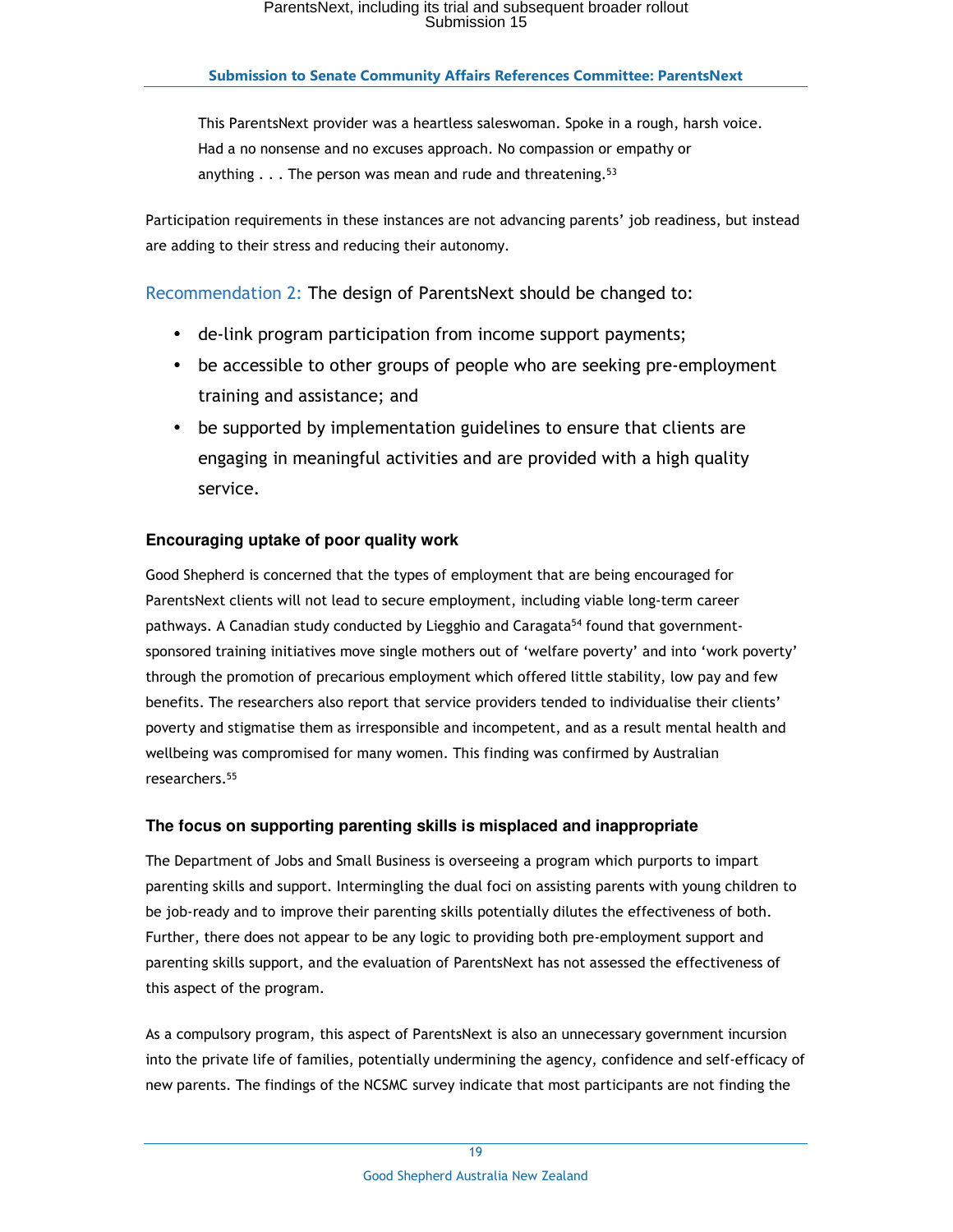### **Submission to Senate Community Affairs References Committee: ParentsNext**

program assists them with parenting. Pertaining to parenting and child wellbeing, 86 per cent disagreed or strongly disagreed with the statement: "[ParentsNext] has increased my knowledge and parenting confidence," while 61 per cent disagreed or strongly disagreed with the statement: "ParentsNext has had a positive impact on my child." A further 59 per cent agreed or strongly agreed to the statement: "ParentsNext has not introduced my child to new activities as we were already attending or planned to attend the activities".<sup>56</sup>

A better approach to supporting parenting in the early years is to fund voluntary, community-based programs such as Good Shepherd's Sydney Young Parents Program, which provides individual support and case management in a safe and non-stigmatising environment, access to tailored programs for young parents, social connectedness through a weekly supported playgroup, modelling and reinforcement of positive parenting practices, and links to other community support services. Australian research indicates that such playgroups are highly acceptable and enjoyable to families,<sup>57</sup> and are therefore a good focal point for introducing other interventions or supports. For disadvantaged families, more intensive and comprehensive interventions are needed to ensure children attain key developmental milestones. This includes antenatal support, access to early childhood resources, and ensuring children are school-ready.<sup>58</sup> These types of interventions should be overseen by the Department of Human Services rather than the Department of Jobs and Small Business.

Perhaps the best intervention to encourage both good parenting and positive outcomes for children is to ensure an adequate level of income for families. Single parent families have the highest poverty rate of all family types in Australia, while children in single parent families, with a poverty rate of 39 per cent, are more than 3 times as likely to live in poverty as children in couple families (13 per cent of whom are in poverty).<sup>59</sup> The research on this topic is unequivocal: adequate income (whether through income support and/or child support) leads to reductions in child maltreatment;<sup>60</sup> increases in positive child development markers, maternal health, and mental health;<sup>61</sup> improved child test scores in reading and maths; $62$  and improved overall educational performance. $63$ Conversely, reduction in income support for single parents is directly correlated to a range of negative outcomes for children, including poor mental health, emotional difficulties, behavioural problems,<sup>64</sup> increased anxiety, increased social isolation and relational support, and an increased sense of social stigma. $65$  As one researcher succinctly frames it:

High levels of family economic distress and vulnerability compromise child wellbeing, and exposure to such risks differs by race and ethnicity. Welfare agencies that restrict entry, push welfare exits, and offer only a work-first message exacerbate rather than help the situation of poor families.<sup>66</sup>

Lifting the rate of Parenting Payment Single to the rate of the Single Age Pension would be one way to reduce poverty in single parent households, while a wider review of Parenting Payment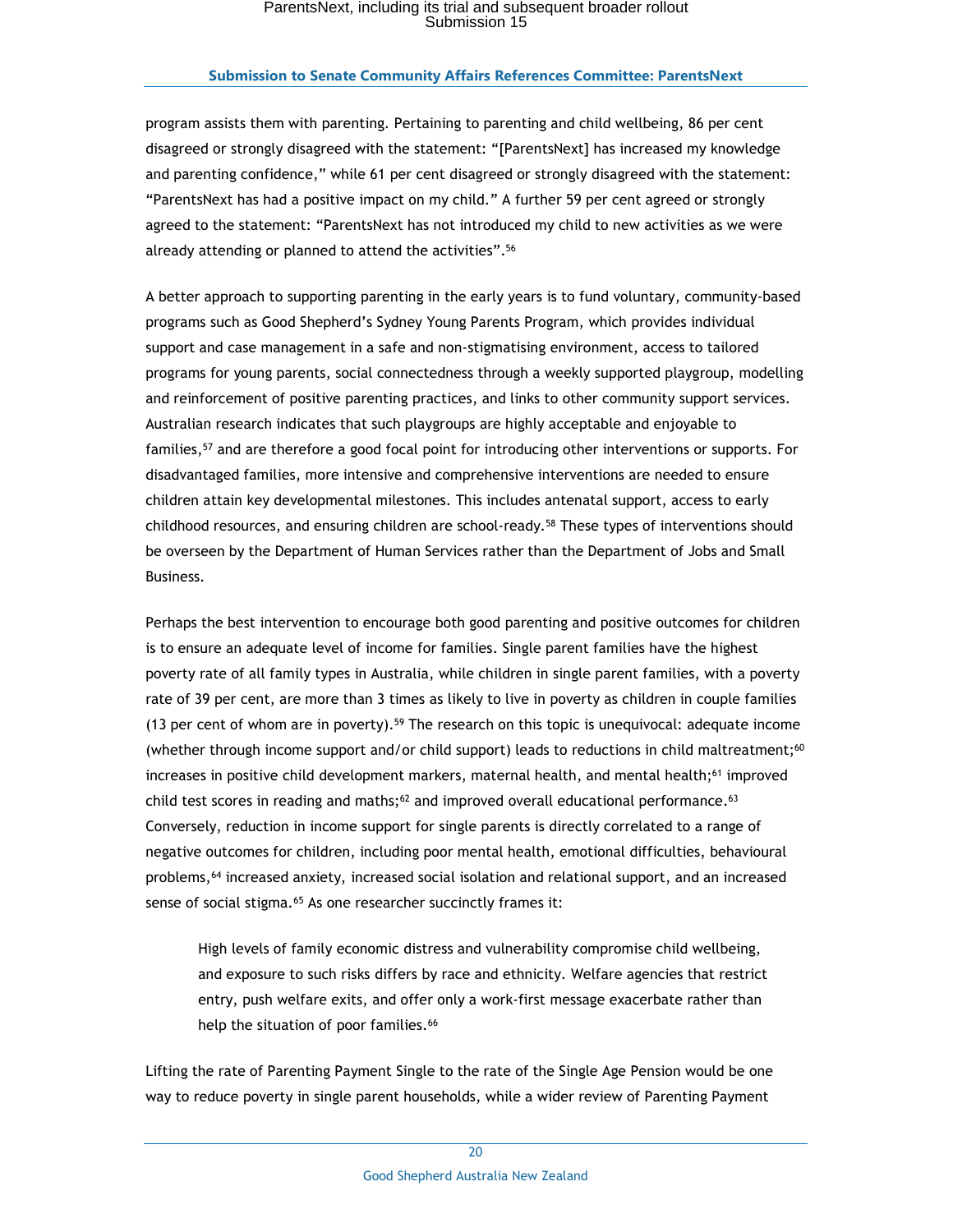Single and associated payments could identify more substantive changes to improve the financial security of single parents and their children.

Recommendation 3: The focus on parenting skills and activities should be removed from ParentsNext and be replaced by funding from the Department of Human Services for evidence-based programs within non-stigmatising environments. These programs should be run by qualified practitioners within the social services sector, and provide a wrap-around service response.

Recommendation 4: A review of Parenting Payment Single and associated payments should be undertaken to consider their adequacy for supporting single parent families, including supporting child development and wellbeing, and parity with other payments.

# **The Participation Fund and the Wage Subsidy**

Wage Subsidies are a financial incentive used within ParentsNext and other government programs to encourage employers to hire eligible participants in ongoing jobs by contributing to the initial costs of hiring a new employee. Wage Subsidies have the potential to provide a practical incentive for potential employers to employ a client of the ParentsNext program. However, Good Shepherd has some concerns regarding how the Wage Subsidy is being implemented. First, a review of various employment incentive schemes found that the benefits of wage incentives (which are paid out over an extended period of time) tend to be temporary and can lead to many unintended negative outcomes, while hiring incentives (which are short-term) tend to lead to more stable employment outcomes across time and with fewer negative consequences.<sup>67</sup> It is therefore important to understand how such incentive programs interact with other policies and the current reality of the labour market. Second, Good Shepherd strongly disagrees with the new policy, enacted as of 2 January 2019, whereby Wage Subsidies are provided out of the Participation Fund.<sup>68</sup> It should not be the case that a client must forego, for example, the opportunity for further study as a part of their pathway into meaningful employment, in order to provide what may be at times a short-term incentive to an employer.

There is great potential for the ParentsNext Participation Fund. Many parents of young children are eager to engage with education or attain qualifications at a slow pace while their children are young as part of a long term goal of financial independence. This includes Aboriginal and Torres Strait Islander people, who are increasingly earning vocational qualifications according to recentlypublished research.<sup>69</sup> However, while there is potential for this much-needed assistance, results from the NCSMC survey of ParentsNext participants indicates that the Participation Fund is not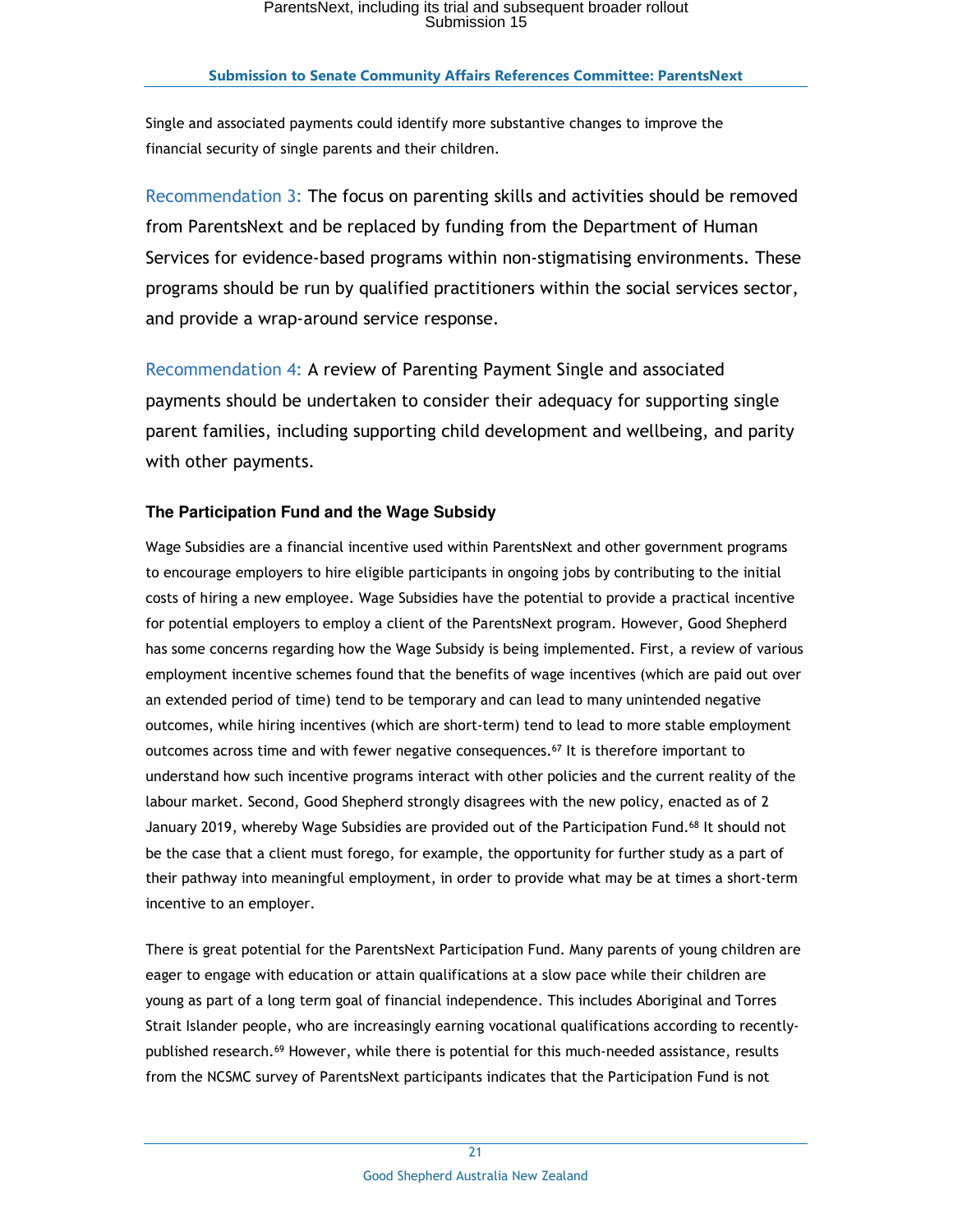being used effectively. For example, 69 per cent of respondents disagreed or strongly disagreed with the statement: "The provider has helped you to access financial assistance and/or support to locate childcare", while 81 per cent disagreed or strongly disagreed with the statement: "The provider has told you what 'stream' you are and therefore what funds are available to support the agreed activities". Further, 87 per cent disagreed or strongly disagreed with the statement: "[ParentsNext] has provided me with financial assistance to attend the [required] activities". One respondent wrote: "My activity is to look at doing a TAFE course except I was told there is no funding available for one".<sup>70</sup>

Recommendation 5: The ParentsNext Participation Fund:

- should not subsidise the Wage Subsidy for employers;
- should be made available to clients to use for the cost of education and training; and
- should be used to support realistic and viable career pathways, rather than encouraging types of employment that will not lead to long-term financial security.

# **The selection of ParentsNext providers (iv)**

There are a range of provider types who deliver ParentsNext under contract with the Federal Government, and it is difficult to make generalisations about their training and suitability to interact with vulnerable clients. This is itself a problem with outsourcing government programs, as demonstrated by the inconsistent and at times harmful behaviours that are reported by single mothers in relation to jobactive provider interactions.<sup>71</sup> While the ParentsNext program has only been running nationally since July 2018 and therefore little is known about the quality of providers, an assessment of jobactive frontline staff found that their education levels were low, with only 20 per cent holding an undergraduate degree, and nearly half indicated they received no in-house training.<sup>72</sup> It therefore appears that the contracting process may not adequately screen to ensure quality service delivery and a proper level of accreditation for interacting with disadvantaged and vulnerable clients.

Whilst the ParentsNext program theoretically offers a range of support services and referral options, anecdotal evidence indicates that parents are being forced to fit their personal goals within the confines of the service provider's limited resources and networks. Further, since ParentsNext is branded as a support and referral service, it is difficult to understand what providers actually provide other than scrutiny and monitoring of women. ParentsNext is neither an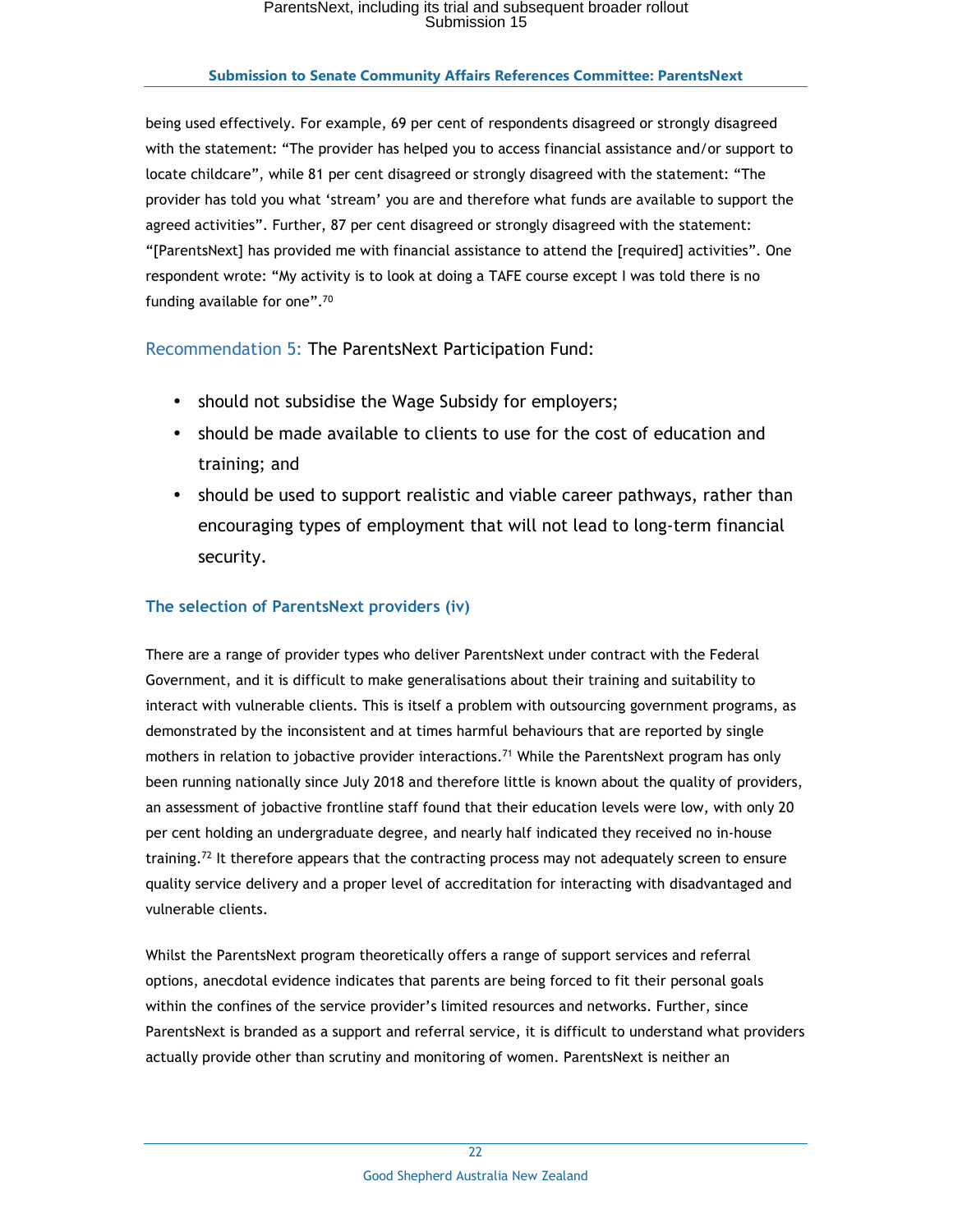employment agency, training centre, nor a parenting program, despite claiming to facilitate all three.

Recommendation 6: ParentsNext providers should be required to ensure that client service staff hold formal qualifications which enable them to engage effectively with their clients, including vulnerable people experiencing complex forms of disadvantage.

**The measures, if any, in place to avoid causing risk or harm to vulnerable participants and their children, including participants and children who are victims and/or survivors of family violence (vii)** 

## **Accountability is focussed towards the government rather than clients**

As detailed in our Submission to the Senate Education and Employment Committees concerning jobactive, $73$  Good Shepherd asserts that providers, as private contractors, are given too much power without proper accountability structures. With its schedule of 'outcomes payments' made to providers rather than to the women who are making significant changes to their circumstances, the ParentsNext program appears designed to benefit providers rather than clients. As argued by the Centre for Excellence in Child and Family Welfare in their earlier commentary on ParentsNext: "Financial incentives for providers are not needed in order to achieve sustainable outcomes if the providers selected have a demonstrated commitment to supporting disadvantaged families".<sup>74</sup>

In Good Shepherd's research report into the experience of single mothers who are subject to the welfare to work policy, $75$  virtually all of the women who participated in the research told of ways that the requirements decreased their financial security, future prospects and immediate wellbeing, including:

- interactions with providers that involved intimidation, threats, bullying and abuse;
- payment cuts for minor infractions or errors on the providers' part, which were then the responsibility of the individual to have reinstated; and
- compliance requirements that forced them to forego employment and study and opportunities.

These are not minor flaws in a program, but rather reflect a fundamental disconnect between the stated aims of the policy and its implementation.

Because ParentsNext mirrors welfare to work policy in that it requires engagement with a contracted provider, monitors adherence to a compliance framework, stipulates taking up 'approved activities' and leads to regular suspension of payments, it is also likely to be creating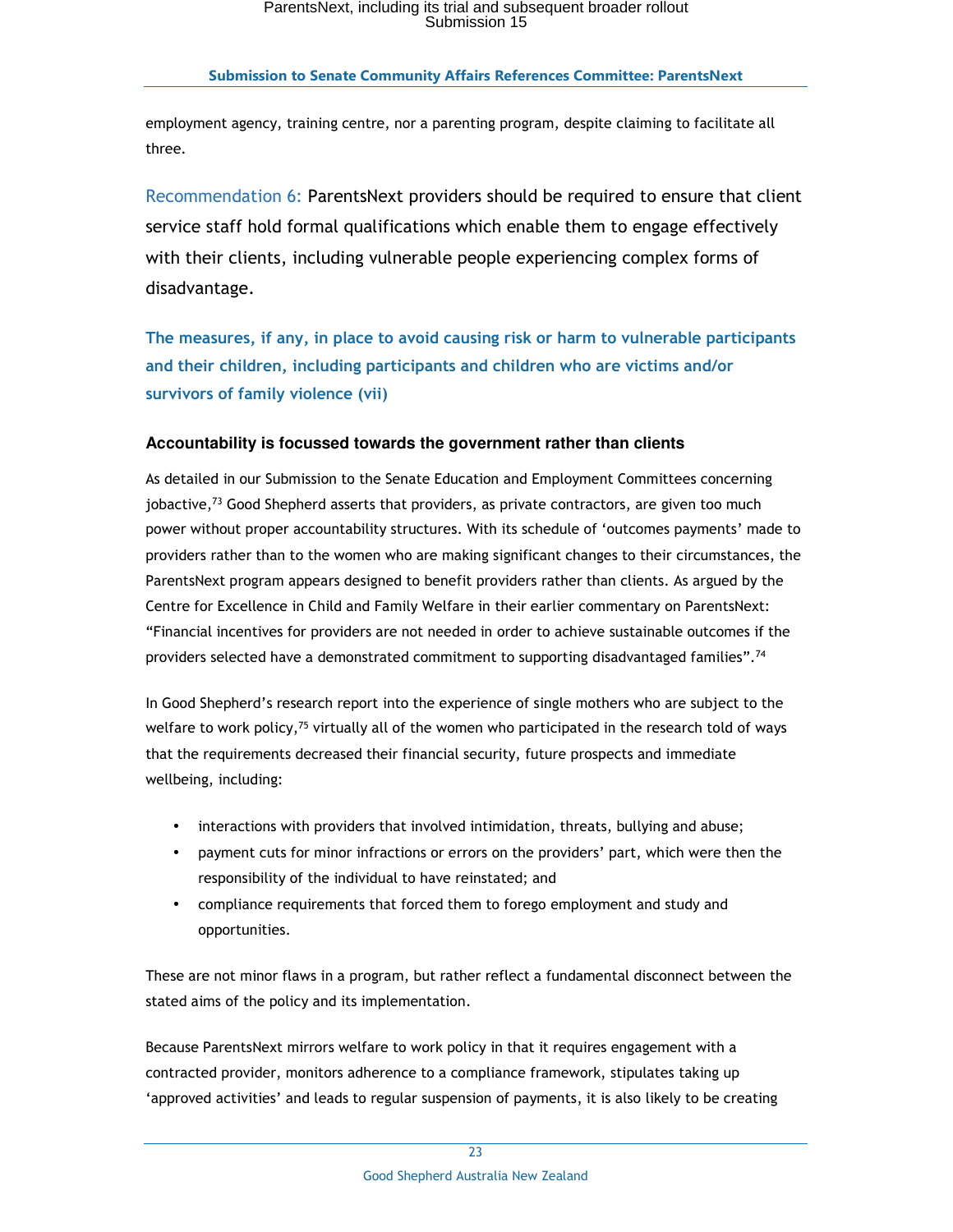psychological and financial harm to many of the women who are participating. Further, the program appears to have the same accountability disconnect in that providers are accountable to government rather than to their clients.

### **Providers' interactions with vulnerable clients, including those experiencing violence**

For a woman who has left a violent or abusive partner, compliance requirements can make her and her children more vulnerable to ongoing abuse while also making it very difficult for her to remain compliant. Women are more likely to experience all forms of intimate partner violence, with one in six women having experienced physical and/or sexual violence from a partner, compared to one in 16 men.<sup>76</sup> Many single mothers are sole parents because they have left a violent or abusive relationship.

Experiences of violence have a profound impact on women's health and wellbeing, and can lead to chronic physical or psychological impairment and ongoing trauma for both women<sup>77</sup> and children.<sup>78</sup> Intimate partner violence is defined as "a pattern of assaultive and coercive behaviours, including physical, sexual and psychological attacks, as well as economic coercion, that adults or adolescents use against their intimate partners."<sup>79</sup> Abuse takes many forms and is intended to humiliate, manipulate and control.<sup>80</sup> Economic abuse, a form of intimate partner violence, refers to behaviours that are intended to "control a woman's ability to acquire, use and maintain economic resources."<sup>81</sup> It often presents with other forms of abuse and can continue long after the relationship has ended, thereby eroding the victims' financial security. Abusive relationships are correlated to poor overall physical health, including sleep disorders, an increase in chronic conditions, and reduced reproductive and gynaecological health. They are also linked to severe mental health effects, including experiences of post-traumatic stress syndrome (PTSD), anxiety, depression and self-harm.<sup>82</sup>

Many providers do not appear to have the training, skills or the disposition required to interact with a woman who is experiencing intimate partner violence. For example, one woman who responded to the NCSMC survey said:

I have had to see a different staff member at each appointment, and have been asked to explain in extensive detail particulars surrounding family court, domestic violence etc. This is done without regard for the personal and sensitive subject [matter] involved, or the fact that it is inappropriate to discuss . . . it within hearing distance of my children. A lot of the questioning is completely irrelevant, and **none of the staff seem to have any knowledge of the family court system or domestic violence issues**. (Emphasis added) $83$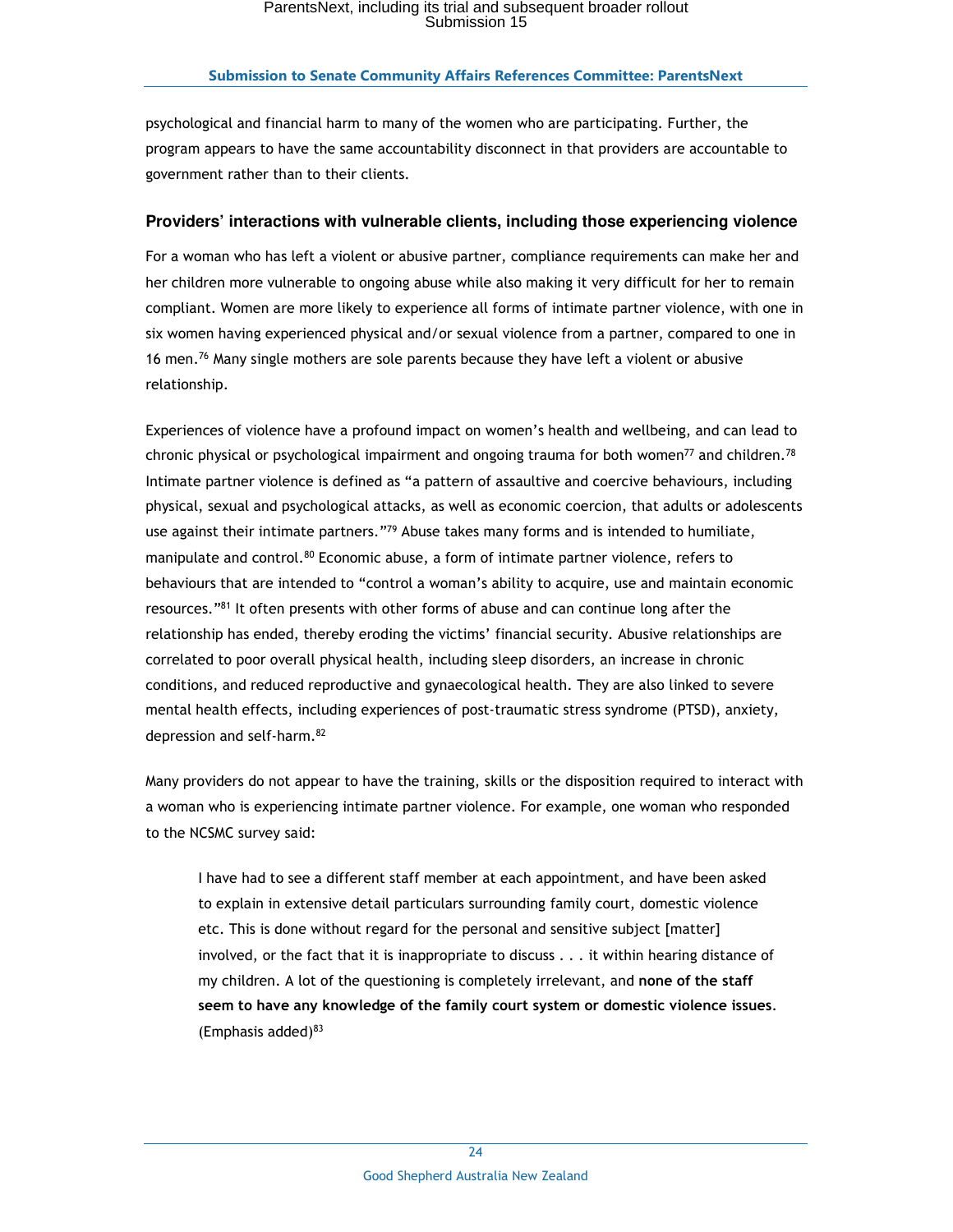#### **Submission to Senate Community Affairs References Committee: ParentsNext**

In a recent study, the National Social Security Rights Network found that for their clients attempting to leave family violence, the compliance requirements associated with income support made it extremely difficult for them to remain safe while also rebuilding their financial security.<sup>84</sup> Good Shepherd is concerned that for women who have previous or current experiences of violence ParentsNext puts them at risk of having their payments suspended due to difficulties in maintaining compliance while also remaining safe. Women escaping family violence are in crisis mode for months and at times years after leaving the relationship; there is no scope for forward planning, and a compliance-driven program like ParentsNext can increase anxiety and financial precarity.

Recommendation 7: Women who are experiencing or recovering from any form of intimate partner violence should be exempted from ParentsNext and all other compliance requirements pertaining to their income support payments.

Recommendation 8: Women who are experiencing housing insecurity, including homelessness and those in crisis and transitional housing, should be exempted from ParentsNext.

**The appropriateness of the aspects of the program specifically aimed at communities with high Aboriginal and Torres Strait Islander population, and the appropriateness of the broader program for Aboriginal and Torres Strait Islander parents outside target communities (viii)** 

Aboriginal and Torres Strait Islander people have a long history of being targeted by forms of welfare conditionality such as the Community Development Program (CDP) scheme<sup>85</sup> and the Cashless Debit Card.<sup>86</sup> These programs have been assessed as undermining Indigenous autonomy and are therefore perceived as harmful.<sup>87</sup> Good Shepherd therefore does not support the forced participation of Aboriginal and Torres Strait Islander people in ParentsNext.

The intensive stream of ParentsNext is targeted in 30 areas where there are high numbers of Aboriginal and Torres Strait Islander parents. This cohort experiences a higher level of vulnerability and has different needs to non-Indigenous cohorts. This includes lower rates of education and literacy, higher rates of victimisation due to family violence, poorer physical and mental health and other effects of dispossession and colonisation.<sup>88</sup> Caring responsibilities for Aboriginal and Torres Strait Islander people also extend beyond the nuclear family structure while cultural and community responsibilities may limit time available for compliance activities.

Aboriginal and Torres Strait Islander parents enrolled in ParentsNext may also be experiencing other forms of targeted welfare conditionality, such as the Cashless Debit Card, which constrains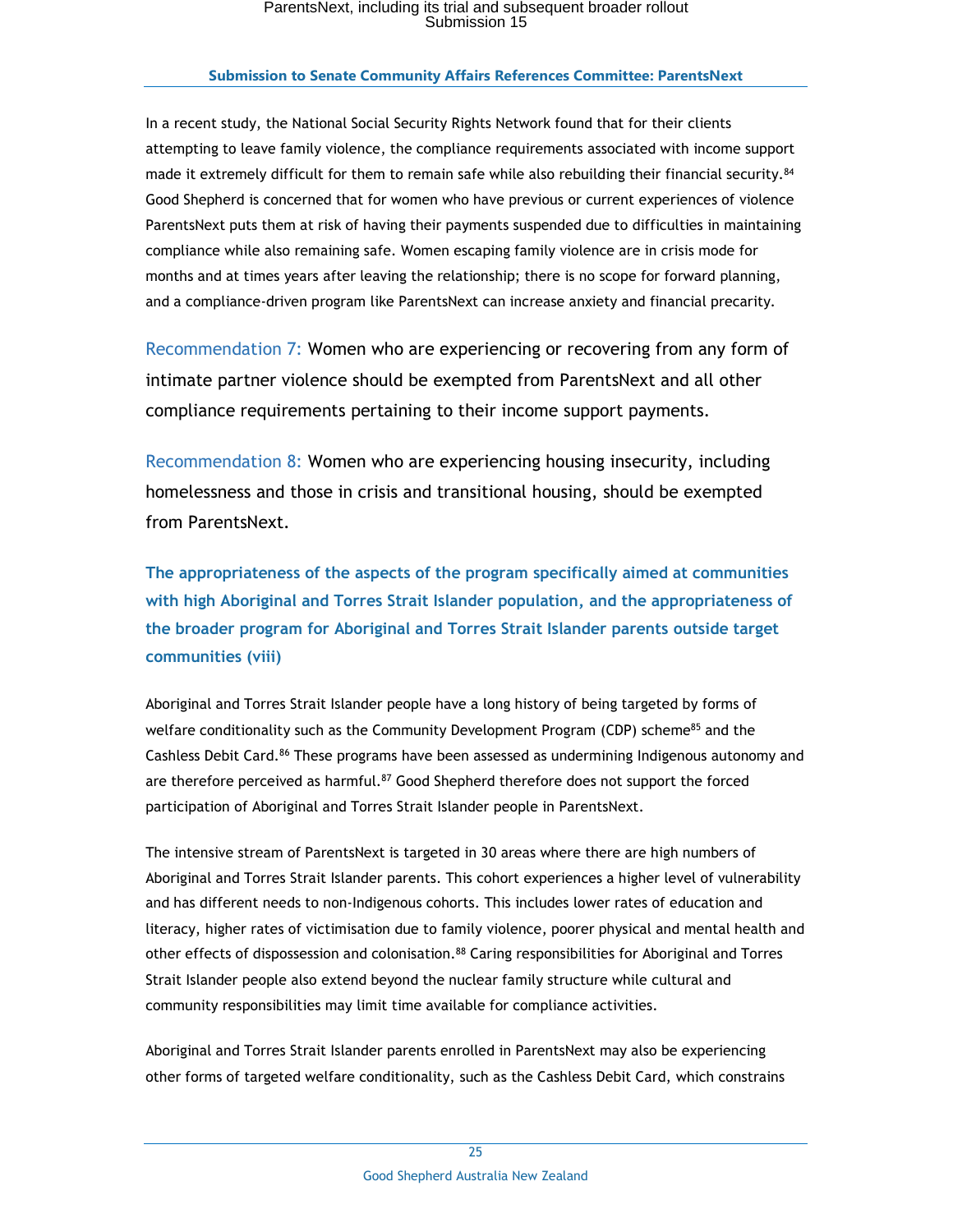their choices, works against the principle of self-determination, $89$  and lacks a trauma-informed lens.<sup>90</sup>

Culturally safe service responses which include an understanding of these challenges, as well as the strength and resilience of particular communities, are required to meet the needs of this cohort. If ParentsNext is retained in its current form Aboriginal Community Controlled Organisations and local program participants should be involved meaningfully in its design, its local implementation and its evaluation. Service providers must demonstrate cultural competency and ensure that referral pathways are established to support the multiple needs of the communities that they serve. It is unclear from the current list of authorised providers<sup>91</sup> whether any of these providers reflect these principles.

Recommendation 9: Aboriginal and Torres Strait Islander parents should be exempt from mandatory participation in ParentsNext, and where ParentsNext is delivered in Aboriginal and Torres Strait Islander communities it should be redesigned through a genuine co-design process with Aboriginal Community Controlled Organisations and local Aboriginal and Torres Strait Islander program participants.

# **The effectiveness of the program in supporting the long-term wellbeing of parents and children, and the longer-term skills and earning capacity of parents (ix)**

As detailed throughout this submission, Good Shepherd does not believe that ParentsNext in its current form is capable of achieving positive long-term outcomes for its clients. In summary, this is due to:

- the psychological distress that the compliance framework and the fear of having payments cut places on individuals;
- the lack of a tailored approach to compliance plans which means women need to add meaningless tasks even when they are already fully engaged with study, employment and/or parenting activity;
- the low amount of, and in many cases the lack of availability of, the Participation Fund;
- the inability of most providers to successfully engage with vulnerable clients with complex needs, including experiences of intimate partner violence;
- the focus on taking up precarious forms of employment;
- the misdirection of 'outcomes payments' to providers rather than to clients, and the way that payments skew provider decision-making processes;
- the targeting of individuals for automatic enrolment into ParentsNext when such an intervention may not be appropriate for their circumstances; and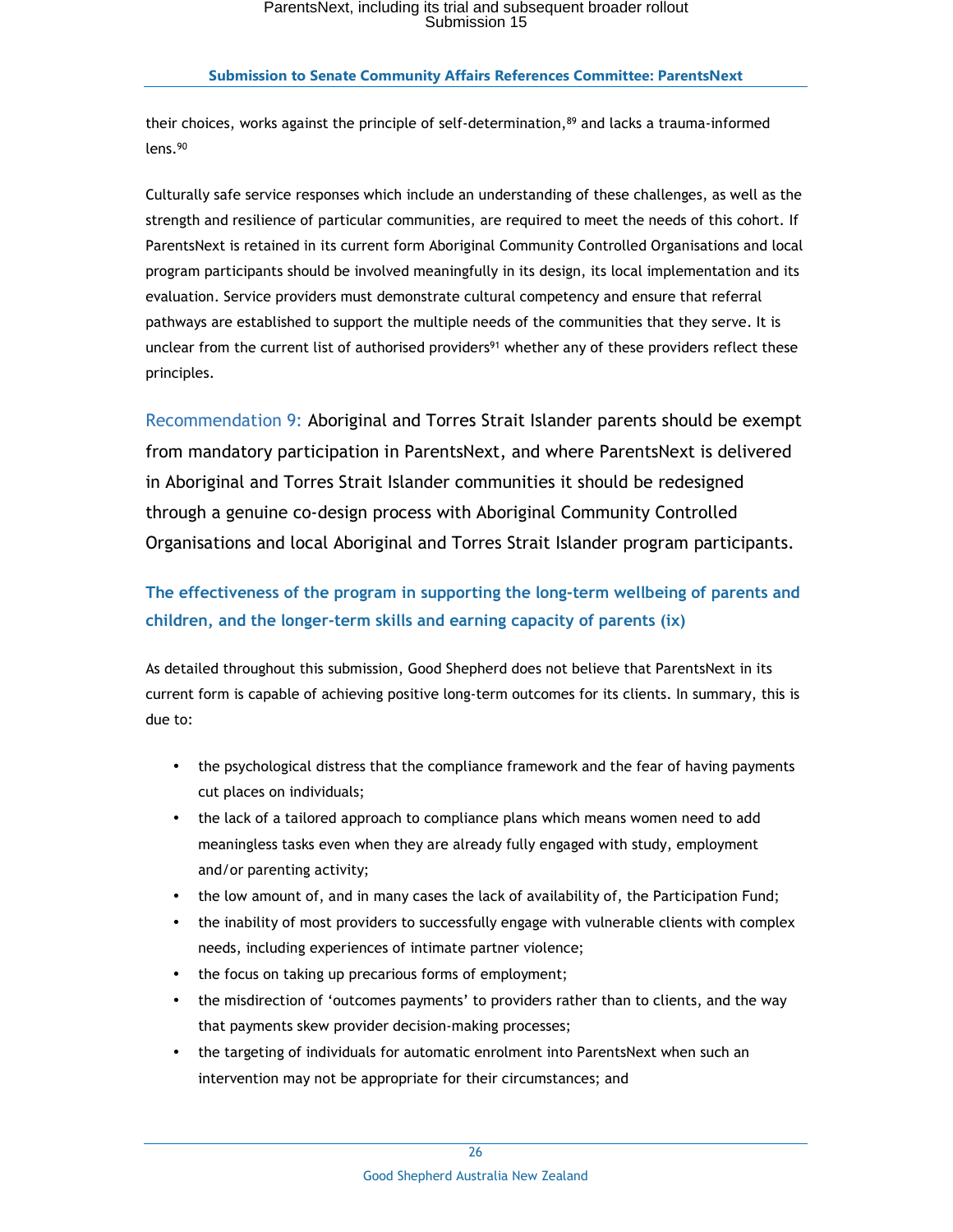• concerns that the program is breaching Australia's human rights obligations (discussed in Section 5, below).

Of particular pertinence to the question of long-term program effectiveness is the diversity of the single parents that ParentsNext seeks to serve. In our work with clients, many from low socioeconomic status households and many who are recent arrivals, we see the daily and long-term impact that financial insecurity has on women and their families. For such women, who are of particular interest to ParentsNext in order to reduce the risk of intergenerational poverty, the program's model is largely inappropriate. Our case workers tell us that the women they see are kept in a state of financial distress and housing precarity by a combination of systemic and individual/familial factors, making it impossible for them to move out of a crisis or transitional mode. For example, one client is a young mother with young children living in transitional housing, and is unable to plan for entry into the labour market as she does not know what area she will be living in the longer term, and what child care and transportation infrastructure there may be to support her to access and retain a job. For the ParentsNext program to be useful to many of clients, more foundational needs must first be met.

At the other end of spectrum, case studies collected by the National Council of Single Mothers and their Children and Council of Single Mothers and their Children (Victoria) show that many ParentsNext participants are those who are already undertaking university degrees and/or some employment, and that mandated activities framed as assistance is experienced as a burden and a hindrance to achieving financial security.<sup>92</sup>

In summary, as it is currently conceived ParentsNext appears to be designed as a one-size-fits-all model, with little flexibility to cater to individual circumstances or needs. With a compliancedriven approach, emerging evidence suggests this model is experienced as controlling rather than enabling in terms of a long-term positive trajectory.

## **Best practice pre-employment programs for parents (x)**

Preparing future workers for entry in the labour market through skill development is critical, particularly for young people who have left school early. The OECD notes that the return on education and skill development is greater when students are younger, and that it is difficult to overcome barriers due to knowledge and skills gaps through later participation in labour market programs.<sup>93</sup> However, there is a limited evidence base on the effectiveness of such programs in relation to single mothers. Initial results from the NCSMC survey indicate that viable assistance to prepare for future employment would be welcomed by many women. When asked what kind of program would best suit their needs, 84 per cent agreed or strongly agreed that "no program but access to funds to undertake my chosen activities" would be helpful.<sup>94</sup>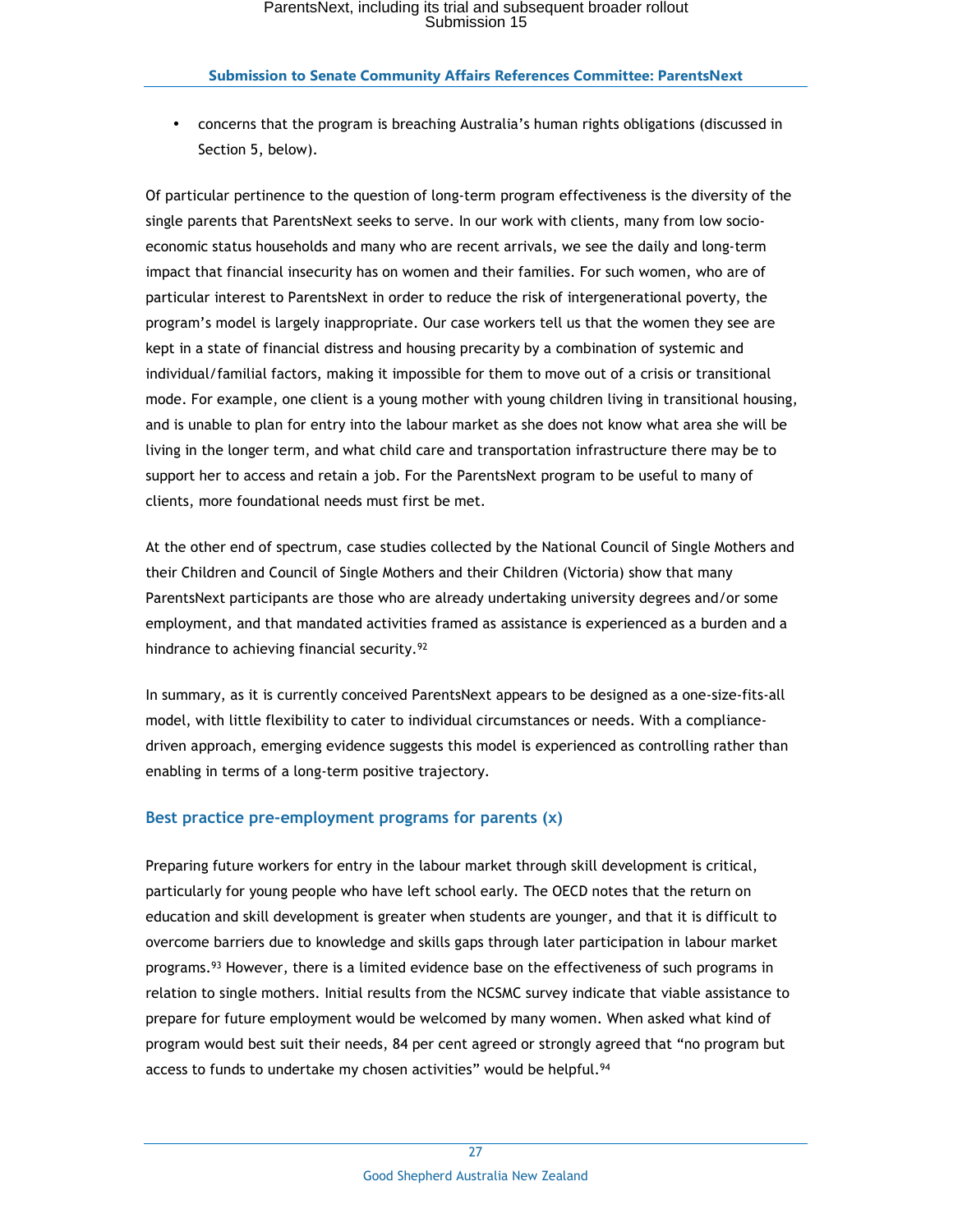#### **Submission to Senate Community Affairs References Committee: ParentsNext**

One way to increase the effectiveness of pre-employment programs is to encourage joint learning across providers. We understand that opportunities to develop and share best practice among ParentsNext providers are limited to voluntary local networks of providers who meet to discuss the implementation of the program (as documented prior to the expansion).<sup>95</sup> As these networks are voluntary and lack central coordination and accountability they are limited in their potential to drive program improvements. A formal mechanism to share best practice among providers which is linked to performance and reporting requirements would facilitate continuous quality improvement. Further, providing a venue for client feedback, for example a 'lived experience panel' or anonymous feedback on services, could assist providers to learn and adapt to client needs.

Recommendation 10: Develop formal mechanisms for ParentsNext providers to exchange knowledge, including the provision of forums to engage meaningfully with clients to leverage their insights to improve service delivery and long-term outcomes.

It may be, however, that changes in social policy are likely to have greater impacts on single parent employment rates than support programs that encourage individual change. As with child outcomes, research indicates that a strong social safety net is the best intervention to both reduce long-term poverty in single parent households and support re-engagement with employment. An analysis of both targeted and universal policies across 18 affluent democracies<sup>96</sup> finds that universal programs out-perform targeted programs for addressing single parent poverty, and these programs often include complementary supports universal subsidised child care, paid parental leave, and a tax-free child allowance. Australian research shows that single mothers with higher child support payments are both *more likely* to enter the workforce and *work more hours* than single mothers on low payments.<sup>97</sup> This research suggests that providing a higher baseline of monetary and time resources for single parents will enable a higher rate of engagement in the labour market.

# 5. Term of Reference C – the Targeted Compliance

# Framework its impact on participants

As with concerns raised regarding jobactive providers, the financial incentives that are built into the ParentsNext model encourage providers to push clients towards certain outcomes regardless of the clients' circumstances.<sup>98</sup> The 'outcomes payments' that are offered to providers likely interfere with ParentsNext participants' autonomy to address their dual interest in supporting the wellbeing of their children and securing long term financial security. It is noteworthy that many providers<sup>99</sup> as well as Jobs Australia<sup>100</sup> have called for the de-coupling of ParentsNext from the Targeted Compliance Framework.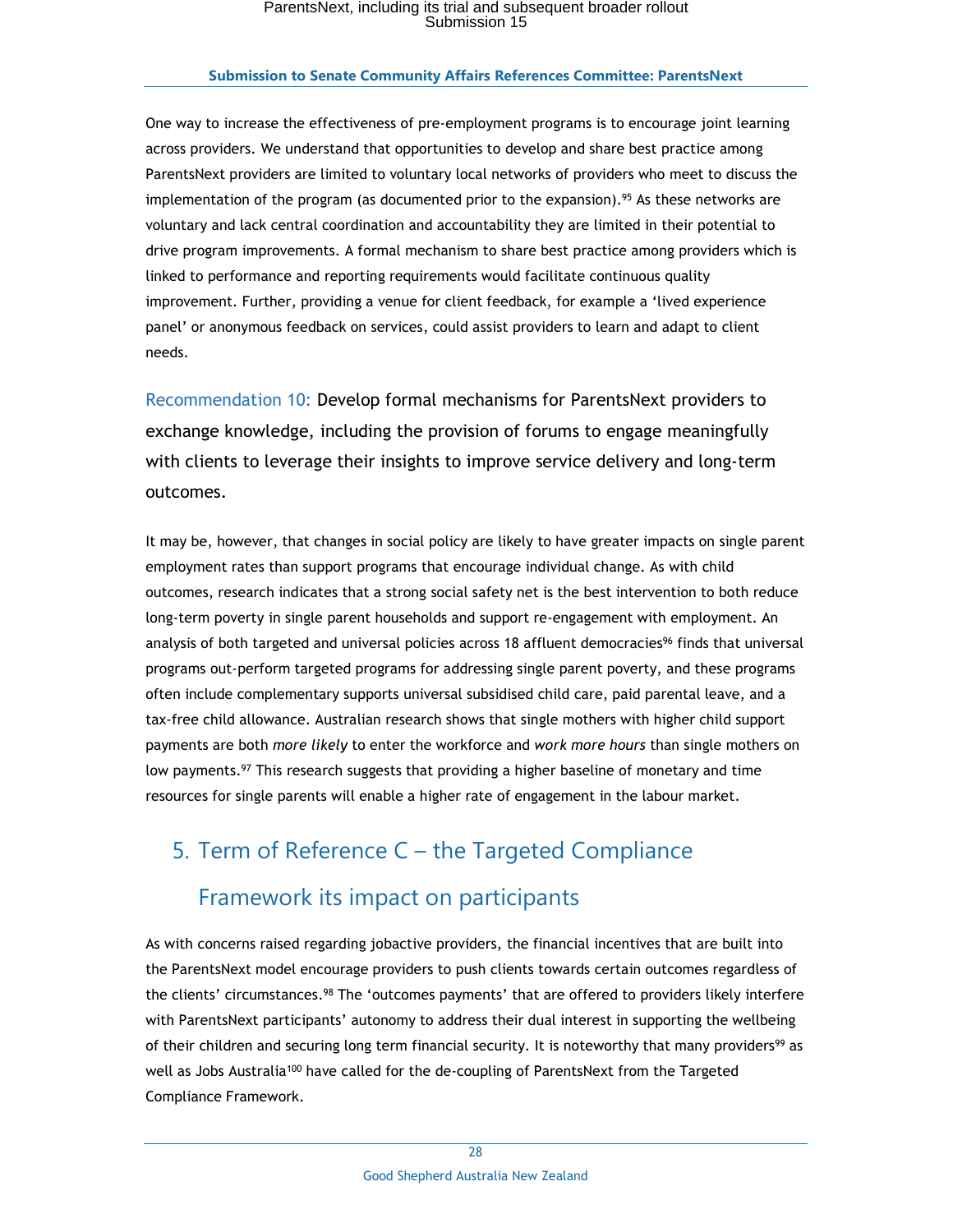## **Welfare conditionality is ineffective**

An underlying problem with ParentsNext is that participation is compliance-focussed, and that support is conditional. The program has been developed in line with a shift in Australia and countries such as the United States and the United Kingdom towards welfare conditionality in the provision of social security. More commonly referred to as 'mutual obligation' in the Australian context, the term refers to the linking of the right to social security with compulsory obligations such as job search and other compliance activities. However, longitudinal evidence collected in the United Kingdom shows that a harsh regime of welfare conditionality is largely ineffective and rarely results in shifts from income support into secure employment.<sup>101</sup>

In research that Good Shepherd published last year, single mothers explained that compliance requirements associated with the jobactive program often perversely forced them to forego paid employment, educational opportunities, or parenting activities.<sup>102</sup> Compliance is often itself a major barrier to achieving viable employment and/or important milestones in other domains.

## **Conditionality negatively affects health and wellbeing**

In addition to interfering with attempts to achieve financial security, there is little evidence to support the notion that punitive social security policies can improve health and wellbeing of single parents. Rather, the evidence indicates that these policies are damaging to "self-worth, selfesteem and quality of life".<sup>103</sup> An Australian study found that 45 per cent of individuals subjected to compliance policies also experienced very high levels of psychological distress, which interferes with the capacity for long-term planning and effective engagement with employment.<sup>104</sup> Good Shepherd's interviews with single mothers interacting with jobactive found that many women were anxious and hypervigilent; they self-policed their behaviour as they were afraid of payments being cut suddenly if they stepped out of line.<sup>105</sup>

### **Conditionality is at odds with Australia's human rights obligations**

A number of human rights protections support the entitlement of parents to social security. All people have a right to family life, an adequate income and social security, while mothers are entitled to special protection under Australia's obligations as a signatory to the International Covenant on Economic, Social and Cultural Rights (ICESCR).<sup>106</sup> In a review conducted by Marque Lawyers,  $107$  they state:

There are strong arguments that the legislative regime that implements this program [ParentsNext] is not compatible with key rights and freedoms listed in the Human Rights (Parliamentary Scrutiny) act 2011. The program effectively limits the rights to receive social security and an adequate standard of living. The Statement of Compatibility with Human Rights . . . does not adequately justify the legitimate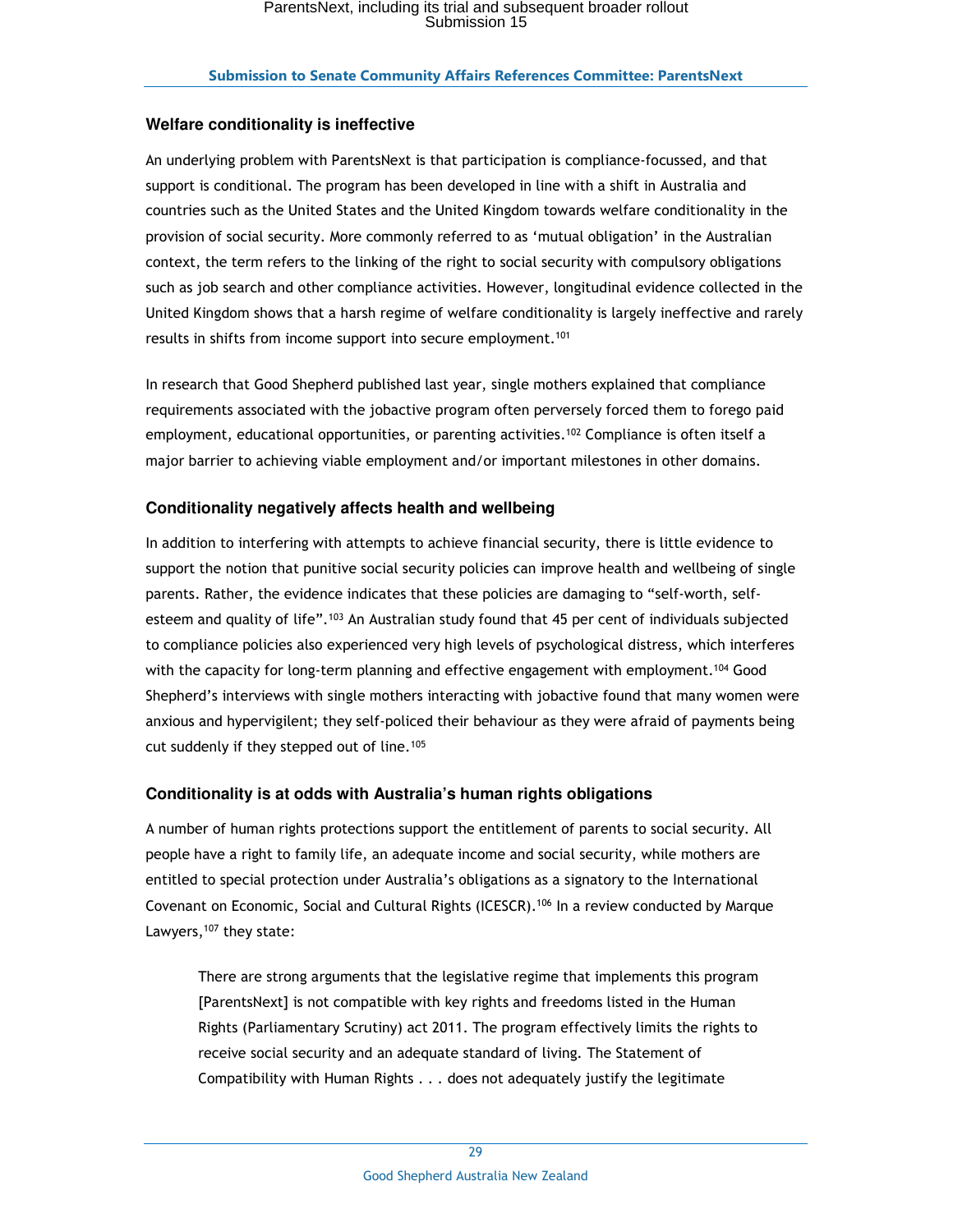### **Submission to Senate Community Affairs References Committee: ParentsNext**

objective for linking the program with parenting payments. Consequently, it is arguable that the program unfairly burdens human rights in breach of the Australia's international convention obligations.

Good Shepherd is particularly concerned about the pressure placed on women to sign a privacy waiver in order to access social security payments and the way this undermines informed consent. The waiver reads in part: "If you do not provide some or all of your personal information, the Department may not be able to provide you with appropriate services and assistance."<sup>108</sup> After explaining that this information may be shared both with other government departments and third parties, it goes on to state: "In order to provide you with services and assistance, your ParentsNext provider may collect sensitive information, which is a type of personal information." Nowhere on the form does it state that signing the waiver is optional. There is anecdotal information that women are being told by providers that they must sign the waiver or their payments will be stopped.<sup>109</sup> It has been reported that women with experiences of violence from former partners fear signing the privacy waiver as sensitive information about their children, including details of their schooling and their addresses, could be accessed by third parties.<sup>110</sup>

The United Nations Special Rapporteur on Extreme Poverty and Human Rights has condemned the social security reforms enacted by the Australian Government because they are specifically targeting single parents and are pushing them and their children into poverty.<sup>111</sup> As a form of welfare conditionality that withholds payments, it has been argued that ParentsNext intrudes on the human rights of sole parents.<sup>112</sup> ParentsNext is an extension of previous social security reforms, and in its implementation appears to be increasing financial insecurity for single mothers with very young children. Good Shepherd is therefore concerned that ParentsNext, with its specific focus on single mothers, is discriminatory and in breach of Australia's human rights obligations.

As noted earlier in this submission, ParentsNext also specifically targets Aboriginal and Torres Strait Islander communities. The Australian Human Rights Commission has repeatedly stated that the rights of Aboriginal and Torres Strait Islander people are regularly breached by targeted government policies.<sup>113</sup><sup>114</sup> Restrictive income support policies, such as the Cashless Debit Card, target and disproportionately impact on Aboriginal and Torres Strait Islander individuals and communities. In restricting access to welfare payments, the Cashless Debit Card appears to breach Australia's commitment to refrain from racial discrimination.<sup>115</sup> ParentsNext's focus on Aboriginal and Torres Strait Islander individuals and communities may also mean it is also failing the test of proportionality.

Good Shepherd supports the framing of access to social security as a human right and does not support the withholding of payments due to conditionalities or non-compliance with what is described as a support program.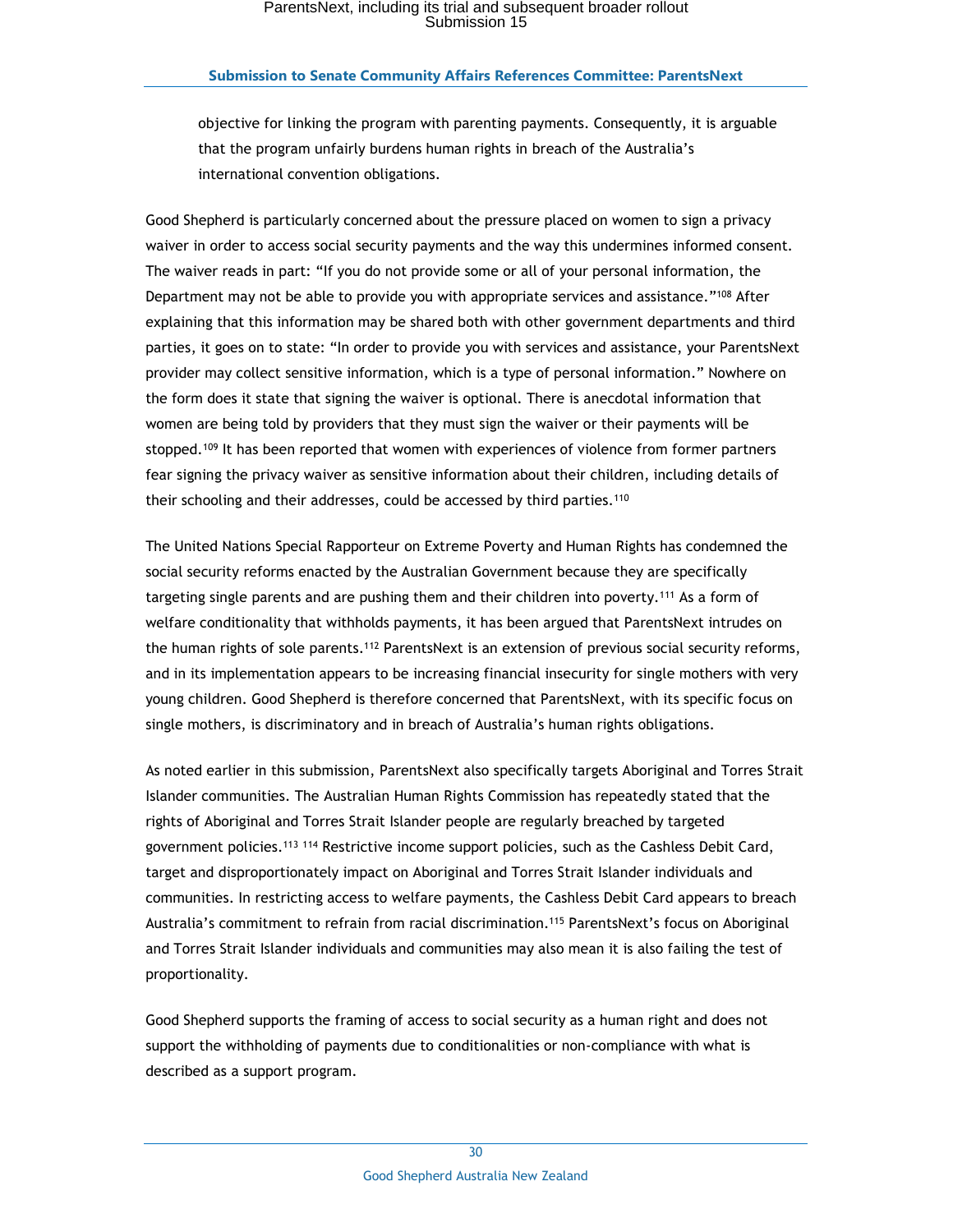Recommendation 11: ParentsNext should be de-linked from the Targeted Compliance Framework and be replaced with a voluntary, person-centred approach to program participation.

# 6. Term of Reference E – any other related matters

ParentsNext does not exist in a vacuum and should not be viewed in isolation from other policy and program supports for parents combining employment and child rearing. General employment and child care policies reduce structural and cultural barriers to labour market participation and help all parents reconcile the demands of paid work and family life. It is also necessary to revisit current policy in relation to child support, which is often unavailable to single parents.<sup>116</sup> 117

As noted in section 3, ParentsNext participants are already undertaking a heavy unpaid workload with the care and associated housework that comes with infants and young children. Income support from social security and the tax and transfer system is one critical way to redistribute the cost of child rearing and improve economic security for individual parents. Support for parents to combine paid work and unpaid caring work can be provided through several policy instruments. These include: strengthening paid parental leave, including improving dad and partner pay to encourage more men into unpaid caring work; workplace-based flexible work arrangements; strengthening right to request flexible work provisions, including an enforcement mechanism; improving access to child care, including through increased subsidies and greater availability outside of regular working hours; measures to improve gender pay equity through the industrial relations system; strengthening rights and protection for casual workers; and greater regulation of the on-demand economy.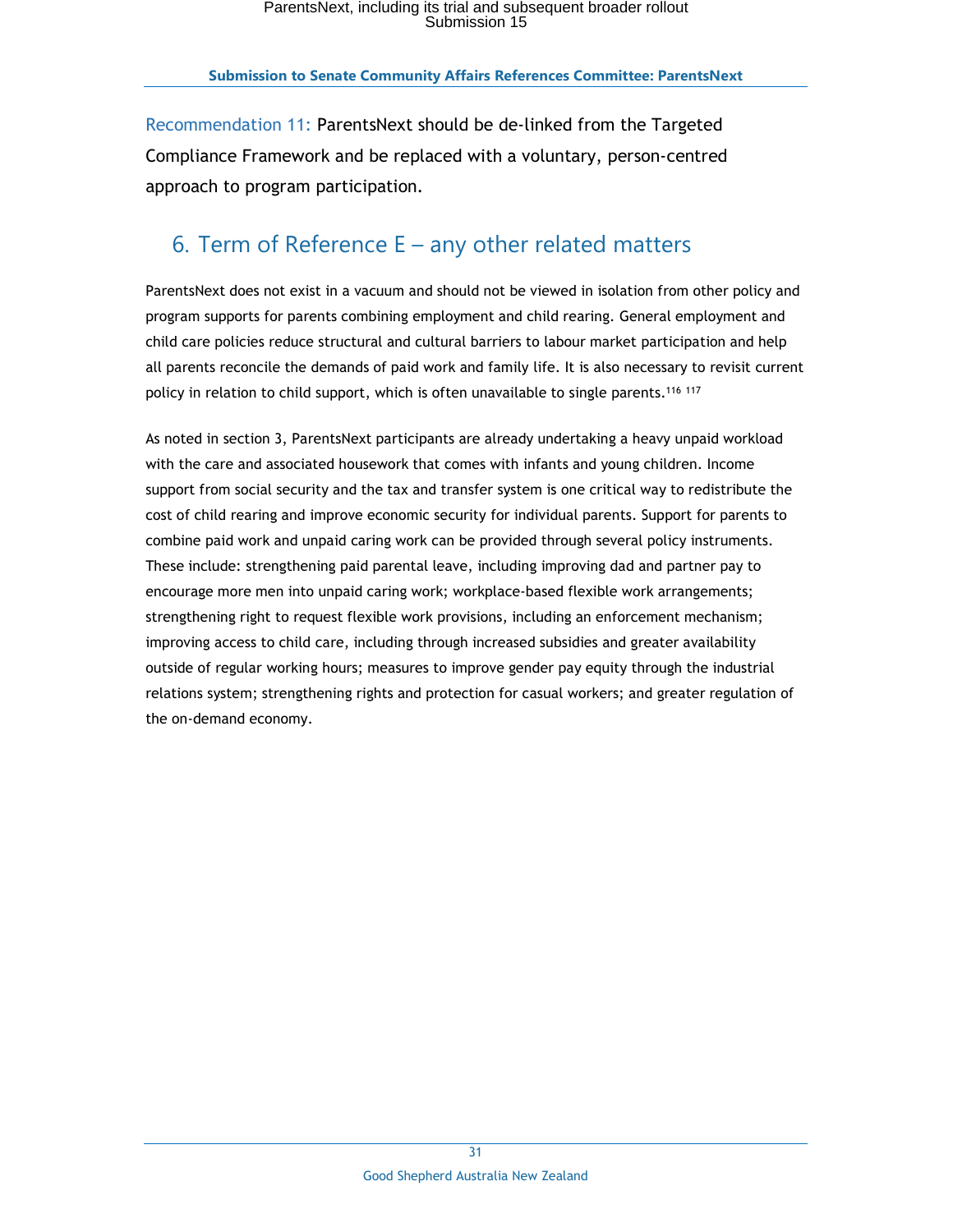# 7. Conclusion

Good Shepherd supports the stated objectives of ParentsNext and recognises the value of preemployment programs to address disadvantage by supporting people to enter the labour market. However the design and implementation of ParentsNext is based on several flawed assumptions about women, parenting and work, while emerging evidence suggests it does little to support parents of young children to engage meaningfully in employment.

As explored throughout this submission, our key objections to ParentsNext centre around: its focus on parents of infants and very young children; its disconnect with the current labour market and the employment challenges unique to mothers; the linking of program participation with income support, including the authority of private contractors to suspend payments for non-compliance; inflexibility in program delivery resulting in a poor service experience for clients; and its overreach into the family life of participants by mandating parenting activities with no relevance to labour market outcomes. We are also concerned that ParentsNext undermines Australia's human rights obligations with respect to single mothers and Aboriginal and Torres Strait Islander people.

There is potential for ParentsNext to be redesigned to provide genuine assistance to mothers with young children to increase their employability if it is structured in a way that enables rather than punishes them through a one-size-fits-all approach and compliance-driven activities. A voluntary program that incorporates tailored, holistic support which is coupled with an increase in the level of income and other supports, would achieve better outcomes for single mothers and their children.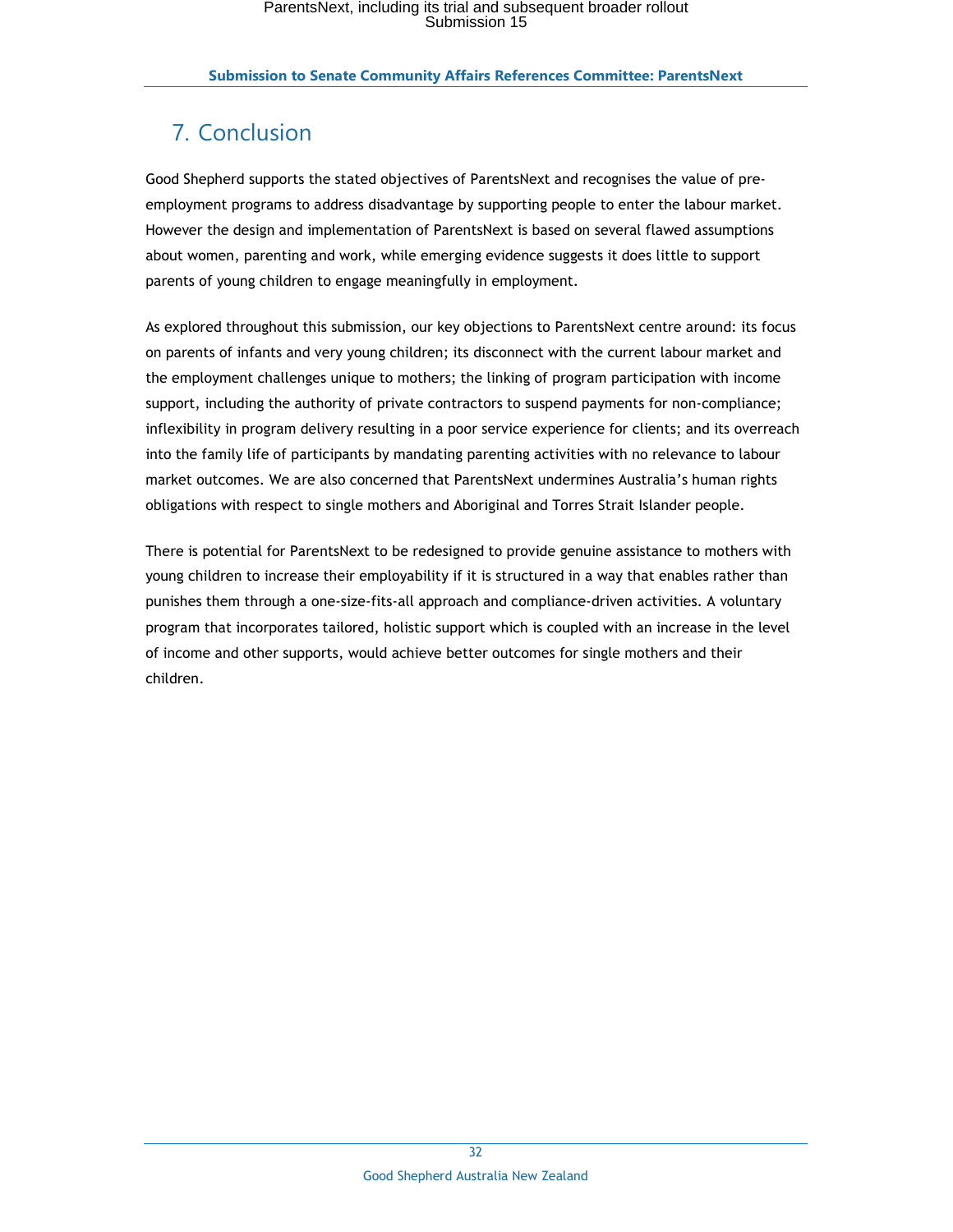# 8. Endorsements

This submission is endorsed by the following organisations:

- National Foundation for Australian Women
- Domestic Violence Victoria.



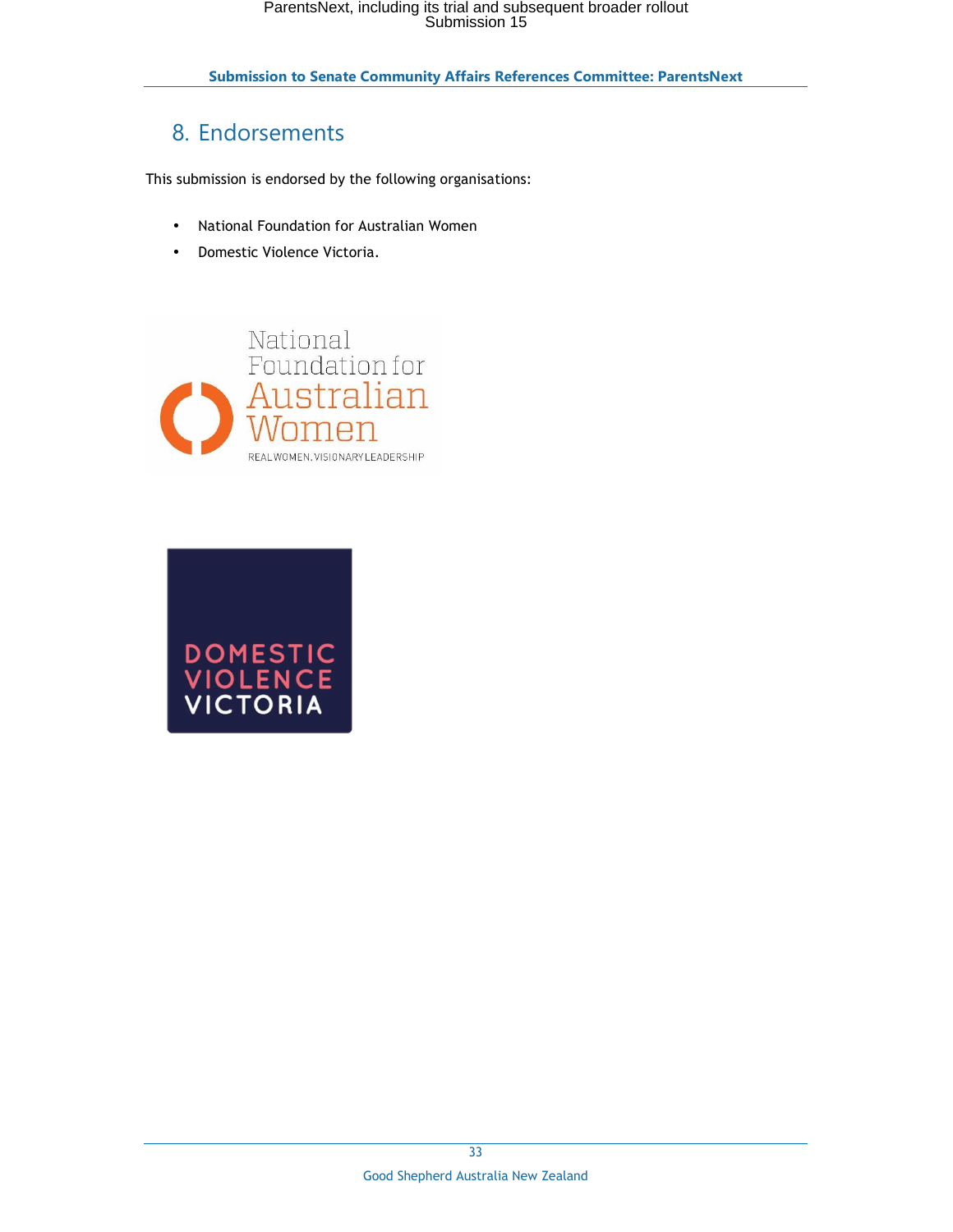# References

1 Department of Employment. (2017). *ParentsNext Discussion Paper*. Canberra: Commonwealth of Australia. p. 8. -

2 Australian Government. (2019). *Social Security Guide*. Version 1.251 - Released 2 January 2019. Retrieved from http://guides.dss.gov.au/guide-social-security-law/3/5/1/167

3 Organisation for Economic Co-operation and Development. (2016). *Walking the tightrope Background brief on parents' work-life balance across the stages of childhood.* Paris: OECD. 4 Workforce Gender Equality Agency (2016). Unpaid care work and the labour market. Insight paper. Retrieved from https://apo.org.au/sites/default/files/resource-files/2016/11/apo-nid101766- 1140191.pdf

5 Australia Institute of Family Studies. (2016). Mothers still do the lion's share of housework. Research summary – May 2016. Retrieved from https.aifs.gov.au/publications/mothers-still-dolions-share-housework

6 Craig, L. (2005). The Money or the Care: a comparison of couple and sole parent households' time allocation to work and children. *Australian Journal of Social Issues,* 40 (4) Summer, 521-540.

7 Thorpe, J., Tyson, R. & Neilsen, N. (2017). Understanding the unpaid economy. PriceWaterhouse Coopers. Retrieved from https://www.pwc.com.au/australia-in-

transition/publications/understanding-the-unpaid-economy-mar17.pdf

8 Ibid.

9 Folbre, N. (1994). Children as public goods. *The American Economic Review,* 84 (2), Papers and Proceedings of the Hundred and Sixth Annual Meeting of the American Economic Association, 86-90 and Folbre, N. (2012). The Political Economy of Human Capital. *Review of Radical Political Economics*, 44(3), 281-292.

<sup>10</sup> Ibid., 86.

<sup>11</sup> Wilkins, R. (2017). *The Household, Income and Labour Dynamics in Australia Survey: Selected Findings from Waves 1 to 15.* Melbourne: The Melbourne Institute.

 $12$  Jericho, G. (2016, July 25). Welfare dependency in Australia is historically low. More cuts will only hurt the needy. *The Guardian*. Retrieved from

https://www.theguardian.com/business/grogonomics/2016/jul/25/cutting-welfare-means-hittingthose-who-are-already-among-the-poorest-greg-jericho

 $13$  Ibid.

<sup>14</sup> Fletcher, P. (2018). *Speech to the ACOSS National Conference 2018,* 29 October 2018. Retrieved from https://www.paulfletcher.com.au/portfolio-speeches/speech-to-the-acoss-nationalconference-2018

<sup>15</sup> McLaren, J., Maury, S. & Squire, S. (2018). *"Outside systems control my life": The experiences of single mothers on Welfare to Work.* Abbotsford: Good Shepherd Australia New Zealand. Retrieved from https://www.goodshep.org.au/policy-research/welfare-to-work/welfare-to-work/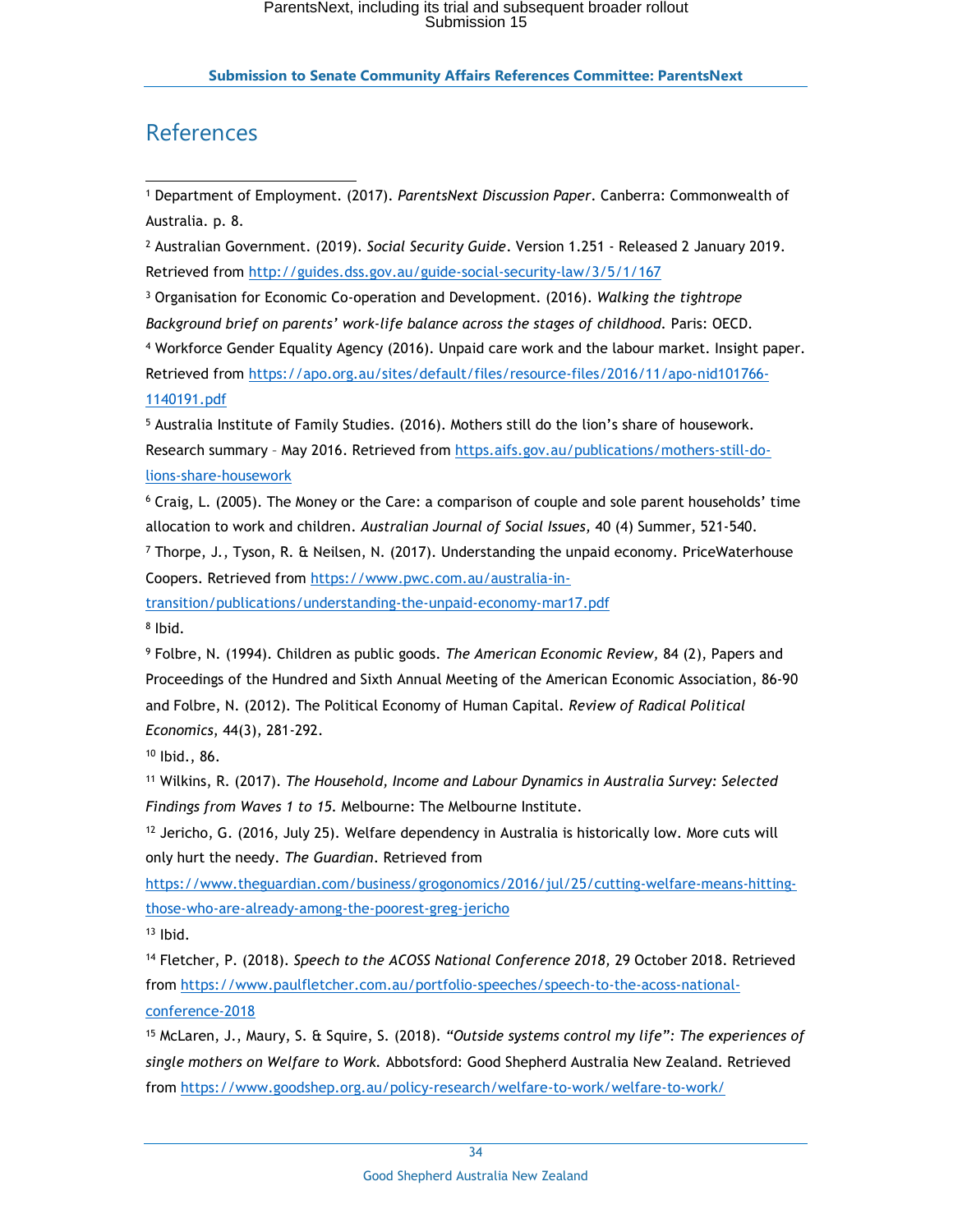#### **Submission to Senate Community Affairs References Committee: ParentsNext**

#### <sup>16</sup> Ibid.

i,

<sup>17</sup> Carney, T. & Stanford, J. (2018). *The Dimensions of Insecure Work: A Factbook.* Canberra: The Australia Institute. Retrieved from

https://d3n8a8pro7vhmx.cloudfront.net/theausinstitute/pages/2807/attachments/original/152833 7971/Insecure\_Work\_Factbook.pdf?1528337971

<sup>18</sup> Rubery, J. (2015). Austerity and the future for gender equality in Europe. *International Labour Relations Review*, (64)4, 715-741.

<sup>19</sup> Borland, J. (2018). Five questions (and answers) about casual employment. *The Conversation*, 30 October 2018. Retrieved from https://theconversation.com/five-questions-and-answers-aboutcasual-employment-105745

<sup>20</sup> State Government of Victoria. (2018). Inquiry into the Victorian on-demand workforce. Retrieved from https://web1.economicdevelopment.vic.gov.au/ecodev/what-we-do/industrialrelations/inquiry-into-the-victorian-on-demand-workforce#

<sup>21</sup> A recent Transport Workers Union survey finding, cited in State Government of Victoria. (2018). *Inquiry into the on-demand workforce – Background paper*. Melbourne: State of Victoria, 12.

<sup>22</sup> State Government of Victoria. (2018). *Inquiry into the on-demand workforce – Background paper*, Melbourne: State of Victoria, 14.

<sup>23</sup> Cahill, D., Konings, M., & Morton, A. D. (2018). Questioning the utopian springs of market economy. *Globalizations,* 15(7), 887-893.

 $24$  Quiggin, J. (2014). Macroeconomics after the global financial crisis. In C. Miller & L. Orchard (Eds.), *Australian Public Policy: Progressive ideas in the neoliberal ascendency* (pp. 45-62). University of Bristol, Bristol: Policy Press.

<sup>25</sup> Beer, A., Bentley, R., Baker, E., Mason, K., Mallett, S., Kavanagh, A., & LaMontagne, T. (2016). Neoliberalism, economic restructuring and policy change: Precarious housing and precarious employment in Australia. *Urban studies*, 53(8), 1542-1558.

<sup>26</sup> Australian Bureau of Statistics. (2018). *Labour Account Australia, Quarterly Experimental Estimates, September 2018*. Cat No 6150.0.55.003, Canberra: ABS.

<sup>27</sup> For more information on gender segregation and other aspects of women's labour market participation see the report of the Senate Finance and Public Administration References Committee. (2017). *Gender segregation in the workplace and its impact on women's economic* 

*equality*, Canberra: Commonwealth of Australia. Retrieved from

https://www.aph.gov.au/Parliamentary\_Business/Committees/Senate/Finance\_and\_Public\_Admini stration/Gendersegregation

<sup>28</sup> Australia Bureau of Statistics. (2018). Gender Indictors, Australia, September 2018. Cat. No.4125.0. Canberra: ABS. Retrieved from

http://www.abs.gov.au/ausstats/abs@.nsf/Lookup/by%20Subject/4125.0~Sep%202018~Main%20Fea tures~Economic%20Security~4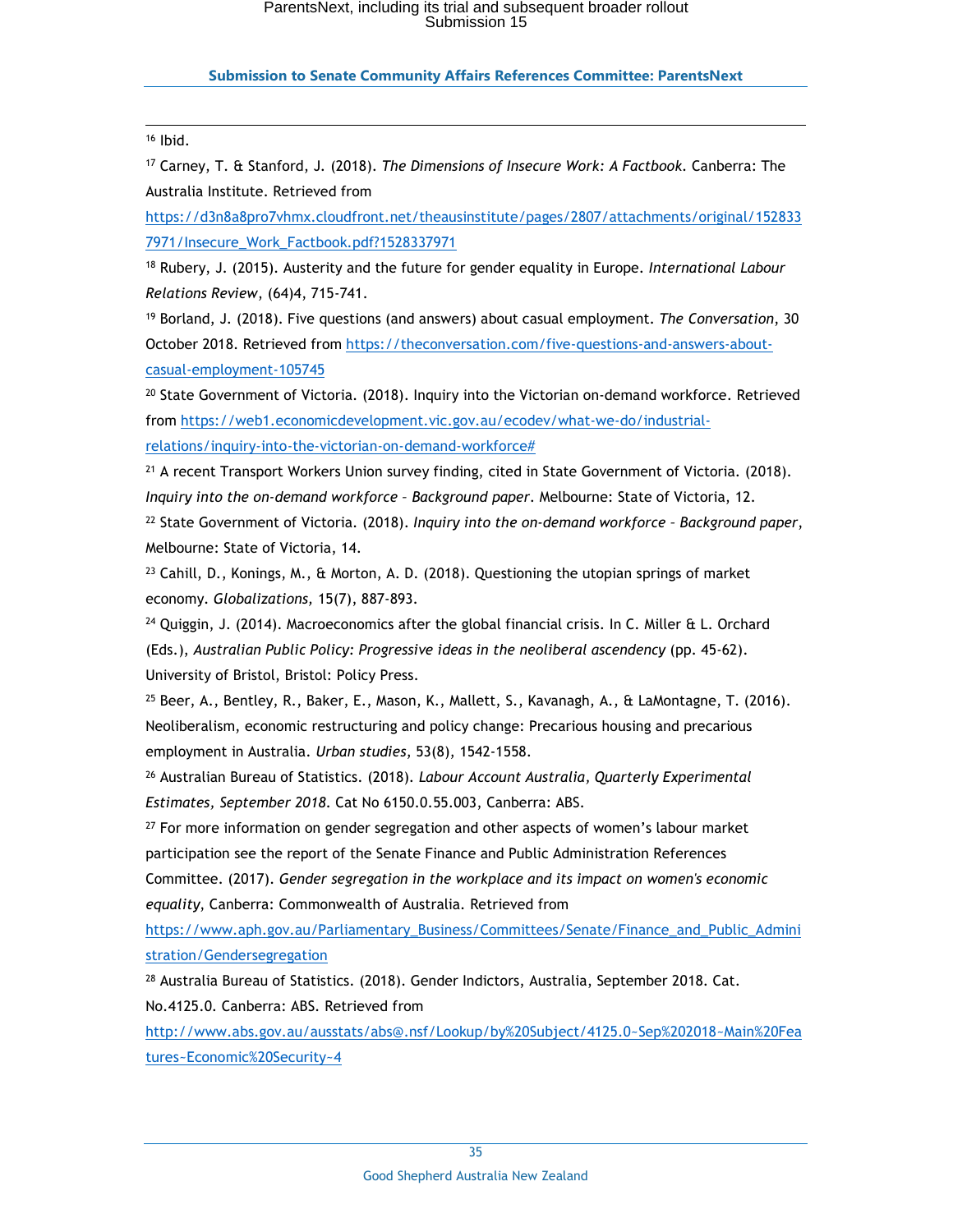### **Submission to Senate Community Affairs References Committee: ParentsNext**

i,  $29$  Maury, S. (2017, August 3). Precarious work and the health cost to women. Power to Persuade. Retrieved from http://www.powertopersuade.org.au/blog/precarious-work-and-the-health-cost-towomen/1/8/2017

<sup>30</sup> Department of Employment. (2017). *ParentsNext Discussion Paper,* Canberra: Commonwealth of Australia, 13.

<sup>31</sup> Yerkes, M. A., Martin, B., Baxter, J., and Rose, J. (2017). An unsettled bargain? Mothers' perceptions of justice and fairness in paid work. *Journal of Sociology*, 53(2), 476-491. Retrieved from https://journals.sagepub.com/doi/pdf/10.1177/1440783317696361

 $32$  Jericho, G. (2017, December 12). No more nappy valley but childcare still an issue for working women. *The Guardian*. Retrieved from https://www.theguardian.com/australia-

news/grogonomics/2017/dec/12/no-more-nappy-valley-but-childcare-still-an-issue-for-workingwomen

<sup>33</sup> Kitchen, A. M. & Wardell-Johnson, G. (2018). *The cost of coming back: Achieving a better deal for working mothers.* KPMG, October 2018. Retrieved from

https://assets.kpmg/content/dam/kpmg/au/pdf/2018/achieving-better-deal-working-mothers.pdf 34 Jericho, op. cit.

<sup>35</sup> Australian Bureau of Statistics. (2017). Pregnancy and Employment Transitions, November 2017. Cat. No. 4913.0, Canberra: ABS. Retrieved from

http://www.abs.gov.au/ausstats/abs@.nsf/mf/4913.0

<sup>36</sup> Davidson, P. (2018). *Faces of unemployment*. ACOSS and Jobs Australia.

<sup>37</sup> Australian Curriculum, Assessment and Reporting Authority. (2018). Year 12 certification rates by socio-economic status, state and sex*.* https://www.acara.edu.au/reporting/national-report-onschooling-in-australia-data-portal/year-12-certification-rates#view2

<sup>38</sup> Lamb, S. & Huo, S. (2017). *Counting the costs of lost opportunity in Australian education,* June 2017. Melbourne: The Mitchell Institute. Retrieved from http://www.mitchellinstitute.org.au/wpcontent/uploads/2017/06/Counting-the-costs-of-lost-opportunity-in-Australian-education.pdf

<sup>39</sup> Henderson, R., Mui, S.-L., Radcliffe, J., Reinhard, A., Schmidli, P., Costanzo, K., Jankovic, C., Toohey, M., Chan, G., Mwesigye, D., Ray, D. & Wu, Y. (2018). *ParentsNext Evaluation Report*. Canberra: Department of Jobs and Small Business, 44. Retrieved from

https://docs.jobs.gov.au/system/files/doc/other/final\_parentsnext\_evaluation\_report.pdf

<sup>40</sup> Council of Single Mothers and their Children (unpublished). *Exploring views on ParentsNext: CSMC visit to Shepparton, 7-8 March 2018,* 2. (Quoted with permission.)

<sup>41</sup> Ibid., 2.

<sup>42</sup> National Council of Single Mothers and their Children and Council of Single Mothers and their Children Victoria. (2019). ParentsNext Survey – January 2019. Results as at 1 February 2019. Please refer to the National Council of Single Mothers and their Children's Submission and Council of Single Mothers and their Children Victoria Submission for a copy of the survey and further analysis of these survey results. We thank both organisations for sharing this data with us.

<sup>43</sup> Ibid., quoted with permission.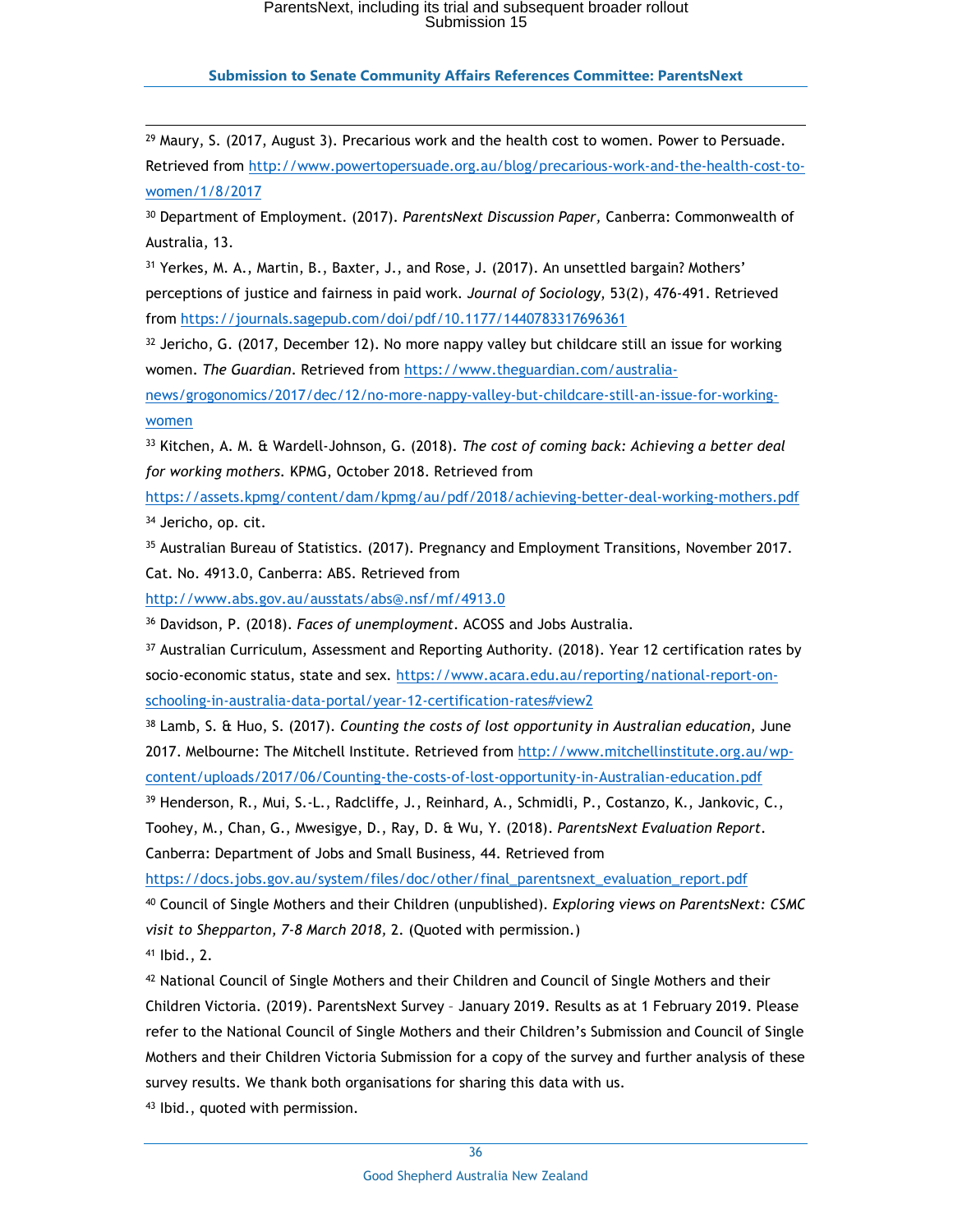#### **Submission to Senate Community Affairs References Committee: ParentsNext**

<sup>44</sup> Ibid., quoted with permission.

i,

<sup>45</sup> Bielefeld, S. (2016). Income Management and Indigenous Women – A New Chapter of Patriarchal Colonial Governance? *University of New South Wales Law Journal*, 39(2), 843-878.

<sup>46</sup> Department of Employment. (2017). *ParentsNext Discussion Paper*. Canberra: Commonwealth of Australia, 13.

<sup>47</sup> See for example the Facebook group "Parents Against ParentsNext". Retrieved from https://www.facebook.com/Parents-Against-ParentsNext-719829848369962/

<sup>48</sup> Meier, R. (2019, January 9). 'My ParentsNext Centrelink nightmare.' *Kidspot*. Retrieved from https://www.kidspot.com.au/parenting/real-life/reader-stories/my-parentsnext-centrelinknightmare/news-story/2e8d963f149c274d7d5884c531d36e24?fbclid=IwAR3T5UbM-1YEJOzRFVCflo7b19fyAMJvmGMAofXKKgzXElbXJ\_1OHV1L\_-M

 $49$  Henriques-Gomes, L. (2018, November 6). Single parents forced to attend "story time" or lose Centrelink payments. *The Guardian.* Retrieved from https://www.theguardian.com/australianews/2018/nov/06/single-parents-forced-to-attend-story-time-or-lose-centrelink-payments <sup>50</sup> Henriques-Gomes, L. (2018, December 19). Service providers call for ParentsNext overhaul after families left without food. *The Guardian*. Retrieved from https://www.theguardian.com/australianews/2018/dec/19/service-providers-call-for-parents-next-overhaul-after-families-left-withoutfood

<sup>51</sup> Henriques-Gomes, L. (2018, December 28). Happy Christmas from Centrelink – your welfare payments have been stopped: Automated systems labelled "heartless" as email and text notifications ruin holiday. *The Guardian*. Retrieved from https://www.theguardian.com/australianews/2018/dec/28/happy-christmas-from-centrelink-our-welfare-payments-have-been-stopped <sup>52</sup> Meier, op. cit.

<sup>53</sup> National Council of Single Mothers and their Children, op. cit. Please refer to the National Council of Single Mothers and their Children's Submission and Council of Single Mothers and their Children Victoria Submission for more detail on these survey results.

<sup>54</sup> Liegghio, M. & Caragata, L. (2016). "Why are you talking to me like I'm stupid?" The microaggressions committed within the social welfare system against lone mothers. *Affilia: Journal of Women and Social Work*, 31(1), 7-23.

<sup>55</sup> Cook, K., Davis, E., Smyth, P. & McKenzie, H. (2009). The quality of life of single mothers making the transition from welfare to work. *Women & Health*, 49(6), 475-490.

<sup>56</sup> National Council of Single Mothers and their Children, *op. cit.*

<sup>57</sup> Williams, K. E., Berthelsen, D., Nicholson, J. M., & Viviani, M. (2015). *Systematic literature review: Research on supported playgroups.* Brisbane: Queensland University of Technology. Retrieved from https://eprints.qut.edu.au/91439/1/91439.pdf

<sup>58</sup> Molloy, C., Goldfeld, S., Harrop, C. & Perini, N. (2018). Reducing intergenerational disadvantage in Australia. Restacking the odds coalition. Retrieved from

https://www.rch.org.au/uploadedFiles/Main/Content/ccchdev/CCCH-Restacking-the-Odds-infosheet-FINAL.pdf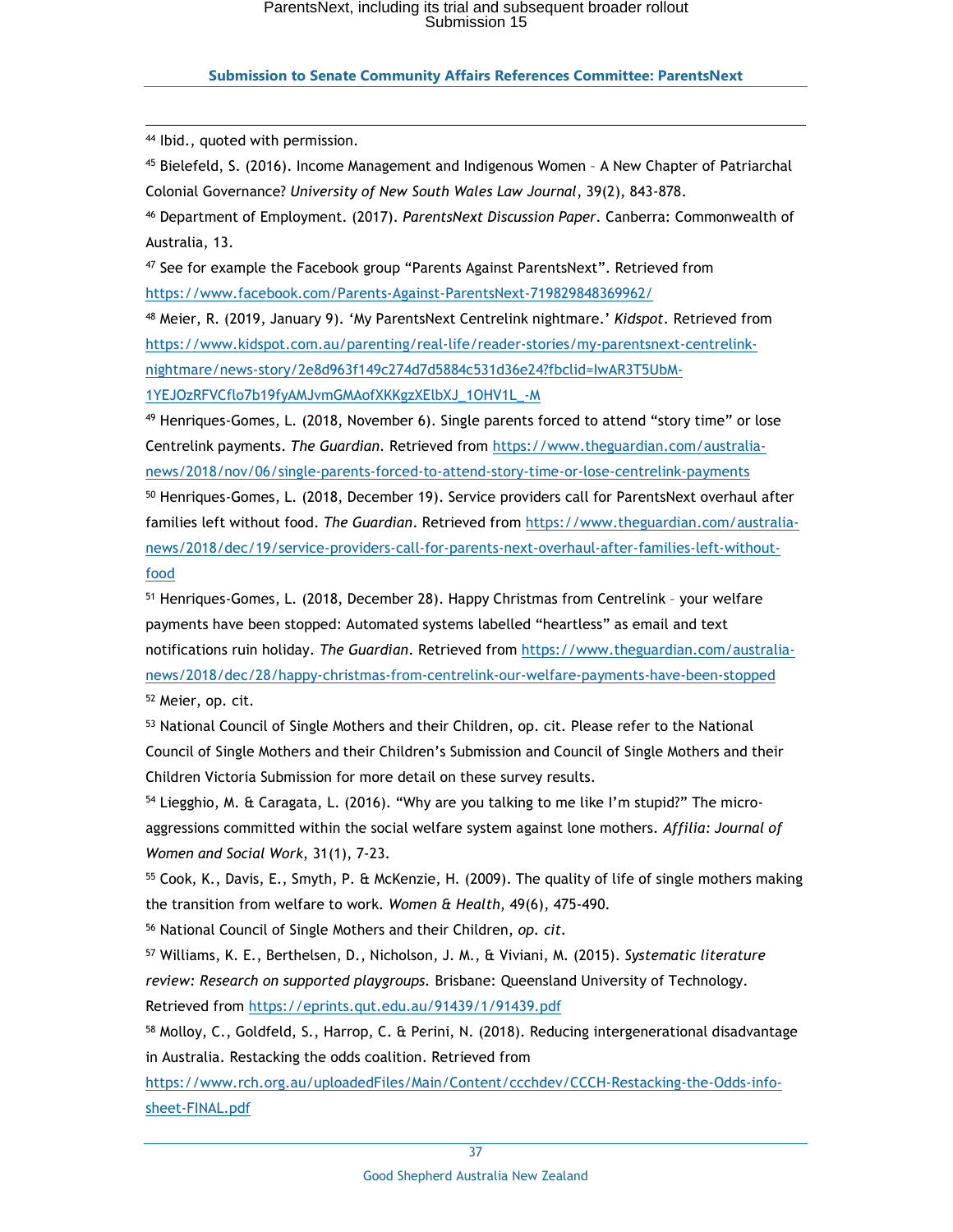### **Submission to Senate Community Affairs References Committee: ParentsNext**

i, <sup>59</sup> Australian Council of Social Service. (2018). *Poverty in Australia 2018*. Sydney: Australian Council of Social Service in partnership with UNSW Sydney. Retrieved from http://www.acoss.org.au/poverty <sup>60</sup> Cancian, M., Yang, M.-Y., & Slack, K. S. (2013). The effect of additional child support income on the risk of child maltreatment. Social Service Review, 87(3), 417-437. <sup>61</sup> Milligan, K. & Stabile, M. (2011). Do child tax benefits affect the well-being of children? Evidence from Canadian child benefit expansions. *American Economic Journal: Economic Policy*, 3(3), 175- 205.  $62$  Dahl, G. B. & Lochner, L. (2012). The impact of family income on child achievement: evidence

from the earned income tax credit. *American Economic Review*, 102(5), 1927-1956.

<sup>63</sup> Duncan, G. J., Morris, P. A. & Rodrigues, C. (2011). Does money really matter? Estimating impacts of family income on young children's achievement with data from random-assignment experiments. *Developmental Psychology*, 47(5), 1263-1279.

<sup>64</sup> Hirokazu, Y., Lawrence, A. J., & Beardslee, W. R. (2012). The effects of poverty on the mental, emotional, and behavioral health of children and youth: Implications for prevention. *American Psychologist*, 67(4), 272-284.

 $65$  Ridge, T. (2013). "We are all in this together?" The hidden costs of poverty, recession and austerity policies on Britain's poorest children. *Children & Society*, 27(5), 406-417.

<sup>66</sup> Danziger, S. K. (2010). The decline of cash welfare and implications for social policy and poverty. *Annual Review of Sociology*, 36, 523-545, 541.

<sup>67</sup> Brown, A. J. G. & Hoettle, J. (2015). Active labor market programs – employment gain or fiscal drain? *IZA Journal of Labor Economics*, 4(12). Retrieved from

https://link.springer.com/article/10.1186/s40172-015-0025-5

<sup>68</sup> Department of Jobs and Small Business (2018). *Guideline: Managing Wage Subsidies*. Canberra: Australian Government. Retrieved from

https://docs.jobs.gov.au/system/files/doc/other/managing\_wage\_subsidies\_0.docx

<sup>69</sup> Venn, D. & Crawford, H. (2019). Post-School Education. *2016 Census Paper No. 11.* Canberra:

Centre for Aboriginal Economic Policy Research, ANU College of Arts and Social Sciences.

<sup>70</sup> National Council of Single Mothers and their Children, op. cit.

<sup>71</sup> McLaren, J., Maury, S. & Squire, S., op. cit.

<sup>72</sup> Lewis, J., Considine, M., O'Sullivan, S., Nguyen, P., & McGann, M. (2016). *From entitlement to experiment: The new governance of welfare to work.* Australian Report back to Industry Partners (October). Melbourne: University of Melbourne. Retrieved from

https://arts.unimelb.edu.au/\_\_data/assets/pdf\_file/0010/2165878/2016-Australian-Industry-Report.pdf

<sup>73</sup> Maury, S. (2018). *The Appropriateness and Effectiveness of the Objectives, Design, Implementation and Evaluation of jobactive: "It's like seeing a parole officer for a crime I didn't commit."* Submission to the Senate Education and Employment Committees, 10 October 2018.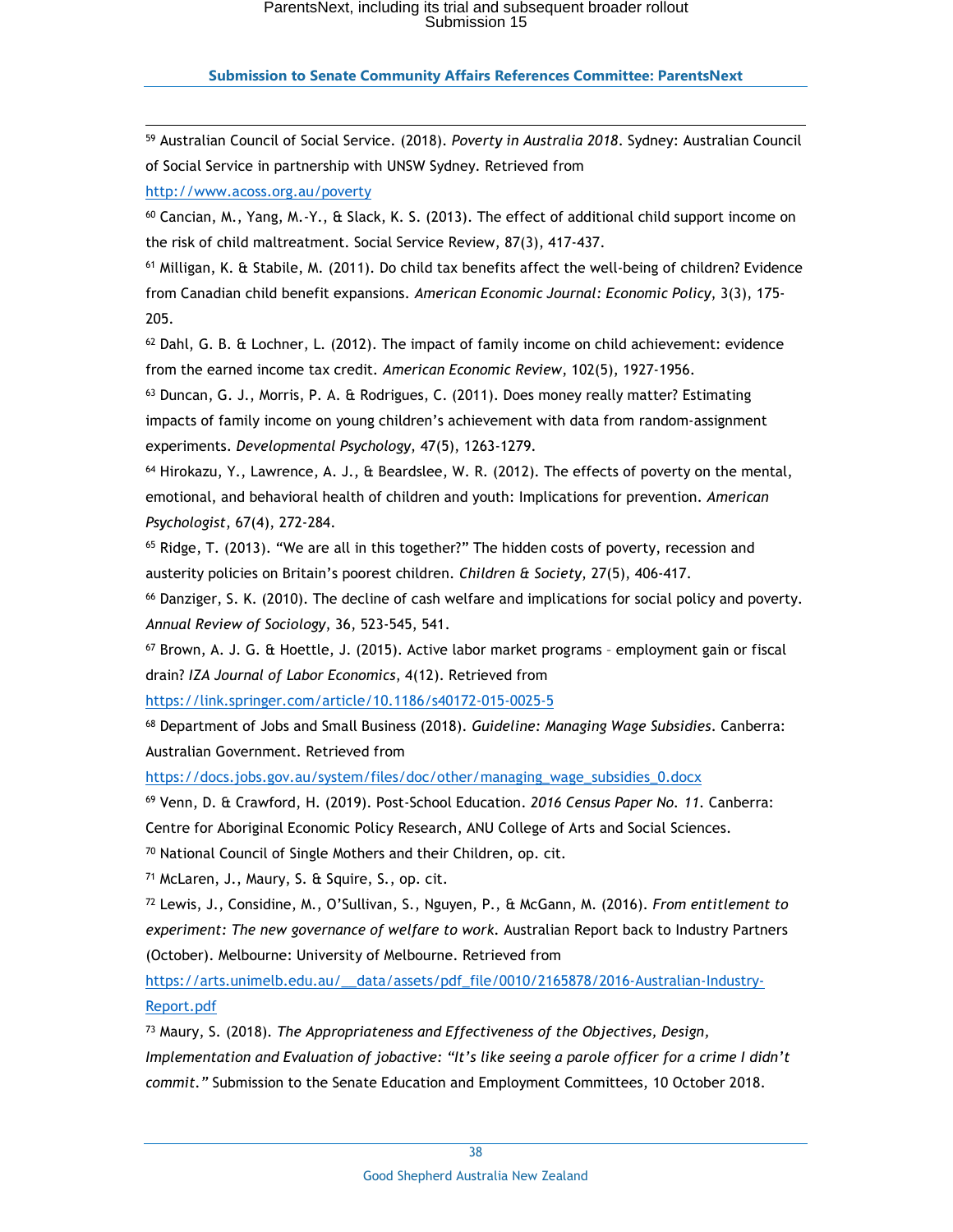#### **Submission to Senate Community Affairs References Committee: ParentsNext**

Retrieved from https://www.goodshep.org.au/media/2194/gsanz-jobactive-submission-1018 final.pdf

 $74$  Tsorbaris, D. (2017). Feedback on the discussion paper for the ParentsNext national expansion. 5 October 2017, 3. Retrieved from https://www.cfecfw.asn.au/wp-

content/uploads/2017/09/CFECFW-Feedback-on-ParentsNext-national-expansion.pdf

<sup>75</sup> McLaren, J., Maury, S. & Squire, S., op. cit.

i,

 $76$  Australian Institute of Health and Welfare. (2018). Family, domestic and sexual violence in Australia, 2018. Canberra: AIHW. Retrieved from https://www.aihw.gov.au/reports/domesticviolence/family-domestic-sexual-violence-in-australia-2018/contents/summary

<sup>77</sup> Ellsberg, M, Jansen, H. A., Heise, L., Watts, C. H., & Garcia-Moreno, C. (2008). Intimate partner violence and women's physical and mental health in the WHO multi-country study on women's health and domestic violence: an observational study. *The Lancet*, 371(9619), 1165-1172.

 $^{78}$  Evans, S. E., Davies, C., & DiLillo, D. (2008). Exposure to domestic violence: a meta-analysis of child and adolescent outcomes. *Aggression and Violent Behaviour*, 13(2), 131-140.

<sup>79</sup> UN Women (2018). Gender Equality Glossary and Thesaurus: Intimate Partner Violence. Retrieved from https://eige.europa.eu/rdc/thesaurus/terms/1265

<sup>80</sup> Stauchler, O., McCloskey, K., Malloy, K., Sitaker, M., Grigsby, N., & Gillig, P. (2004). Humiliation, manipulations, and control: Evidence of centrality in domestic violence against an adult partner. *Journal of Family Violence*, 19(6), 339-346.

<sup>81</sup> Adams, A. E., Sullivan, C. M., Bybee, D., & Greeson, M. R. (2008). Development of the Scale of Economic Abuse. *Violence Against Women*, 14, 563-588, 564. Retrieved from

https://www.researchgate.net/profile/Cris\_Sullivan/publication/5444856\_Development\_of\_the\_Sc ale\_of\_Economic\_Abuse/links/00b49529b4a5964617000000.pdf

 $82$  Dillon, G., Hussain, R., Loxton, D., & Rahman, S. (2013). Mental and physical health and intimate partner violence against women: A review of the literature. *International Journal of Family Medicine*, 2013. Retrieved from https://www.hindawi.com/journals/ijfm/2013/313909/ <sup>83</sup> National Council of Single Mothers and their Children, op. cit.

<sup>84</sup> Cameron, S. (2018). *How well does Australia's social security system support victims of family and domestic violence?* Sydney: National Social Security Rights Network. Retrieved from http://www.nssrn.org.au/briefing-paper/family-violence-research/

<sup>85</sup> See collection of papers in Jordan, K. & Fowkes, L. (eds.) (2016). *Job creation and income support in remote Indigenous Australia: moving forward with a better system*. Topical Issue No. 2/2016, Canberra: Centre for Aboriginal Economic Policy Research, Research School of Social Sciences College of Arts & Social Sciences The Australian National University. Retrieved from http://caepr.cass.anu.edu.au/sites/default/files/docs/CAEPR\_Topical\_Issues\_2\_2016\_0.pdf and Human Rights Law Centre. (2018). *Economic justice in remote Aboriginal and Torres Strait Islander communities – HRLC's submission to the Senate Community Affairs Legislation Committee inquiry into the CDP Bill 2018*. Melbourne: Human Rights Law Centre. Retrieved from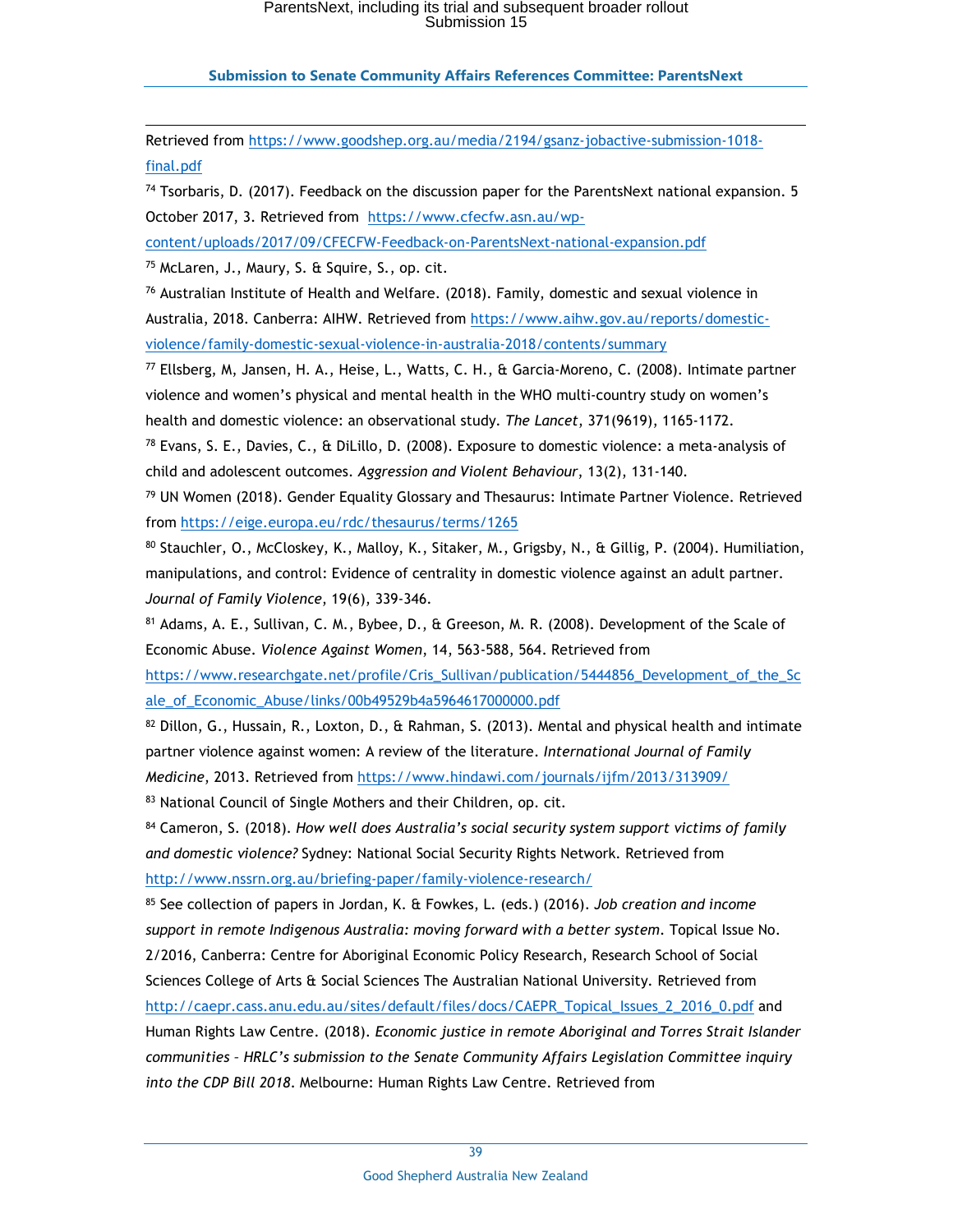### **Submission to Senate Community Affairs References Committee: ParentsNext**

https://static1.squarespace.com/static/580025f66b8f5b2dabbe4291/t/5bac5d1a0852292c4016fcbd /1538022687998/CDP+Bill+2018+-+HRLC+submission.pdf

<sup>86</sup> Klein, E. & Razi, S. (2017). *The Cashless Debit Card trial in the East Kimberley*. Working Paper No. 121/2017. Canberra: Centre for Aboriginal Economic Policy Research, Research School of Social Sciences College of Arts & Social Sciences, The Australian National University. Retrieved from https://openresearch-

repository.anu.edu.au/bitstream/1885/147866/1/Working\_Paper\_121\_2017.pdf

<sup>87</sup> Lee, V. (2017). Political determinants and Aboriginal and Torres Strait Islander women: don't leave your integrity at the political gate. *Journal of Public Health Policy*, 38(3), 387-393. See also Human Rights Law Centre. (2018). *Economic justice in remote Aboriginal and Torres Strait Islander communities – HRLC's submission to the Senate Community Affairs Legislation Committee inquiry into the CDP Bill 2018*. Melbourne: Human Rights Law Centre. Retrieved from

https://static1.squarespace.com/static/580025f66b8f5b2dabbe4291/t/5bac5d1a0852292c4016fcbd /1538022687998/CDP+Bill+2018+-+HRLC+submission.pdf

88 See Dudgeon, P., Wright, M., Paradies, Y., Garvey, D., and Walker, I., Aboriginal Social, Cultural and Historical Context, in Dudgeon, P., Milroy, H., and Walker, Roz (eds.) (2014).*Working Together: Aboriginal and Torres Strait Islander Mental Health and Wellbeing Principles and Practice*.

Canberra: Telethon Institute for Child Health Research/Kulunga Research Network, in collaboration with the University of Western Australia, 3-24 for a comprehensive summary of these issues.

<sup>89</sup> Klein, E. (2018, March 15). The mounting human costs of the Cashless Debit Card.' *Power to Persuade*. Retrieved from http://www.powertopersuade.org.au/blog/the-mounting-human-costsof-the-cashless-debit-card/15/3/2018?rq=elise%20klein

90 Curchin, K. (2018, April 19). Looking at the Australian social security system through a traumainformed lens.' *Power to Persuade*. Retrieved from

http://www.powertopersuade.org.au/blog/looking-at-the-australian-social-security-systemthrough-a-trauma-informed-lens/19/4/2018

<sup>91</sup> See information provided at

i,

https://jobsearch.gov.au/serviceproviders?ProviderType=PNE5&ExactWord=false

 $92$  Please refer to the submissions from the National Council of Single Mothers and their Children's Submission and Council of Single Mothers and their Children Victoria Submission for more detail. <sup>93</sup> Joy Nam, Y.J. (2009). *Pre-Employment Skills Development Strategies in the OECD*. Social Protection and Labor, The World Bank: Washington, DC.

94 National Council of Single Mothers and their Children, op. cit.

95 Tsorbaris, D., op. cit.

<sup>96</sup> Brady, D. & Burroway, R. (2012). Targeting, universalism, and single-mother poverty: a multilevel analysis across 18 affluent democracies. *Demography,* 49(2), 719-746.

 $97$  Fisher, H. (2017). The impact of child support on the household income and labour supply of payee lone mothers. *Economic Record*, 93(301), 189-213.

98 McLaren, J., Maury, S. & Squire, S., op. cit.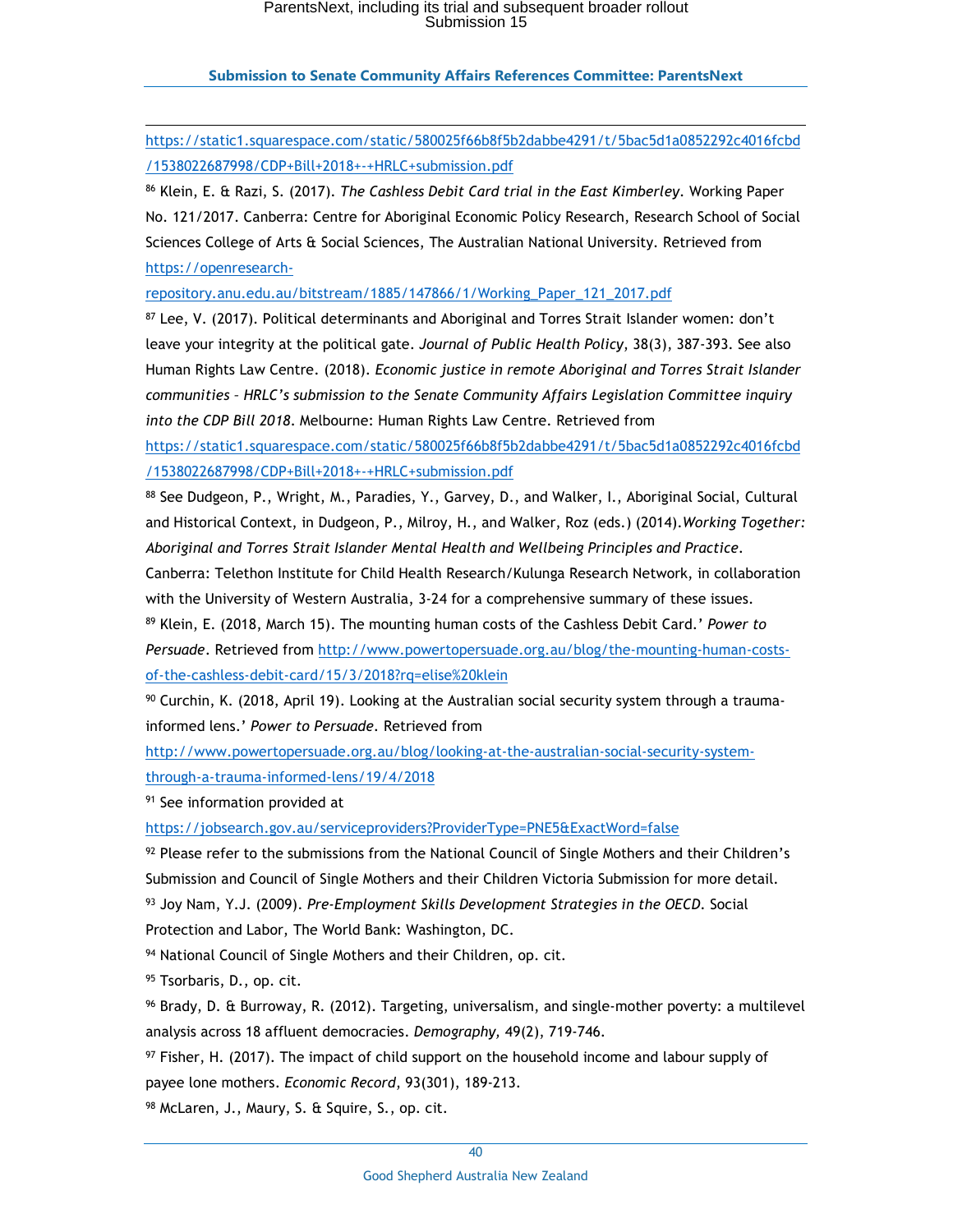i, <sup>99</sup> Henriques-Gomes, L. (2018, December 19). Service providers call for ParentsNext overhaul after families left without food. *The Guardian*. Retrieved from https://www.theguardian.com/australianews/2018/dec/19/service-providers-call-for-parents-next-overhaul-after-families-left-withoutfood

<sup>100</sup> Jobs Australia (2018). Jobs Australia welcomes senate inquiry into ParentsNext. Media release, 5 December 2018. Retrieved from https://www.ja.com.au/news/jobs-australia-welcomes-senateinquiry-parentsnext-media-release

101 Dwyer, P. (2018). Welfare conditionality: Sanctions, support and behaviour change. Final findings: Overview (May). Retrieved from http://www.welfareconditionality.ac.ul/wpcontent/uploads/2018/05/40414\_Overview-HR4.pdf

<sup>102</sup> McLaren, J., Maury, S. & Squire, S., op. cit.

 $103$  Brady, M & Cook, K. (2015). The impact of welfare to work on parents and their children. *Evidence Base* (3), 1-23.

<sup>104</sup> Helmes, E. & Fudge, M.-A. (2016). Psychological distress among Australian welfare recipient job seekers. *Australian Journal of Psychology*, 69(2), 106-111.

<sup>105</sup> McLaren, J., Maury, S. & Squire, S., op. cit., 60-63.

<sup>106</sup> See articles 6,9,10 and 11 of UN General Assembly. (1966). *International Covenant on Economic, Social and Cultural Rights*, 16 December 1966, Entered into force 3 January 1976, in accordance with article 27, United Nations. Retrieved from

https://www.ohchr.org/en/professionalinterest/pages/cescr.aspx

<sup>107</sup> Marque Lawyers. (2018). *Human rights implications of the ParentsNext program.* 15 October 2018. Retrieved from https://medium.com/@ellabuckland/human-rights-implications-of-theparentsnext-program-162a96e84b8f

<sup>108</sup> A copy of the privacy waiver was shared with Good Shepherd by a participant in the ParentsNext program.

<sup>109</sup> See for example the Facebook page, "Parents Against ParentsNext," Post dated 15 January 2019. Retrieved from https://www.facebook.com/pages/category/Community-Service/Parents-Against-ParentsNext-719829848369962/

<sup>110</sup> Henriques-Gomes, L. (2018, January 28). ParentsNext: single mothers say they were forced to allow 'sensitive' data to be collected. *The Guardian*. Retrieved from

https://www.theguardian.com/australia-news/2019/jan/28/parentsnext-single-mothers-say-theywere-forced-to-allow-sensitive-data-to-be-collected

<sup>111</sup> Alston, P. Letter in response to the Social Services Legislation Amendment Act 2017 (Cth) (No. 33 of 2017)*.* 17 October 2017. Retrieved from

https://www.ohchr.org/Documents/Issues/Poverty/OL-AUS-17-10-17.pdf

<sup>112</sup> Goldblatt, B. (2019). ParentsNext – intruding on the rights of sole parents, *The Conversation*, 16 January 2019. Retrieved from https://theconversation.com/more-than-unpopular-how-parentsnextintrudes-on-single-parents-human-rights-108754